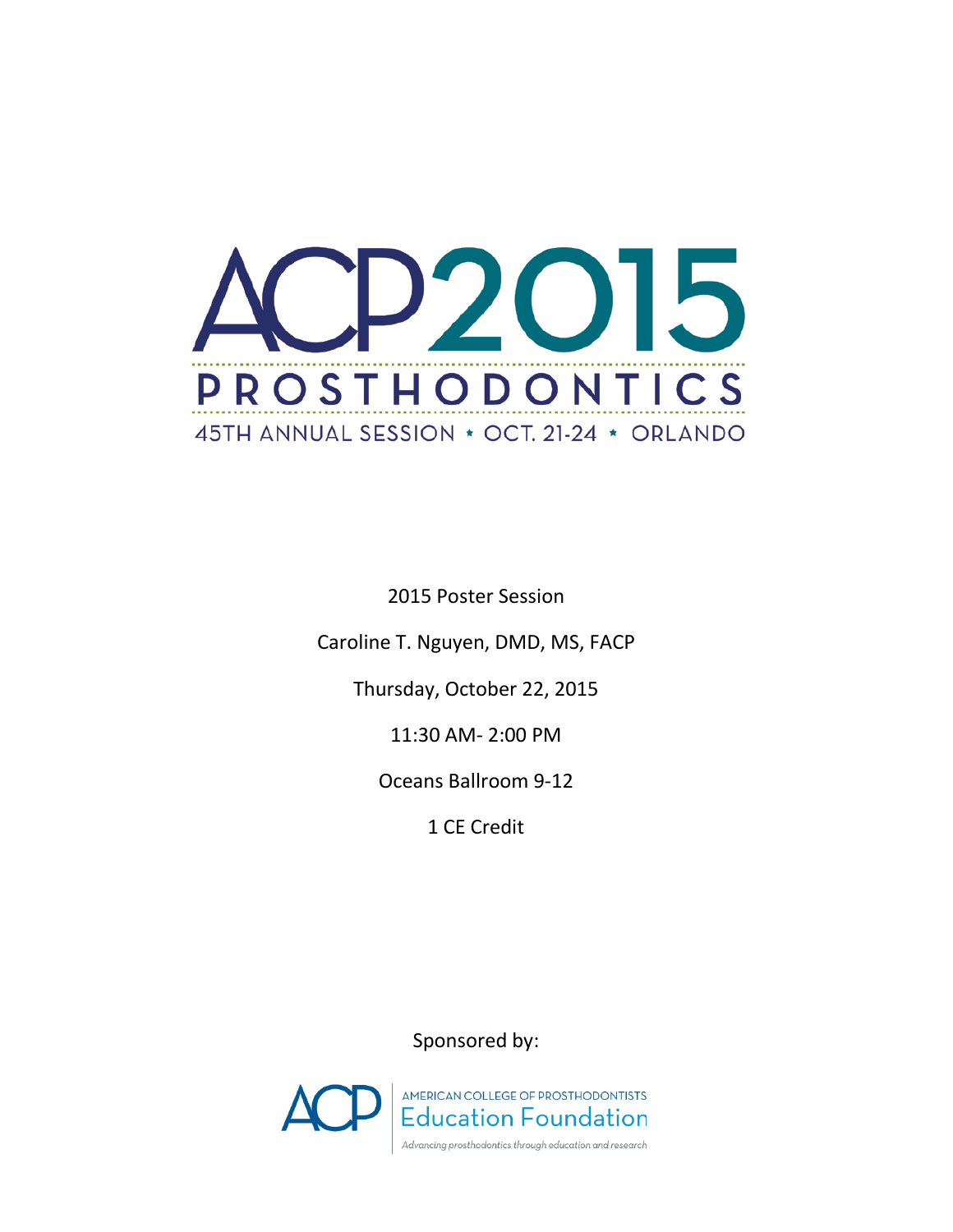# **1. 2 Implants in Mandibular Arch - 'To Bar or Not to Bar..?'** Rishabh Acharya, BDS Second Year Prosthodontic Resident Rutgers School of Dental Medicine

A consensus statement by McGill University concluded that the placement of 2 implants should be the first choice, especially for the compromised atrophic mandibles. One confusing issue for dentists is choosing the appropriate attachment system for 2 implant over denture cases. The poster describes the rationale & criteria for selecting various attachment systems (connecting bar vs. individual) for 2 implants in the mandibular arch. Selection of the most appropriate attachment system for the patient relates to a variety of factors that must be identified early in the treatment sequence. These factors include the following: Implant angulation, need for support, ability of implants to resist force, restorative space, ease of fabrication / repair & cost.

#### **2. Multiple Implant Failure: Systematic Review of the Literature**

Bryce P. Adamson, DDS Second Year Prosthodontic Resident University of Toronto (Ontario, Canada)

Purpose: This study aimed to systematically review the published literature on multiple implant failure to identify frequency of occurrence and associated risk factors.

Materials and Methods: Electronic and manual search of literature published up to July 2015 was conducted.

Results: 102 articles were identified with 6 articles meeting inclusion criteria. All were retrospective cohort studies. Possible risk factors for multiple implant failure were smoking, local anatomic conditions, and location (Maxilla).

Conclusions: Multiple implant failure is widely reported in the literature. However, inconsistencies in the definition, low frequency of occurrence, and retrospective nature of the studies make drawing definitive conclusions problematic.

#### **3. Prosthodontics Management of a Total Maxillectomy in a Medically Compromised Patient**

Hafiz Ahmed Adawi, BDS Third Year Prosthodontic Resident Rutgers School and Dental Medicine Ahmad Khalid Alhokail, BDS Advanced Program and Graduate Student Alliance Affiliate Rutgers School of Dental Medicine

This patient presented at SDM 2006 with High risk for morbidity following total maxillectomy except: tooth: #15 due to maxillary SCC, chemotherapy, radiotherapy and bisphosphonate medication administered for her in 2007, thus extraction or implant placement is contraindicated due to her medical history.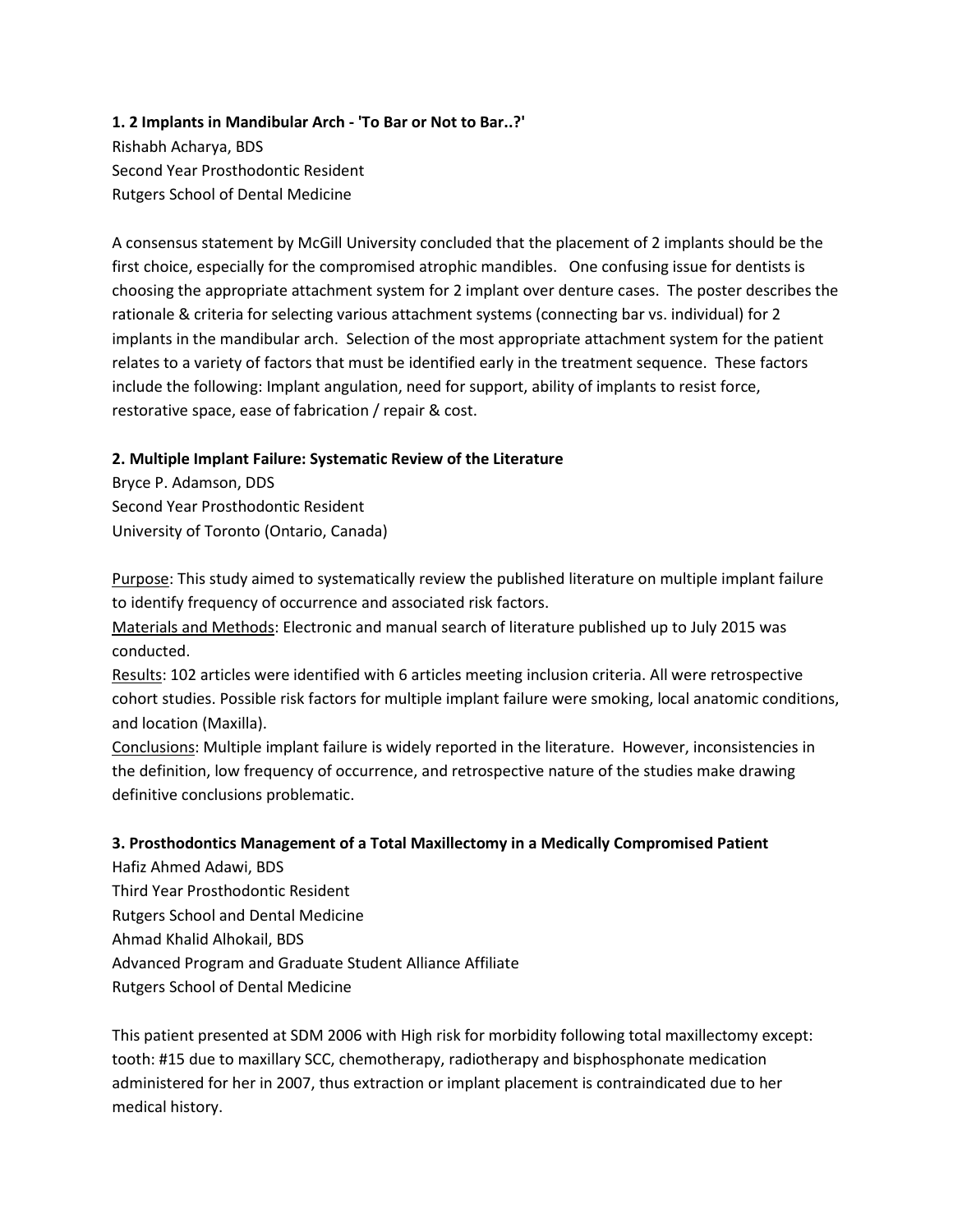In 2007 the first Pg. Prosthodontic resident at RDSM fabricated a maxillary Partial denture obturator with Perma Soft around tooth: #15. In 2013 tooth #15 was extracted due to extensive caries the retention of the Maxillary obturator reduced. The second resident made a new two-piece obturator because it was difficult to the patient to insert the obturator in the mouth due to the increase of the extension of the obturator in the defect for more retention. After one month patient presented to me at Rutger school of dental medicine with chief complaint" I can not use the two piece obturator it very difficult to attached them intraoral and it difficult to open my mouth so much to put the denture in. I want one piece obturator".

The proposed treatment was to remake the maxillary obturator, which is hollow inside to decrease the weight of the obturator. Reduce the vertical dimension of occlusion to facilitate the insertion of the obturator. Add posterior extension of the obturator over the soft palate to increase the retention.

# **4. 3 Dimensional Space Analysis for Fabrication of Implant Prosthesis Substructures: A Guide to Better Laboratory Communication**

Ahmed M.R. Afify, DMD Third Year Prosthodontic Resident University of Texas Health Science Center at San Antonio

For implant-supported prosthesis, space analysis should be implemented in the diagnostic evaluation before any definitive treatment plan is discussed. With limited restorative space, poorly positioned bars/frameworks could lead to catastrophic failure of the supported structure; furthermore, the reduction of the bar/framework dimensions to "fit" this limited space could increase the load on the substructure and eventually result in a compromised supporting foundation. The purpose of this presentation is to explore four distinct approaches to the space analysis required for substructures, as presented from a 3-dimensional view consisting of the buccal, lingual, and intaglio surfaces. This abstract shall also discuss the advantages and disadvantages to each technique.

# **5. Revisiting the Shortened Dental Arch Concept: Rehabilitation of a Patient with Fixed Implant Supported Prostheses**

Leila Ahmadian Khoshe Mehr, DDS, MS Third Year Prosthodontic Resident Nova Southeastern University, College of Dental Medicine

The Shortened Dental Arch (SDA) concept was first described for natural dentition. However, with the increasing popularity of the All-on-4 treatment modality, this concept has been adopted extensively in implant dentistry. It affords dentists the opportunity to provide patients with an evidence-based oral rehabilitation while avoiding complex surgical procedures. A case report of such rehabilitation of a partially edentulous patient with severe periodontitis using the SDA concept is presented. Two different prosthetic approaches were used to provide the patient with implant-supported fixed dental prostheses in order to achieve an optimal esthetic and functional outcome.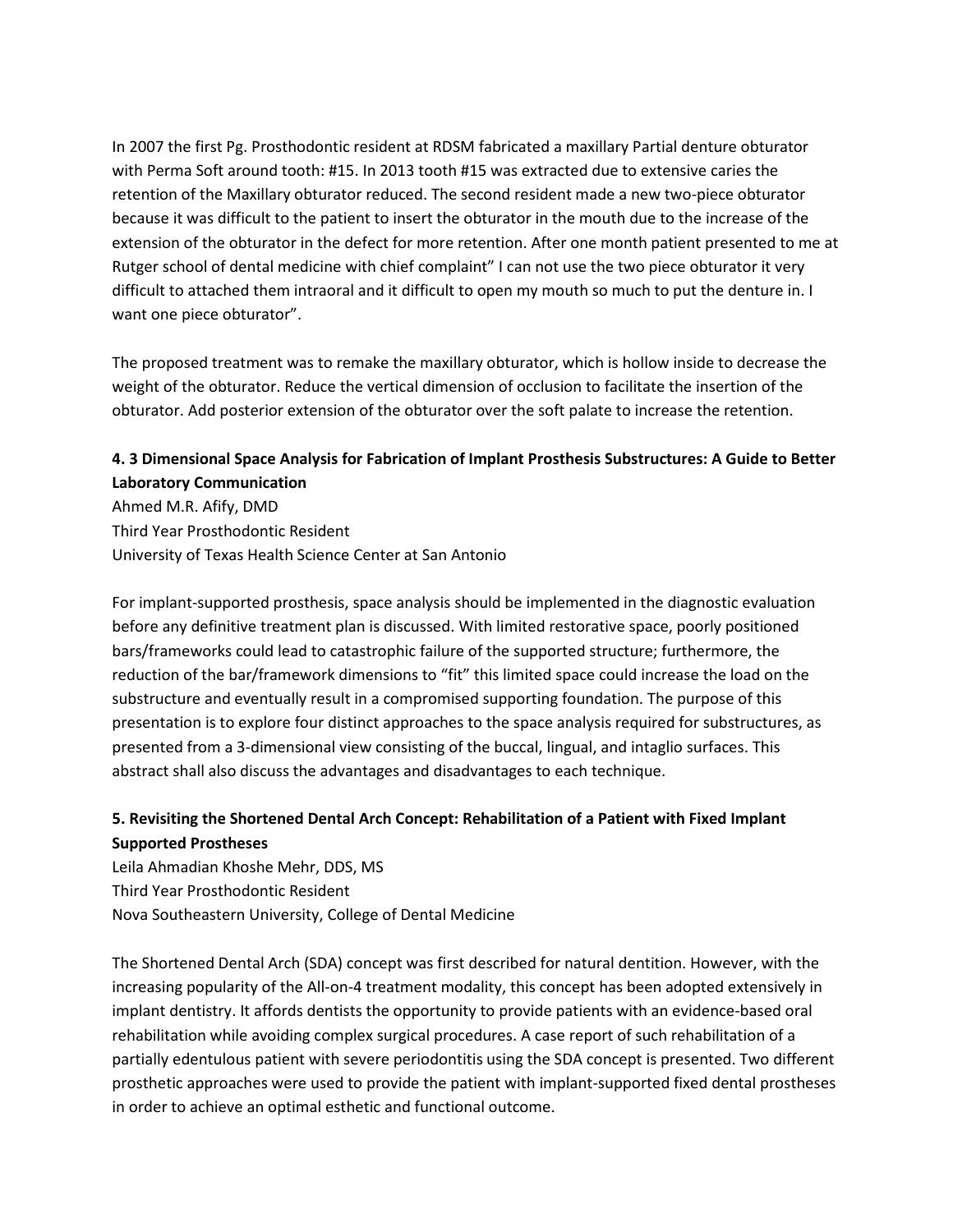# **6. Shear Bond Strength of Silorane and Methacrylate-Based Composites to Zirconia Ceramic**

Golsa Akbarian, DDS Third Year Prosthodontic Resident (May 2015 Graduate) Nova Southeastern University, College of Dental Medicine

Aim: To compare the effect of different ceramic surface treatments on shear bond strength of methacrylate-based and silorane-based composite resins to Zirconia ceramic.

Materials and Methods: Sixty 5×5×1 mm<sup>3</sup> Zirconia ceramic plates were fabricated using CAD/CAM milling. Specimens were sandblasted and then cleaned with 35% phosphoric acid for 30 seconds. The plates were divided into six groups according to the type of ceramic surface treatment: 1) P90 primer and bonding+ Filtek P90 composite resin, 2) single bond+ Filtek Z250 composite resin, 3) similar to the first group+Silano Pen, 4) similar to the second group+Silano Pen, 5) similar to the first group+ silane treatment, 6) similar to the second group + silane treatment. The specimens were subjected to shear loading with a crosshead speed of 0.5 mm/min. Data was analyzed using one-way ANOVA and Tukey's HSD test ( $\alpha$  = 0.05).

Results*:* There was no significant difference in shear bond strength between groups 1 and 5. Group 3 showed significantly higher shear bond strength value compared to the other mentioned groups. In addition, there was no significant difference in shear bond strength between groups 2 and 6, while group 4 showed the highest shear bond strength value among the groups.

Conclusion*:* Sandblasting and application of phosphoric acid and adhesive system followed by Silano Pen was the most effective surface treatment in terms of bond strength of methacylate-based composite to Zirconia Ceramic.

# **7. Internal and Marginal Fit Evaluation of Zirconia Crown Copings Using Different CAD\CAM Systems** Haidar A. Alalawi, BDS

Fifth Year Prosthodontic Resident Boston University

The study aimed to measure marginal and internal fit of single-unit all ceramic zirconia copings fabricated through three different CAD\CAM systems using microcomputed tomography in vitro. Ten zirconia coping were produced for each experimental group. The study sample manufactured using three CAD/CAM systems according to the manufacturing instructions. Scanning of the model with the coping by SkyScan machine. Standard locations of cross-sections for all specimens were obtained to reduce the errors. One way analysis of variance (ANOVA) and Tukey tests were used. The result shows significant difference in precision of fit of the experimental groups at the axio-occlusal transition area location with statistically significant gap present in DeguDent CAD/CAM System compared to the other Systems. Tukey test result shows statistically significant difference in the marginal gap between DeguDent CAD/CAM System and KaVo Everest Dental CAD/CAM System with P-value of 0.004. Also, there is a statistically significant difference in distal to the midline in sagittal section between The DeguDent CAD/CAM System and Lava™ Ultimate CAD/CAM System with P-value pf 0.002. In Conclusion different levels of adaptation were found in the experimental groups. The different CAD/CAM systems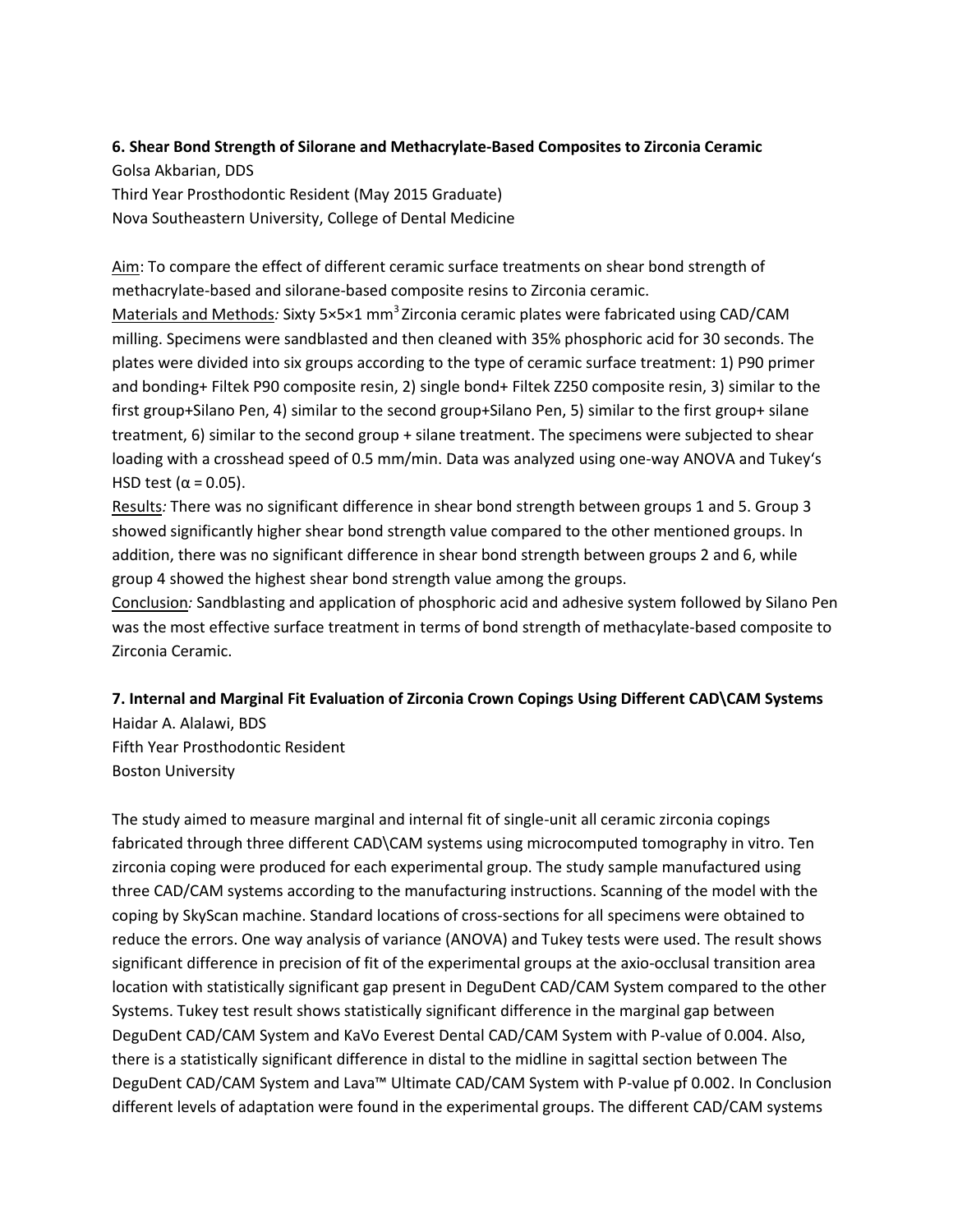showed clinically acceptable internal adaptation and marginal fit. Marginal fit shows best adaptation in all experimental groups. Gap present in the axio-occlusal transition area shows variety among the three different groups.

#### **8. A Simple Technique for Selective Relining of Immediate Denture**

Omar S. Alburawi, BDS Third Year Prosthodontic Resident New York University College of Dentistry

Achieving maximum stability of complete dentures is especially important for atrophic mandibular ridge. The optimum stability can be obtained by having proper border extension and seal to utilize all available surface area. The intimate adaptation between the denture base and tissue surface is also critical in resisting the horizontal placement. In this table clinic, a chairside technique used for obtaining functionally available maximum border extension and support in the existing denture is discussed.

#### **9. Implant Planning in a Reconstructed Mandible**

Shelby A. Alexander, DDS Third Year Prosthodontic Resident West Virginia University

A 68 year old male presented to WVU Graduate Prosthodontics Clinic with a history of mandibular reconstruction following a traumatic event. The mandible was reconstructed in the area of #24- #31 with plating, posterior Iliac crest grafting, and a forearm free flap. After an acceptable healing period, implant planning was completed to reconstruct the defect with a 5 implant Fixed Dental Prosthesis. Complicating matters was the overall thickness of the free flap and the previous surgical restoration hardware. This poster demonstrates the process for planning and developing a steriolythic bone supported guide to aid in implant placement in the reconstructed mandible.

#### **10. Overlay Dentures for Patient with Ectodermal Dysplasia: A Case Series Over 3 Years**

Muayad M. AlFuraih, BDS, MS Second Year Prosthodontic Resident Rutgers School of Dental Medicine

An 11 year old female patient presented to Rutgers prosthodontics clinic with a chief complaint of broken maxillary and mandibular dentures. Patient was previously diagnosed with ectodermal dysplasia and complete maxillary and mandibular dentures were inserted. Over the course of 3 years, the dentures have fractured due to ongoing growth pattern. New dentures were constructed and relined with permasoft to compensate for growth pattern and improve retention. Grooves were place on the lingual and palatal surfaces of the teeth to attain additional retention by the permasoft engaging the grooves.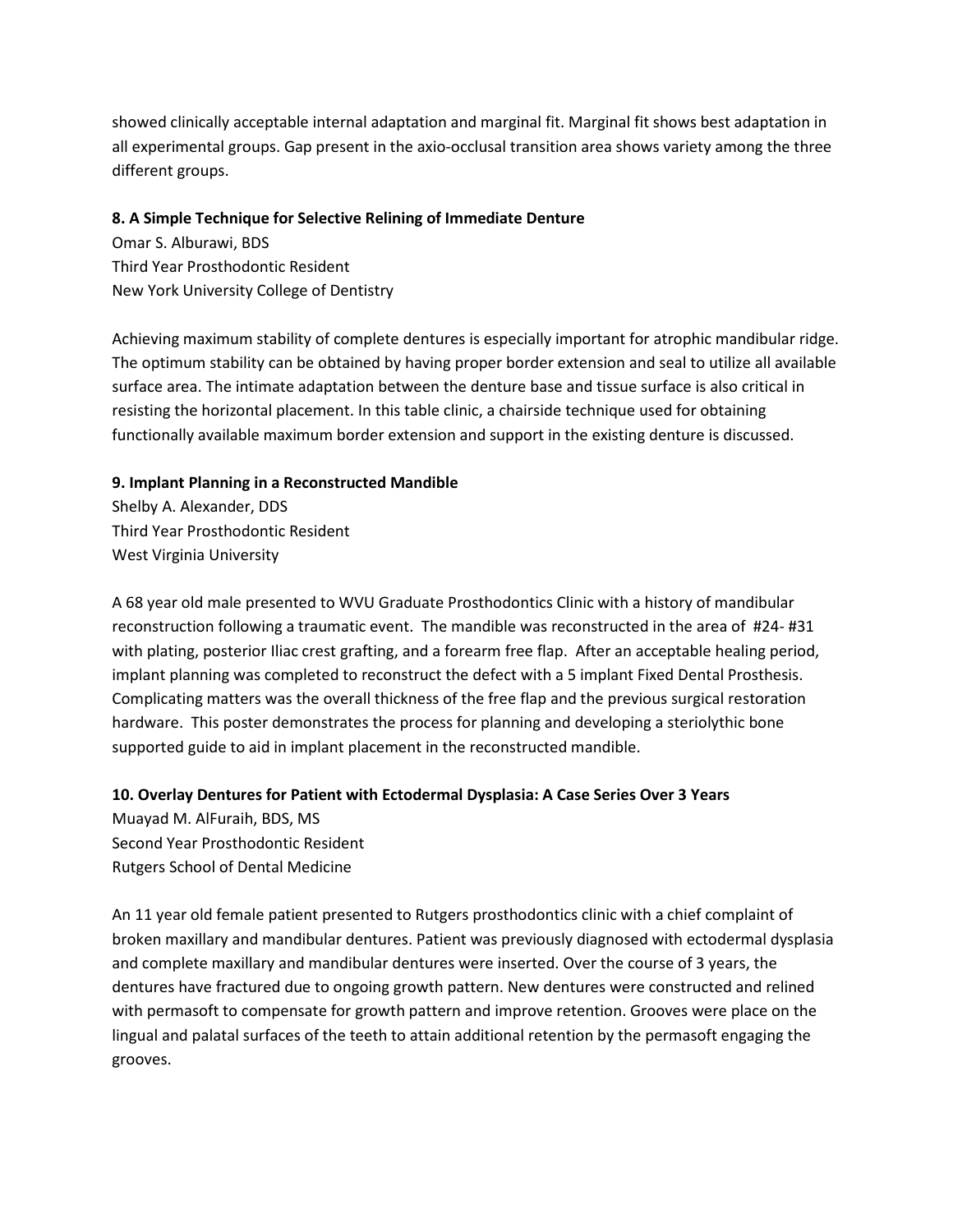# **12. The Use of CAD/CAM Technology to Fabricate Surgical Templates and Immediate Complete Dentures**

Mohammad Alhaddad, DDS Second Year Prosthodontic Resident Harvard School of Dental Medicine

Computer-aided design/Computer-aided manufacturing (CAD/CAM) technology has been widely used in the field of prosthodontics. Its advancement provides the precision and the accuracy in the fabrication of fixed and removable prostheses. The case presentation describes a method to design and fabricate surgical templates for a pre-prosthetic surgery to remove prominent buccal exostoses and the immediate complete dentures using CAD/CAM technology. The virtual planning allows a precise preparation for the surgery and becomes a blueprint for the virtual denture, which is milled to exact specifications.

#### **13. Effect of the Third Point Reference on the Accuracy of Electronic Pantograph Reading**

Lama R. AlJabr, BDS Second Year Prosthodontic Resident The Ohio State University

Pantographic tracings have been traditionally used to record various condylar movements in order to customize the fully adjustable articulator for a given patient. The ultimate goal is to record each condylar position in every plane of movement. It has been recommended to utilize the pantographic tracings in setting the articulator for complex prosthetic rehabilitation situations. Several studies have been conducted to evaluate the validity and reliability of the different electronic pantographs. The purpose of this study is to compare the effect of different locations of the third point reference for different articulator systems, on the accuracy of electronic pantographic reading.

#### **14. Limitations of Monolithic Zirconia Restorations: Case Study**

Amani S. Alsaery, BDS Third Year Prosthodontic Resident The Ohio State University

Fixed dental prostheses were designed and milled in a one-piece zirconia substructure and veneering porcelain was then directly fired onto the substructure. Zirconium oxide is a material that has shown increased popularity in contemporary dentistry. Many studies have shown excellent physical, mechanical, biological, and chemical properties of this material. In this case study a patient was restored with maxillary and mandibular fixed implant supported monolithic zirconia full arch reconstruction.

#### **15. Prosthodontic Rehabilitation of Down's Syndrome Patient: Case Report**

Hussain D. Alsayed, BDS Second Year Prosthodontic Resident Nasser M. Alqahtani, BDS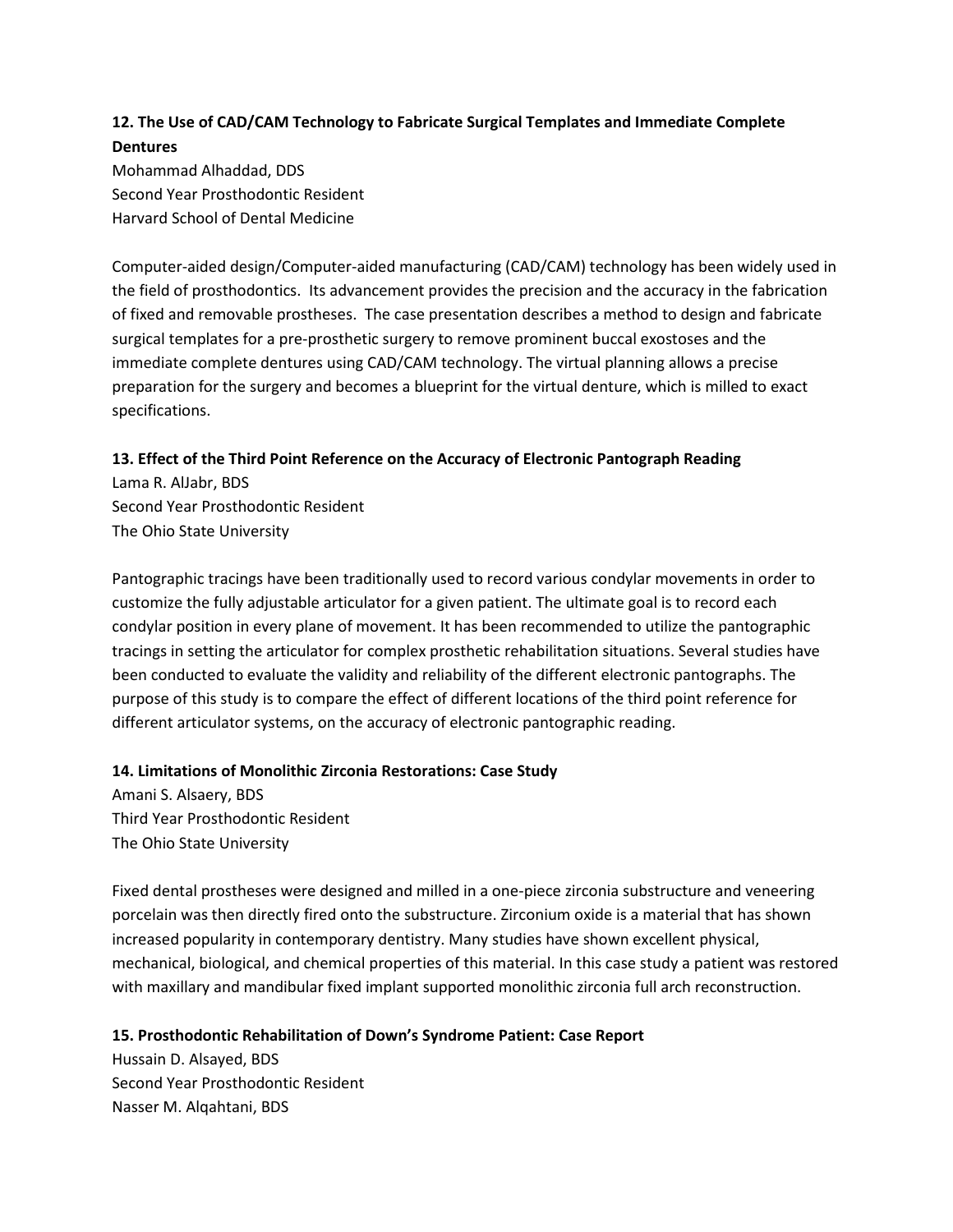Fourth Year Prosthodontic Resident Indiana University

Down's syndrome patients usually present with hypodontia, periodontal disease, and premature tooth loss and lost of vertical dimension. These patients are often moderate to sever mentally disables, which add a complexity to the overall dental treatment. There is little information in the literature regarding Prosthodontic rehabilitation in combination with dental implant. Implant assist removable partial dentures is technique and cost effective for carefully chosen Down's syndrome patient. The treatment of a 44-year-old man with Down's syndrome and moderate mental disability by prosthodontic and implant approach will be described and presented.

#### **16. Treatment Acceptance and Dental Phobia: A Case Presentation**

Crystal J. Ammori, DDS, MA Third Year Prosthodontic Resident University of Michigan

A case study of a seventy-five year old male with a bilateral partially edentulous mandible is presented. Unrestorability of existing four-unit FDP with extraction of distal abutment tooth caused patient to seek prosthodontic rehabilitation. Treatment planning and discussion of removable and fixed prosthetic options indicated patient hesitations with dental treatment. Often treatment plan presentation and acceptance is discussed in reference to a patient's socioeconomic status, gender, race, and/or age. This case presentation evaluates acceptance and treatment with reference to dental phobia.

#### **17. A Survey to Determine If There Is Consensus Regarding the Definition of Centric Relation**

Mark Andrawis, DMD Third Year Prosthodontic Resident New York University College of Dentistry

The definition of Centric Relation has been both controversial and divisive with little consensus. The latest version of The Glossary of Prosthodontic Terms lists 7 possible definitions which have contributed to the maelstrom. The Academy of Prosthodontics, the author of the Glossary, is currently working on a new edition. To determine if any consensus exists; a survey of fellows attending the May 2015 Business Meeting was undertaken. Of the 83 eligible Fellows in attendance, 72 responded to the survey. This presentation will present the results of that survey.

# **18. A Study of Comparison of the Marginal Fit of CAD/CAM Crowns Fabricated Using Two Different Materials**

Atousa Azarbal, DDS Third Year Prosthodontic Resident (May 2015 Graduate) University of Pittsburgh School of Medicine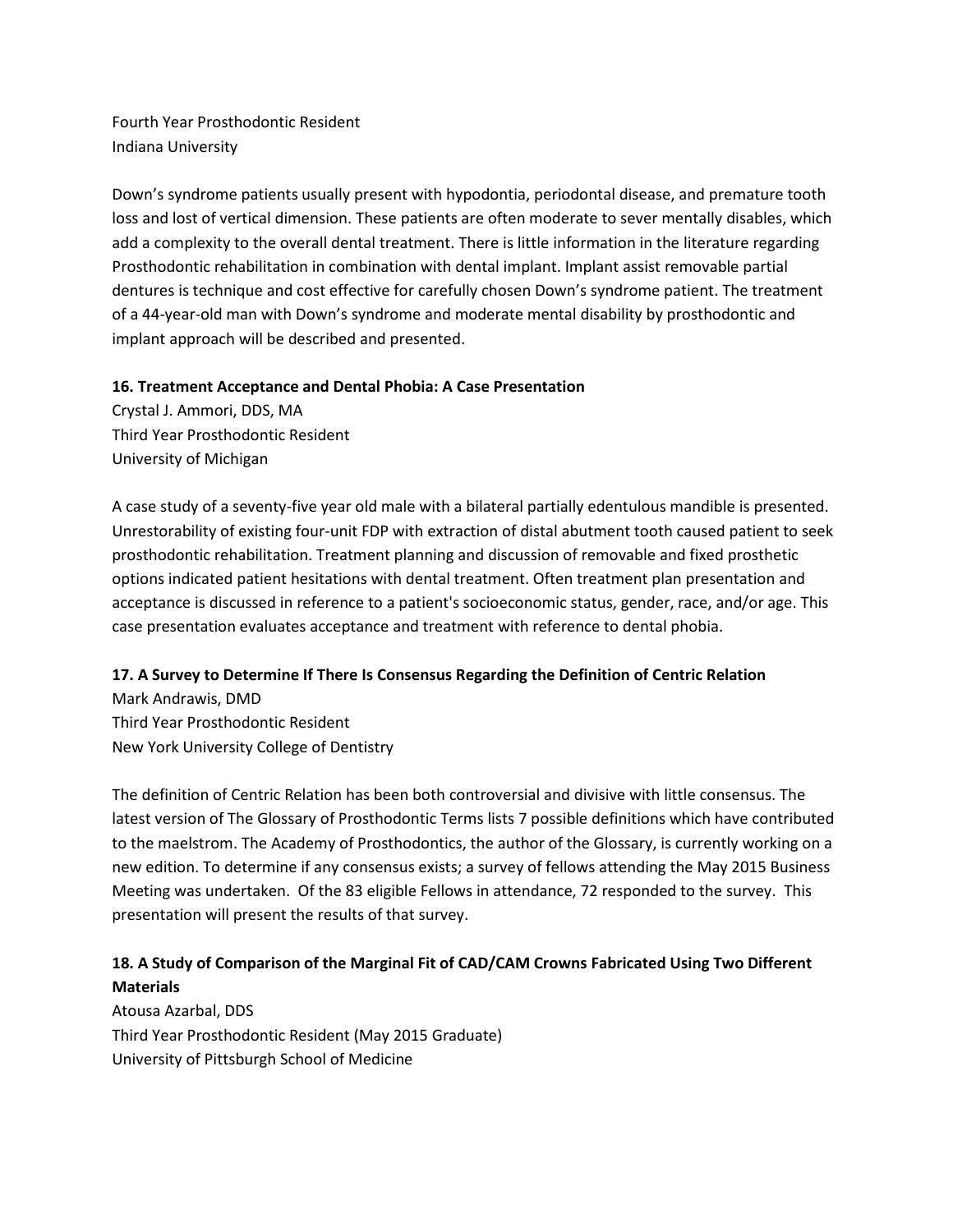Objective: This study aims to evaluate the marginal fit of CAD/CAM copings made from Hybrid ceramic (Vita Enamic-Vivdent) and lithium-disilicate (IPS e-max CAD- Ivoclar Vivadent) Cerec blocks and also evaluate the effect of crystallization firing on marginal fit of lithium-disilicate copings.

Method and material: a standardized metal die was fabricated with 1mm wide shoulder finish line and was imaged with CEREC 3 scanner. The coping was designed with CEREC software and that design was used to machine 15 lithium-disilicate and 15 hybrid ceramic copings. Design and milling procedure was held by one operator. The copings were seated on the metal die under standardized pressure using a clamp with pressure of 5.5 Ibs. A designed macroscope was used for direct viewing of the marginal gap and 4 surfaces were imaged on each coping (buccal, distal, lingual and mesial). An image analyzing software was used to measure the marginal gap in micrometers in 15 randomly selected points on each surface (overall 60 points on each coping). For lithium-disilicate copings the measurements for marginal gap was made before and after firing. Data were analyzed by paired t-test.

Results: The overall mean difference in marginal gap before and after firing (pre-crystallized and crystallized lithium-disilicate copings) showed that the samples, on average had 65 um increase in marginal gap after firing. This difference was significant (p<0.01). The overall mean difference in marginal gap between the hybrid ceramic and crystallized lithium-disilicate copings was also statistically significant (p<0.01).

Conclusion: This study concludes that crystallization firing cycle can result in significant increase in the marginal gap of the lithium-disilicate CAM/CAM crowns. On the other hand the newly introduce hybrid ceramic material displayed clinically acceptable marginal gaps. The result of this study suggests that the type of material can affect the marginal gap of CAD/CAM crowns.

### **19. Volumetric Analysis of Soft Tissue Contour Around an Ovate Pontic for Post-Extraction Socket Management**

Monjir Bakshi, DMD Third Year Prosthodontic Resident Columbia University College of Dental Medicine

This study evaluates the volumetric change in mid-facial soft tissue following insertion of an ovate pontic immediately into a post-extraction socket. Twenty subjects needing extraction of anterior maxillary teeth were recruited. Following extraction, measurements of the buccal plate were recorded. An acrylic provisional with ovate pontic design extending 3mm beyond the gingival margin was fixated to adjacent teeth. Impressions were made prior to extraction, 1 and 3 months follow-up. Casts were optically scanned and superimposed using 3D-CAD/CAM software to provide data on mid-facial volume. Preliminary data suggests validation for the use of ovate pontics in the preservation of tissue esthetics.

### **20. Multidisciplinary Approach to the Functional and Esthetic Rehabilitation of Amelogenesis Imperfecta with Anterior Open Malocclusion: A Prosthodontic Case Report**

Joanna K. Basaya, DDS Third Year Prosthodontic Resident University of Illinois at Chicago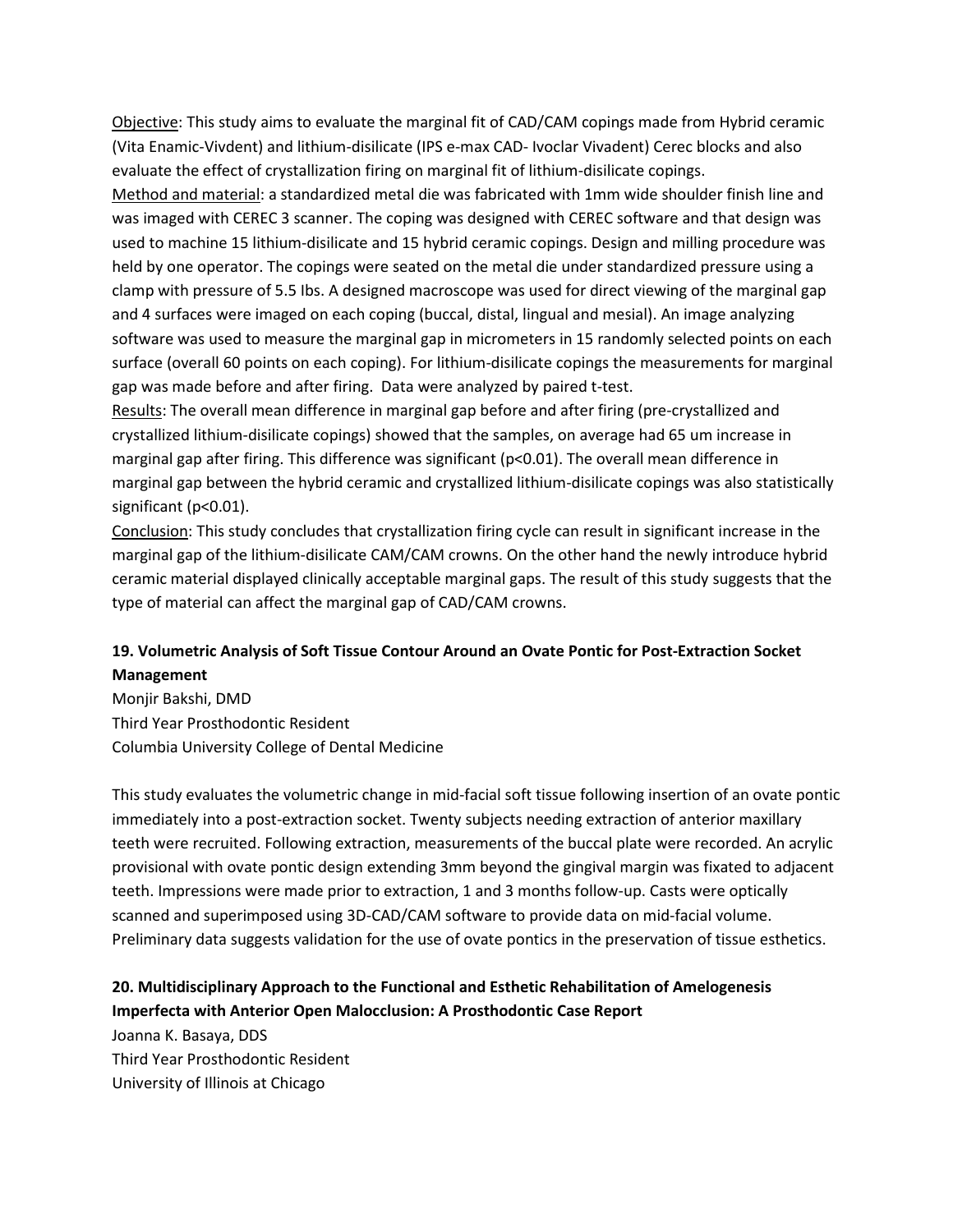Amelogenesis Imperfecta is a rare genetic disease affecting the teeth. Patients usually present with unesthetic and malformed teeth, dentin hypersensitivity, and malocclusion. Approximately 25% of the time, it is accompanied with anterior open bite malocclusion, frequently in hypoplastic type. Treatment of this condition is more extensive and requires a comprehensive and multidisciplinary approach. The aim of this particular case is to address all dental, occlusal, developmental, skeletal, soft tissue and esthetic concerns with a more predictable outcome for a 12-year-old patient adjusting with the dynamics of growth. An interdisciplinary approach with prosthodontic, orthodontic, periodontic and endodontic treatment is applied.

# **21. Comparison of the Dimensional Stability of Verification Jig Material with Different Materials**

Saad Bassas, DDS, DABOI Third Year Prosthodontic Resident University of Minnesota

Verification jigs have been introduced and widely used to ensure an accurate transfer of implant position and angulation from the clinical environment to the laboratory setting. This is particularly important to insure a passive fit for the framework, when restoring fixed complete dental prostheses in completely edentulous cases. This in vitro study was designed to evaluate the dimensional changes of various materials/methods used in fabricating verification jigs and the effects on the passive fit. A microscope was used to evaluate the accuracy of the transferred implants with a milled titanium bar that was made from the controlled master cast.

#### **22. Novel Nano-Ceramic Coating on Polymethyl Methacrylate Denture Base Material**

Randold A. Binns, DMD, DDS Second Year Prosthodontic Resident University of Illinois at Chicago

Polymethyl-Methacrylate (PMMA) resin is widely used as denture material. However, it lacks wear resistance and its hydrophobic porous surface is susceptible to retention of microorganisms. Nanoceramic coating is proposed to eliminate these drawbacks while still retaining the favorable mechanical and physical properties. In this study  $TiO<sub>2</sub>$  films were deposited on PMMA resin by ALD method in a thickness of 10, 30, or 60 nm. Results showed that nano-TiO<sub>2</sub> coating renders PMMA surface more hydrophilic and less porous than PMMA. Through TiO<sub>2</sub> coating, it is very promising to increase the wear resistance of PMMA and reduce the retention of microorganisms.

#### **23. Interdisciplinary Management of a Partially Edentulous Patient**

Michele Buda, DDS Second Year Prosthodontic Resident University of Washington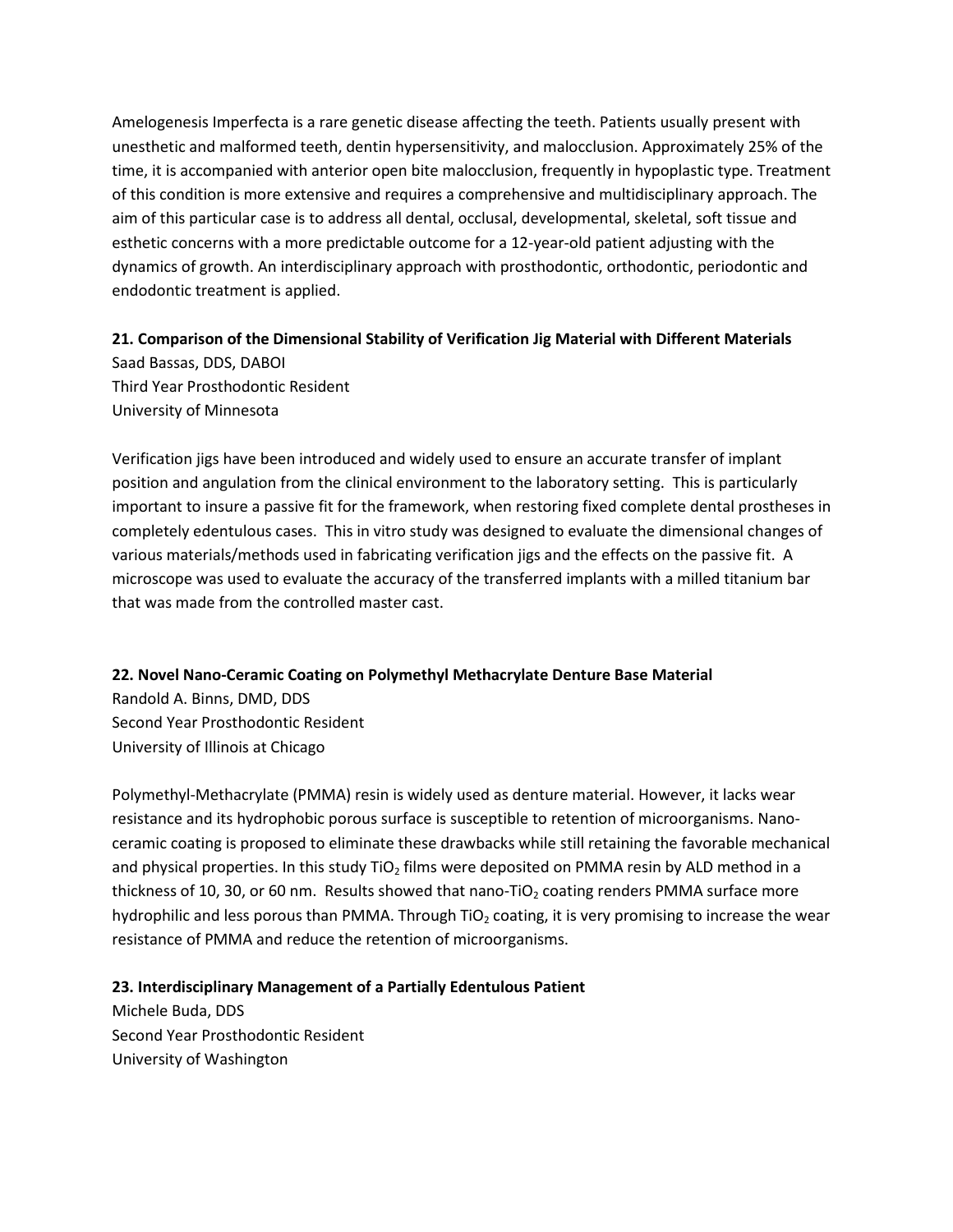Orthodontic therapy is a valuable tool to improve prosthetic outcome, from simple cases to full mouth rehabilitations. One of the most critical factors to increase efficiency of orthodontic treatment is the use of osseointegrated implants to obtain stable anchorage. Provisional restoration placed on implants can facilitate orthodontic movement and restore occlusal function.

An orthodontic setup is required to determine post- orthodontic position of the teeth as well as the implant supported restorations. A technique to transfer implant position in initial patients cast and realize an accurate surgical guide will be illustrated.

# **24. Full-Mouth Implant Supported Rehabilitation with Milled Zirconia Hybrid Prostheses: A Novel Technique Using an Acrylic Prototype to Improve Accuracy**

Hamad Burashed, DMD Second Year Prosthodontic Resident Harvard School of Dental Medicine

The full arch hybrid prosthesis supported by dental implants is a treatment option to treat edentulous arches. Zirconia can be used as the hybrid material of choice. A 90-year-old male patient presented with seven maxillary and eight mandibular implants. The poster presents a technique and treatment workflow to fabricate a zirconia hybrid prosthesis. An acrylic prototype hybrid was first fabricated to establish and adjust the occlusion of the patient. After the esthetics, phonetics, and occlusion of the patient were verified by the prototype, the prototype was scanned and milled into a monolithic zirconia framework for final adjustment and delivery.

#### **25. Evaluation of Accuracy of Full Arch Printed Models**

Catherine G. Cagino, DDS Thrid Year Prosthodontic Resident Nadia A. Basha, DDS Second Year Prosthodontic Resident University at Buffalo

#### Objective**:** To evaluate accuracy of full arch printed models.

Methods**:** Typodont model was scanned with 3shape TRIOS® . Ten models were printed by Projet-3510 MP using VisiJet® Pearlstone, PS200 Plastic Material. Stone bases and silicone jigs were fabricated to orient the typodont and printed models in the same position. Digital pictures were taken in frontal, lateral and occlusal views. ImageJ software was used to measure 16 defined linear measurements and one area on the pictures by two examiners. T-tests compared measurements ( $\alpha$ =0.05). Conclusions**:** There were no significant differences between printed models and typodont models for linear measurements or area measurement (p>0.05).

#### **26. A Novel Approach to Reinforcement of Oral Hygiene in the Non-Compliant Dental Implant Patient**

Nathan E.B. Cain, DDS Second Year Prosthodontic Resident Montefiore Medical Center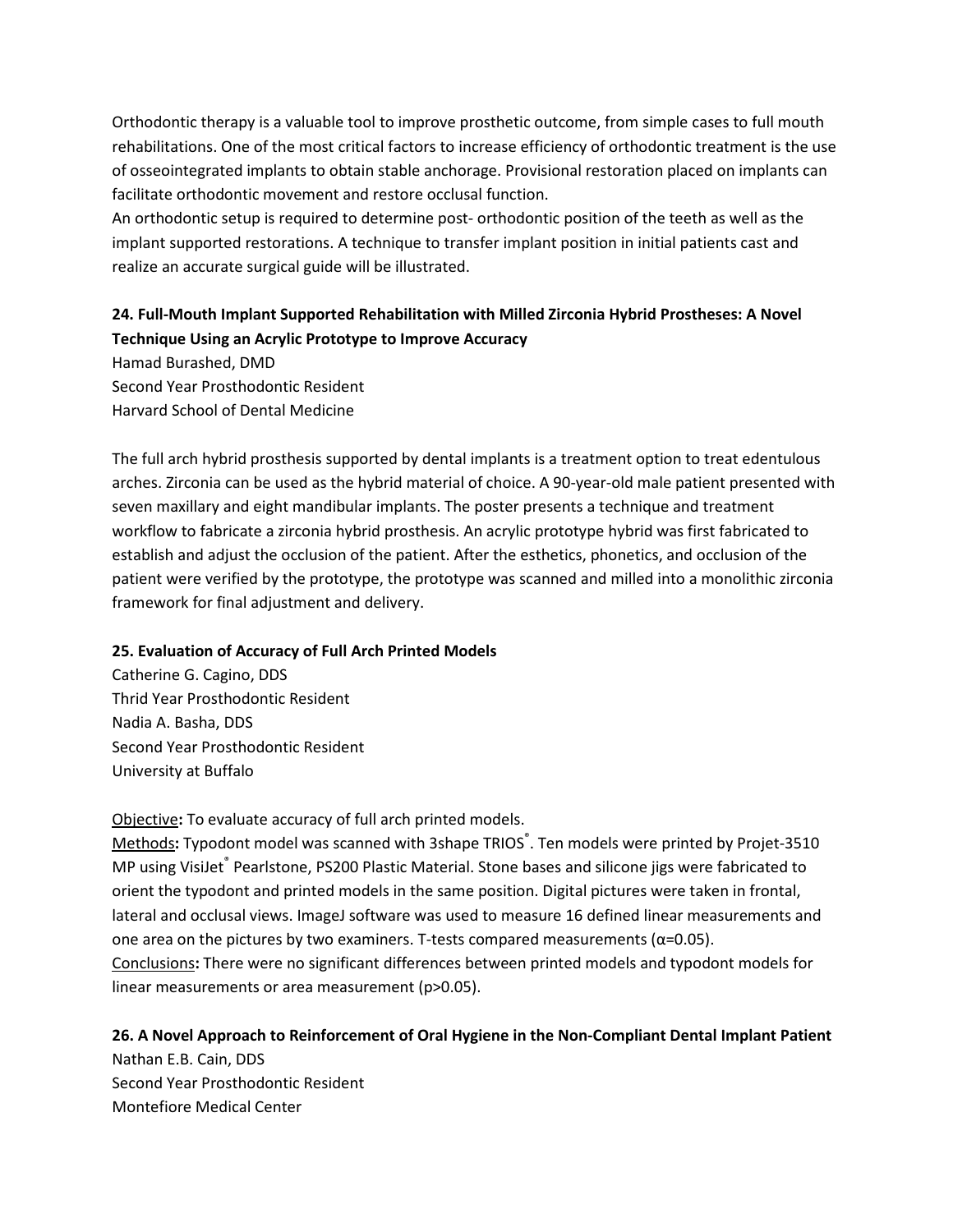Daily Oral hygiene may be as important for dental implants as for natural dentition. Professional evaluation and maintenance of peri-implant tissues and plaque control is recommended at routine intervals. Chronically non-compliant implant patients present increased risk for hard- and soft-tissue complications. Therefore, we will present a novel method for reinforcement of daily oral hygiene and plaque control for non-compliant implant patients with various prosthetic restorations. This technique will provide individually customized visual cues aimed at prompting appropriate homecare and professional follow-up.

#### **27. Obturation of Cleft Palate in Conjunction with Rapid Palatal Expander Treatment**

Jessica E. Canallatos, DDS, BS Second Year Prosthodontic Resident West Virginia University

Optimal management of cleft palate patients routinely involves the need for an interdisciplinary approach to care. Nowhere is this more evident than in the pediatric cleft palate patient. This poster demonstrates successful obturation of an eight-year-old female cleft palate patient as they advanced through orthodontic treatment to eventual surgical closure. Orthodontic treatment such as rapid palatal expansion, due to its continuing effect on palatal width, interfered with the patient's existing obturator function necessitating continual modification to the obturator. Successful obturation of the defect is presented to demonstrate the effectiveness of treatment.

#### **28. Interim Prosthodontic Treatment of a Patient with Ectodermal Dysplasia: A Case Report**

Juliana Castro Lapeira, DDS Third Year Prosthodontic Resident University of Michigan

Ectodermal dysplasia is a group of syndromes that derive from abnormalities of ectodermal structures. One of the common structures affected are the oral tissues, causing multiple tooth abnormalities. A 16 year-old partially edentulous male with ectodermal dysplasia presents to the Prosthodontic Clinic at the University of Michigan after completing orthodontic treatment. The patient's definitive treatment plan, which will be delayed due to incomplete growth, will consist of implant supported crowns, a partial removable dental prosthesis, and a tooth assisted overdenture. An interim treatment plan will be utilized to give the patient function and esthetics during this growing period.

# **29. Diagnosis, Fabrication, Immediate Complete Fixed Detachable Conversion, and Immediate Milled Provisional Complete Denture Delivery: A Single Stage Digital Approach**

Jyme Rae Charette, DMD Third Year Prosthodontic Resident University of Louisville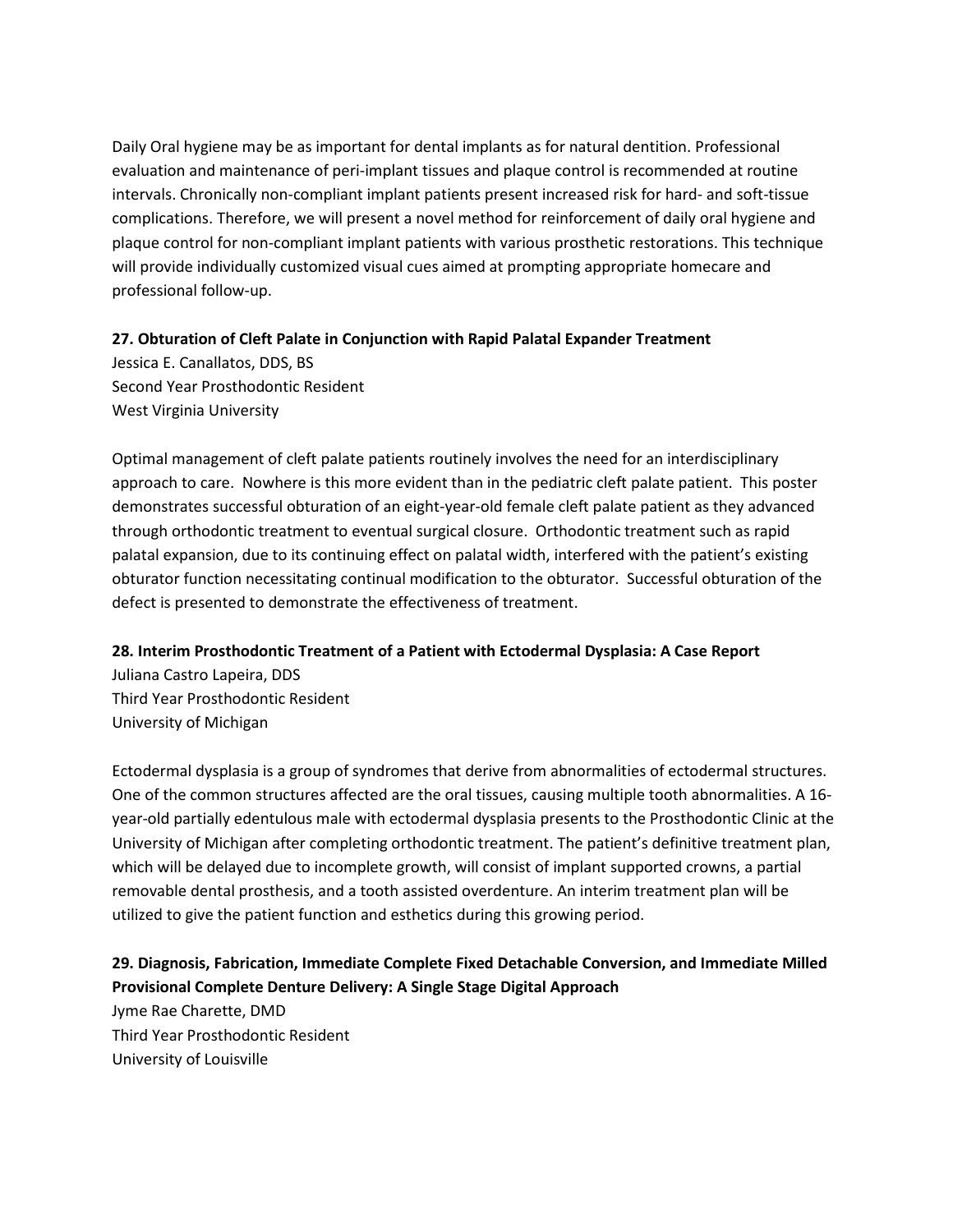Digital technology is taking the dental field by storm. The world of cone beam radiographic acquisition, digital wax-ups, 3D printing, and milling are influencing the way prosthodontists obtain diagnostic data, treatment plan, and fabricate prostheses. Therefore, it also influences the way our patients experience dental treatment.

By choosing the digital pathway for this patient, I learned about the limitations and benefits of the technology currently being utilized. Thus, I was able to maximize both mine and my patients benefits by using digital pathways to diagnose, fabricate, convert, and deliver his full arch provisional restorations in just two appointments.

# **30. A Retrospective Analysis of Immediately Loaded Implants Concurrently Placed in Full Mouth Rehabilitations**

Robert H. Choe, DMD First Year Prosthodontic Resident University of Maryland

There are numerous studies in the literature that examine the effects and survivability of immediately loaded implants and implant supported prostheses in either arch. However, there have been few to no studies that have examined when both arches are concurrently loaded. The goal of this analysis study was to critically evaluate the effects of receiving simultaneous full arch rehabilitation of the maxilla and mandible using immediately loaded implant-supported prostheses. It specifically examines the overall implant and prosthesis survival rates of each patient.

#### **32. When Is a Removable Dental Prosthesis Indicated Instead of Implants?**

Andrew N. Dill, DDS Second Year Prosthodontic Resident Nuntaporn Rojanasakul, DDS First Year Prosthodontic Resident University of Michigan

A 67 year old female presented to the University of Michigan Graduate Prosthodontics clinic with a failing fixed dental prosthesis from #6-11 and was interested in implants as a replacement. Radiographically and clinically, vertical bone loss was significant. Due to high esthetic expectations from the patient implants would not be able to successfully reproduce hard and soft tissue contours optimally. A traditional rotational path RDP was fabricated with an anterior /posterior seating design in cobalt-chrome. The amount of soft tissue replaced by the removable partial denture allowed an improved esthetic and functional result over an implant retained fixed partial denture.

#### **33. Attachment Issues?**

Michael Donovan, DMD Third Year Prosthodontic Resident New Yok University College of Dentistry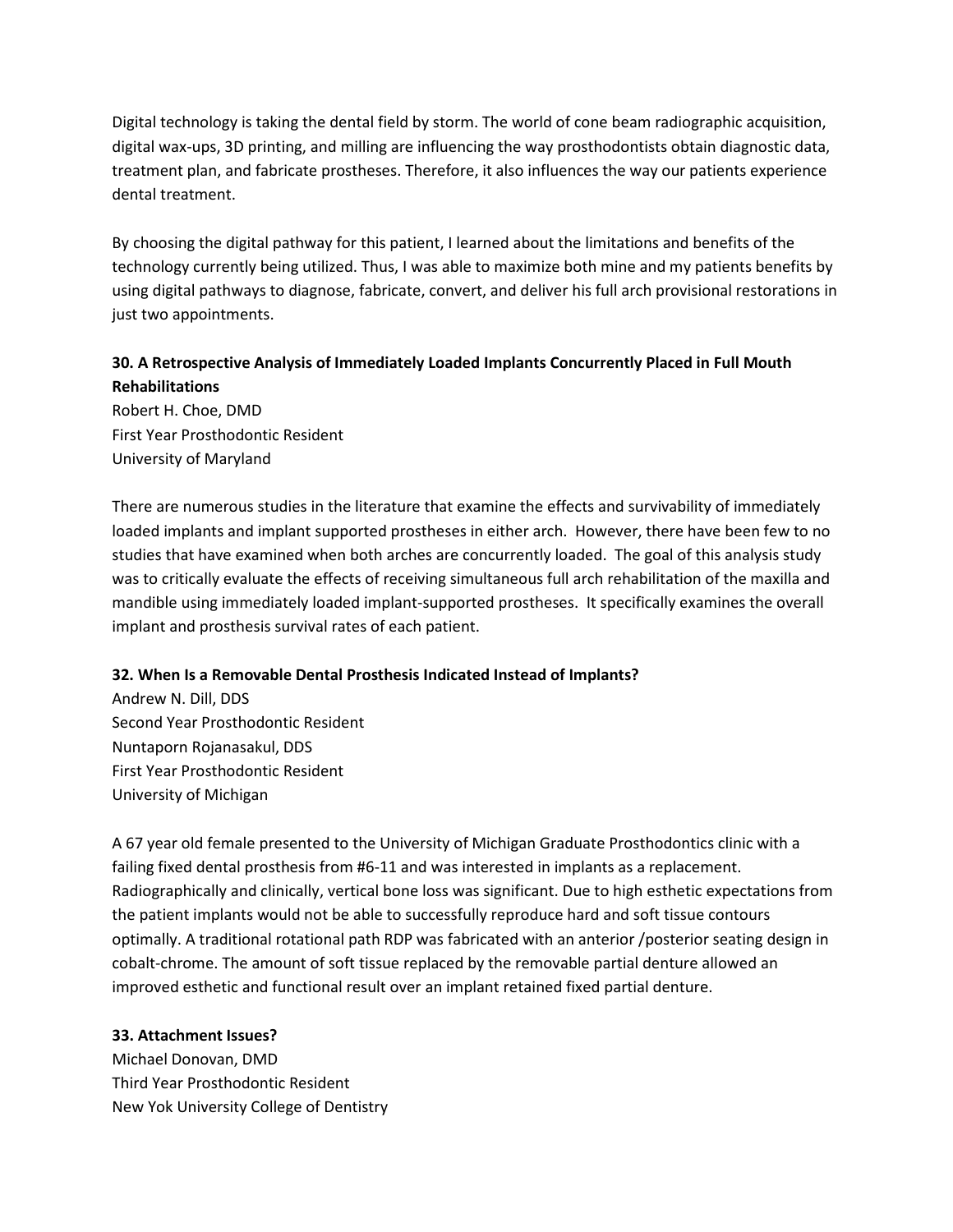Overdenture attachments can be connected to the prosthesis by two techniques: chairside or laboratory attachment. Chairside connection involves extensive relief of the denture's intaglio surface until the prosthesis fits passively over the patrix/matrix system. Then, an autopolymerizing PMMA resin transfers the location of the matrix to the denture. In laboratory connection, the matrix is connected to a rigid framework on the analog master cast and the assembly becomes a "verification jig". This technique can allow for a more accurate interocclusal record and facilitate prosthesis delivery. This treatment modality has been used successfully for both tooth and implant retained/supported prostheses.

#### **34. Use of Soft Tissue Stent to Maintain Vestibule Post Fibula Reconstruction of Maxilla**

Andrey Doroshenko, DDS Second Year Prosthodontic Resident University of Maryland

Free flap reconstructions of surgical defects are associated with excessive soft tissue. The tissue presents a problem for the restorative dentist. A gunshot victim presents to University of Maryland Prosthodontic clinic, post free fibula reconstruction of maxilla. Four Camlog implants were placed, into the reconstructed site, and osseointegrated, prior to initial visit. An impression was made during the time of vestibuloplasty and skin graft. A soft tissue stent was fabricated and delivered, engaging the implants, to maintain the vestibule during healing.

#### **35. The Impacts of Partial Removable Prostheses on the Oral Cavity**

Askhan Ebrahimpour, DDS, MSc Third Year Prosthodontic Resident University of Toronto (Ontario, Canada)

With increasing access to dental care in recent years, people are retaining more teeth. As a result, the rate of partial edentulism is increasing compared to complete edentulism. Removable partial dentures (RPDs) are one of the several treatment modalities to address partial edentulism in patients. A welldesigned removable partial prosthesis can possibly serve as an excellent alternative to fixed toothsupported or implant-supported prostheses. What is more, there are situations where financial circumstances of patients, systemic diseases or local conditions impedes fixed treatment options.

The aim of this study was to review the literature regarding the impact of partial removable prostheses on plaque accumulation.

**36. Implant Abutment Placement Overview** Rami M. Elrefai, BDS Third Year Prosthodontic Resident Georgia Regents University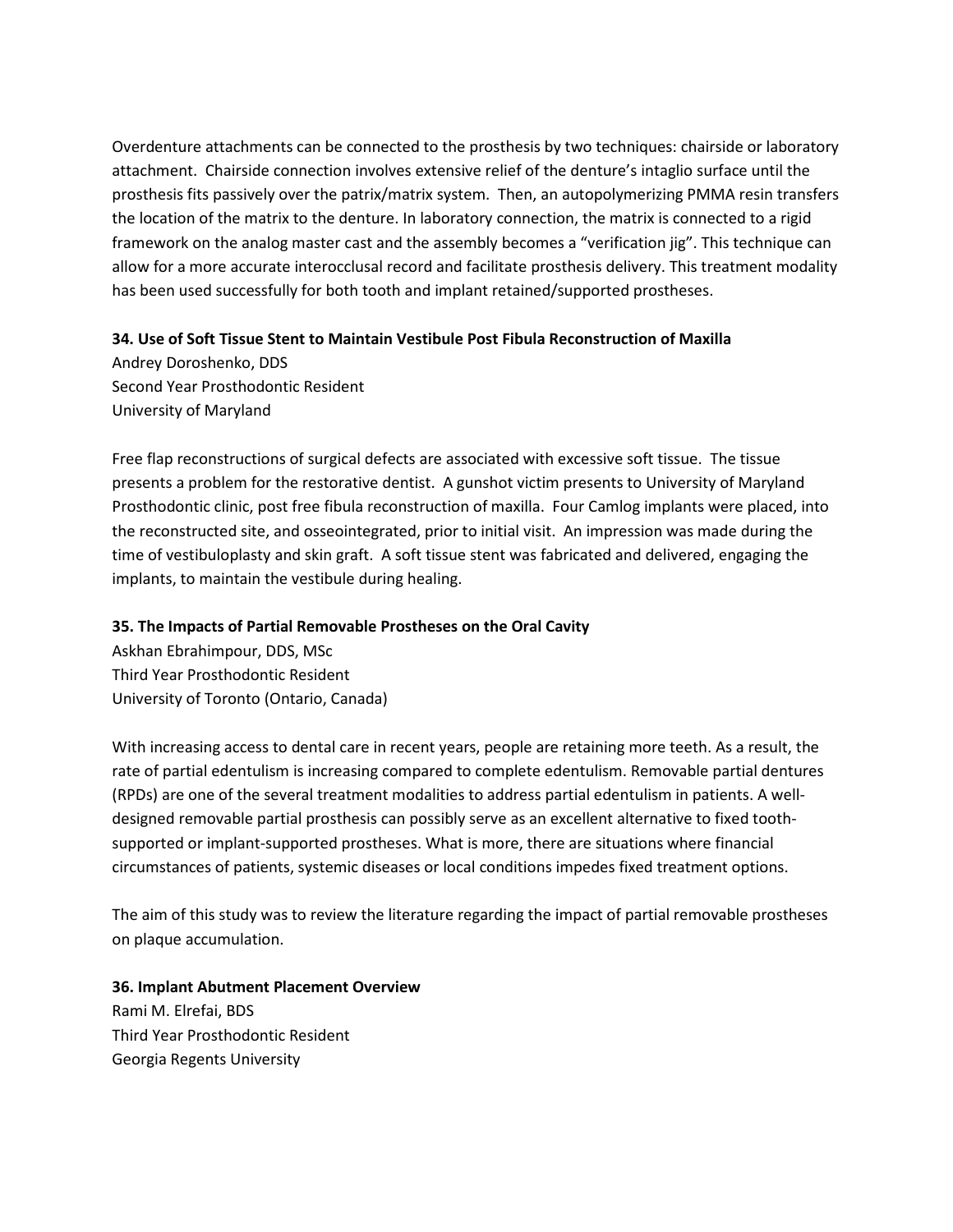Implant abutment placement is always critical for successful treatment. Abutments are available in different shapes and placing it in correct orientation can be challenging. Different techniques can be used to accurately place the implant abutment in the exact position as on the master cast. Abutment placement jig can be fabricated to aid in proper abutment orientation. Combining the concepts of cement and implant supported prosthesis can also be used to accurately seat the abutments. The purpose of this presentation is to review different techniques that can be utilized to accurately place implant abutment intraorally in challenging clinical situations.

# **37. Detection of Periapical Radiolucencies in Endodontically Treated Teeth on Dental Cone Beam C. T. Scans**

Sherman Farahani, DDS Third Year Prosthodontic Resident New York University College of Dentistry

Goldstein *et al.* have previously reported that the three dimensional imaging modality of Computed Tomography (CT scan) reveals radiolucencies that would not be apparent on the dental radiograph. Currently, the most common modality of three dimensional dental imaging is Cone Beam Computed Tomography (CBCT), which has been specifically designed for dento-maxillofacial imaging. As such, it is important to investigate the CBCT modality of dental imaging in terms of its ability to identify periapical radiolucencies that would otherwise not be visible in routine two dimensional dental imaging. Here we report cases comparing the CBCT modality of dental imaging in terms of ability to identify periapical radiolucencies versus two dimensional periapical radiographs around previously endodontically treated teeth.

#### **38. Soft Tissue Molding with Screw-Retained Restorations: A Clinical Report**

Firas Mourad, DDS, MS Second Year Prosthodontic Resident University of Alabama at Birmingham

Emergence profile development for an implant restoration is a key factor in the establishment of optimum esthetic and healthy peri-implant soft tissue results. Screw-retained PMMA provisional were fabricated on the model of three adjacent implants with careful control of both contour and surface finish. The provisional restorations were modified every 2-3 weeks until the desired contour was achieved. The final impression, made after 8 weeks, demonstrated gingival morphology conducive to health and esthetics and was easily scanned to design accurate custom prosthetic restorations. Staged soft tissue molding seems to provide optimum results.

#### **39. Digital Dentistry and Digital Restorative Materials in Full Mouth Reconstruction**

Sergio Florencio, DDS Third Year Prosthodontic Resident Harvard School of Dental Medicine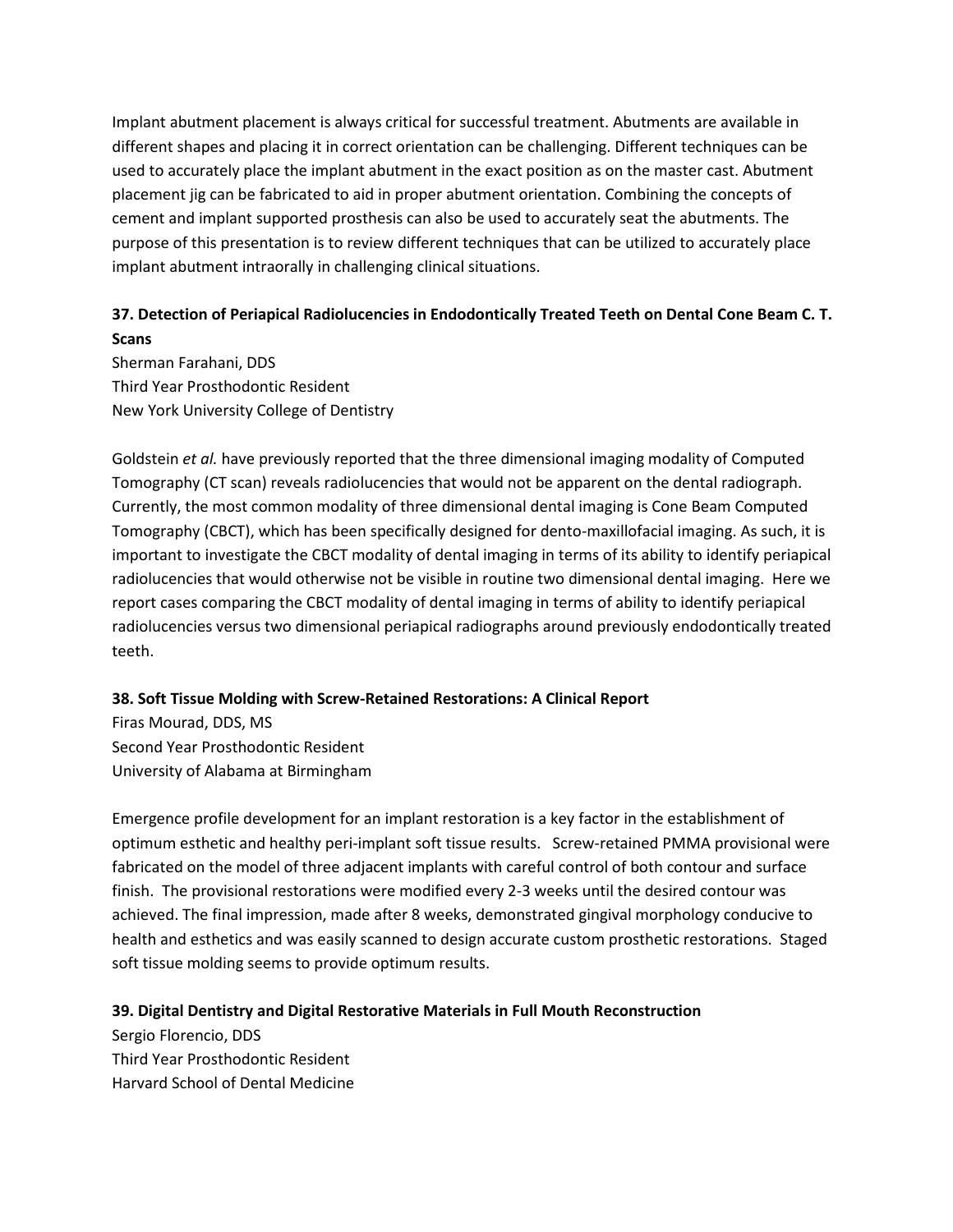All ceramic systems were introduced as an alternative to metal-ceramic restorations in 1967, and since then, many metal-free restorative materials have been introduced in the market. The development of CAD/CAM-based restorative systems has standardized the prosthesis fabrication with high strength materials, making quality control more efficient. This case report demonstrates the application of combined conventional and digital treatment workflows to completely rehabilitate a severely worn down maxillary dentition with a loss of vertical dimension of occlusion. The prototype, which was virtually designed and milled, served as a provisional and blueprint for the final restorations.

# **40. Novel Application of a Splint to Transition from an Occlusal Tragedy to a Comfortable Provisional Occlusion**

Ricardo J. Galindo, DDS Third Year Prosthodontic Resident University of Alabama at Birmingham

Transitioning from a debilitated occlusion toward a functional and comfortable outcome is often challenging to the medically compromised patient due to extensive and time-consuming procedures that are often required. In this case presentation, the use of a splint to efficiently transition the patient's occlusion with short appointments is demonstrated. The splint allowed for rapid placement of an immediate denture with minimal prosthetic procedures to the opposing arch following surgery to rapidly transition to post-operative recovery. Later the splint allowed for a stepwise prosthetic rehabilitation of the opposing arch without undue stress. Proper sequencing is essential for a successful outcome.

# **41. An Investigation of the Effect of Multiple Uses of Stock and Modified 3i Pick-Up Impression Copings on the Accuracy of Transfer of Implant Position, Angulation, and Rotation**

Francisco Gallardo, DDS Third Year Prosthodontic Resident UTHSCSA/AFPDS

The purpose of this research was to examine the effect of re-sterilization and re-use of impression copings upon the accuracy of implant impressions. Impression coping modifications such as airborneparticle abrasion and VPS adhesive application also were included to simulate common clinical conditions. A coordinate measuring machine was used to determine changes in position, rotation, and/or angulation of dental implant analogs through 30 cycles of impression coping re-processing and re-use. Resultant data provided information regarding the number of times impression copings may be re-sterilized, re-treated, and re-used before impression accuracy is significantly impacted.

#### **42. Peri-Implant Tissue Management from A to Z: A Clinical Case Report**

Sabrina S. Garcia-Gazaui, DDS Third Year Prosthodontic Resident University of Michigan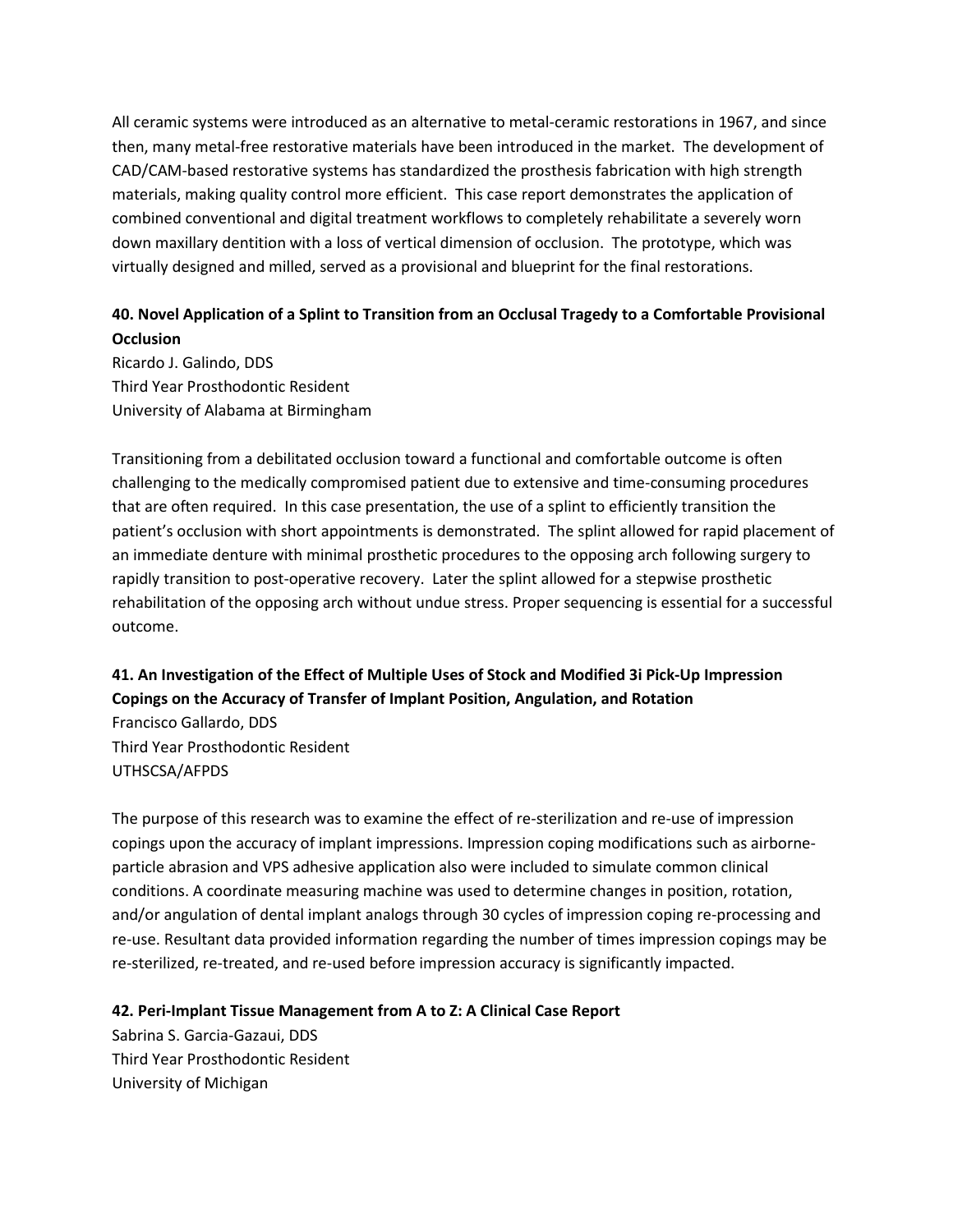Replacement of multiple missing teeth in the aesthetic zone is challenging particularly when the three dimensional architecture of the existing bone and soft tissue is deficient. Adequate management of periimplant structures should start even before implant placement. Bone structure enhancement, soft tissue enhancement, precision in implant placement, and quality of the prosthetic restoration are fundamental factors for success. This poster presentation illustrates the treatment of a patient from the time of the extractions until the delivery of the definitive restoration.

#### **43. Pink Esthetic Scores in the Assessment of Dental Implant Esthetics: A Systematic Review**

Robert K. Gazdeck, DDS Second Year Prosthodontic Resident University of Illinois at Chicago

The Pink Esthetic Score (PES) provides an objective, quantifiable measure of peri-implant tissue parameters in defining dental implant esthetics. This investigation systematically evaluated the results published using the PES method since 2005. Twenty-nine prospective studies of greater than 1-year duration were identified as including PES measurements along with three co-variables; material of abutment or crown, surgical placement method, and time of loading. Over relatively short periods (1 – 2 years), PES scores appear to be stable within studies. Different co-variables have been reported, yet few appear to dramatically influence PES scores other than grafting procedures that directly influence soft tissue form.

# **44. Milled PMMA Resin-Bonded Fixed Dental Prostheses Used as Interim Restorations in the Management of Congenitally Missing Lateral Incisors**

Petrina Gerogianni, DDS Second Year Prosthodontic Resident University of Texas Health Science Center at San Antonio

Treatment approaches for replacing congenitally missing lateral incisors fall into four broad categories: autotransplantation, canine substitution, tooth-supported restoration and implant-supported restoration. Management of interim restorations during the healing period for implant-supported options can be complex, especially when multiple surgical interventions are required. The purpose of this poster presentation is to demonstrate the use of CAD/CAM resin-bonded PMMA fixed dental prostheses as an alternative to Essix retainers for provisional restoration during implant site preparation healing. In this case study, site development included guided bone regeneration with the use of block graft harvested from the chin, followed by implant placement 4 months later. Milled PMMA fixed interim restorations significantly enhanced the patient's acceptance, function, and aesthetic outcome while facilitating post-surgical tissue management and pontic site development.

#### **45. An Exceptional Case of Severely Worn Dentition: Provisional Management**

Evan Grodin, DMD Third Year Prosthodontic Resident University of Texas Health Science Center at San Antonio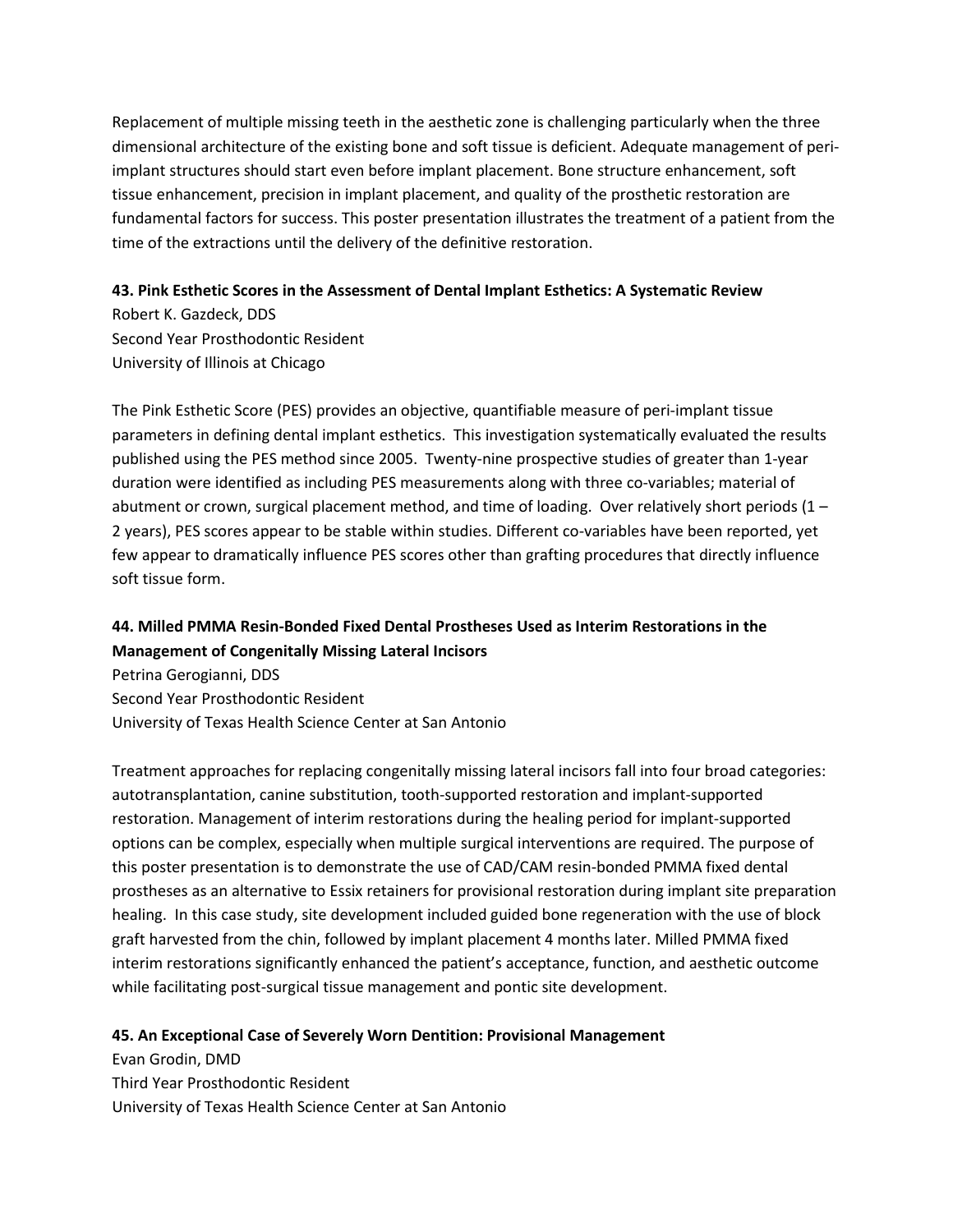Patients with severe wear often require comprehensive rehabilitation of the affected dentition. In order to optimize the final outcome, the diagnostically guided esthetic and occlusal design must be evaluated and tested. This testing occurs at various points throughout the rehabilitation process, but one critical step includes the provisional restorations. Provisional restorations help the patient and provider plan the final restoration, aid interocclusal record making, and provide stability throughout treatment. This poster demonstrates three provisional techniques used during the rehabilitation of an exceptional case of severely worn dentition: conventional acrylic, cast base metal, and CAD/CAM base metal.

#### **46. A Review of the US Dental Faculty Shortage Crisis and Creative Solutions**

Tien M. Ha-Ngoc, DMD Second Year Prosthodontic Resident University of Illinois at Chicago

Faculty shortage is not new to dental education in the United States. While the number of vacant positions has varied during the last 20 years, the trend still indicates a shortage. Fewer graduates are interested in academia; the discrepancy between private practice and faculty salaries is increasing; and faculty members are retiring. Faculty, students, and residents as well as the profession are negatively affected. Short and long-term solutions such as faculty development, financial incentives, early exposure to academia, and improved teacher recognition must be considered and adopted by individual schools as well as nationally in order to address this crisis.

### **47. Prosthetic Complications of Implant-Supported Full Arch Prostheses: A Comparison of Metal-Acrylic, Copy-Milled Zirconia, and Cementable Crown Prostheses**

Virginia L. Hogsett, DMD Third Year Prosthodontic Resident University of Illinois at Chicago

Our aim is to evaluate the complication rates for three types of implant-supported full arch prostheses (metal-acrylic, milled zirconia, and cementable crowns) delivered in the UIC Prosthodontics program with at least one year follow-up. We hypothesize that metal-acrylic prostheses will have the most complications but the fewest catastrophic failures. Medical records will be reviewed for complications and patient-directed concerns. Patients will then be recalled for assessment of prosthetic complications and administration of OHIP-49. Interviews will be conducted following a pre-written script. A Kruskal-Wallis analysis will be used to assess complication rate, and OHIP will be assessed using ordered logistic regression.

# **48. Challenges in Management of an Anterior Marginal Mandibulectomy Patient with an Implant-Supported Fixed Prosthesis: A Clinical Report**

Jessica K. Hsieh, DDS Third Year Prosthodontic Resident University of Connecticut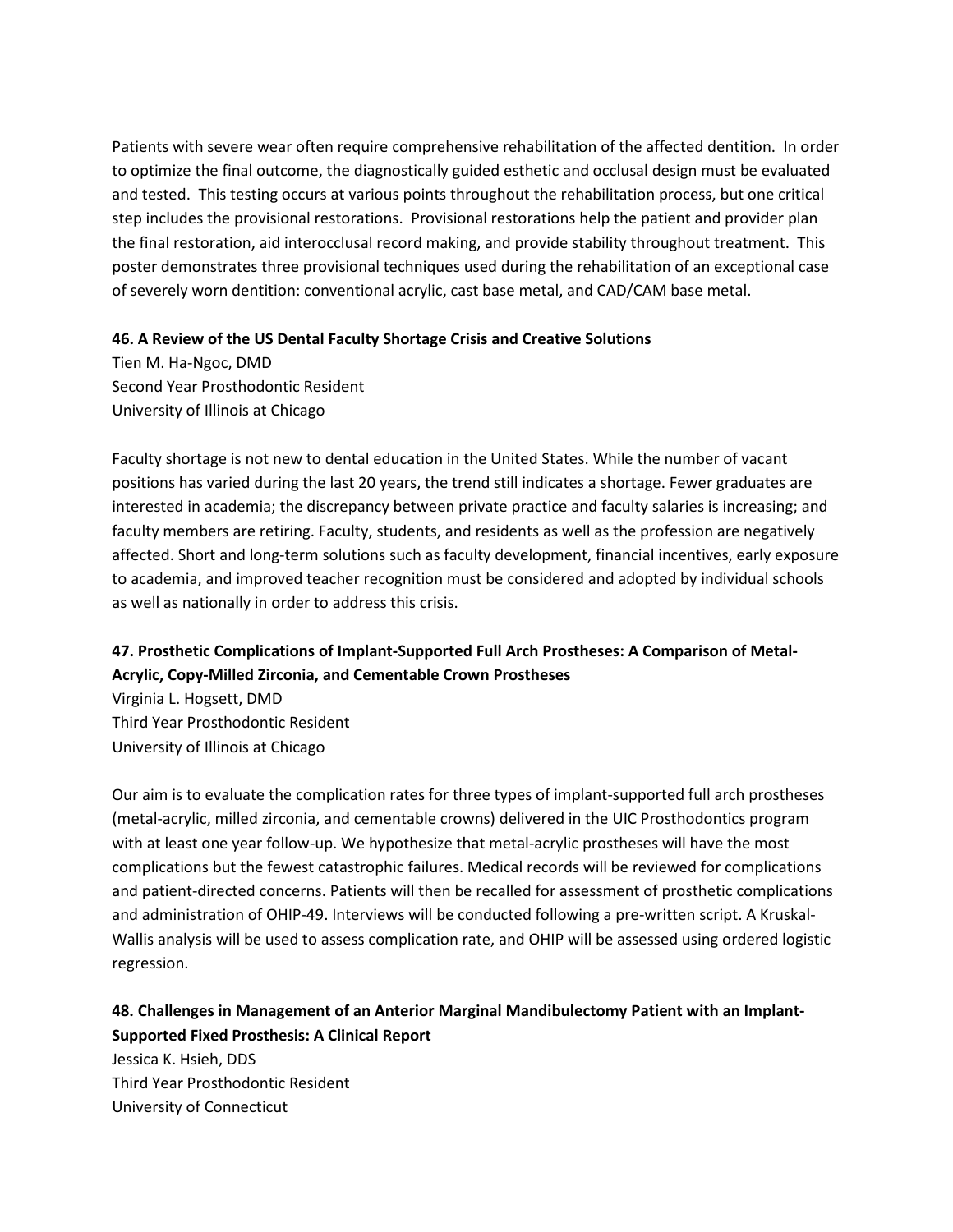Patients having undergone anterior marginal or segmental mandibulectomy with iliac crest graft reconstruction are often faced with many esthetic and prosthodontic challenges. This clinical report describes the prosthodontic management of a 62-year-old male patient following an odontogenic keratocyst diagnosis and subsequent marginal mandibulectomy involving the anterior mandible. Prosthodontic challenges unique to this patient included tissue overgrowth, alloderm graft complications, attaining appropriate mandibular lip support and optimal hygiene contours for the prosthesis. The importance of patient education, inter-disciplinary education, implant placement in the anterior region, and esthetic considerations during mandibular reconstruction are discussed.

#### **49. Prosthodontic Management of Patients with Ehlers-Danlos Syndrome**

Wissanee Jia-mahasap, DDS Second Year Prosthodontic Resident University of Iowa

Ehlers-Danlos Syndrome (EDS) is a heterogeneous inheritable connective tissue disease. It may be manifested in various degrees including skin hyperextensibility, delayed wound healing with atrophic scarring, joint hypermobility, easy bruising, and generalized fragility of the soft connective tissues. Oral findings may include enamel hyperplasia, irregular dentin structure, abnormal root morphologies and pulp stones. In this case report, we will present a patient with EDS and review prosthodontic rehabilitation for these patients.

#### **50. The Effect of Cyclic Loading on the Zirconia/Titanium Implant Abutment Interface**

Geoffrey R. Johnston, DDS Second Year Prosthodontic Resident The Ohio State University

The one piece zirconia abutment was produced to help the clinician overcome esthetic challenges of titanium custom abutments. This esthetic abutment option presented with many complications over time which included fracture and excessive wear. The titanium/zirconia abutment was created to give us the best esthetics with a titanium to titanium interface with the implant. Some failures have been noted clinically at the titanium to zirconia interface within the abutment itself. Study was performed to determine the effect of cyclic loading at this interface.

#### **51. Digital Workflow for CBCT Treatment Planning and Guided Surgery of the Partially Edentulous Jaw**

Jesse Kane, DDS Second Year Prosthodontic Resident University of Michigan

Implant supported fixed restorations in a partially edentulous jaw require precise treatment planning. This includes incorporation of the remaining dentition and desired tooth position with anatomic structures including: alveolar bone, maxillary sinuses and mandibular nerve canal. The utilization of a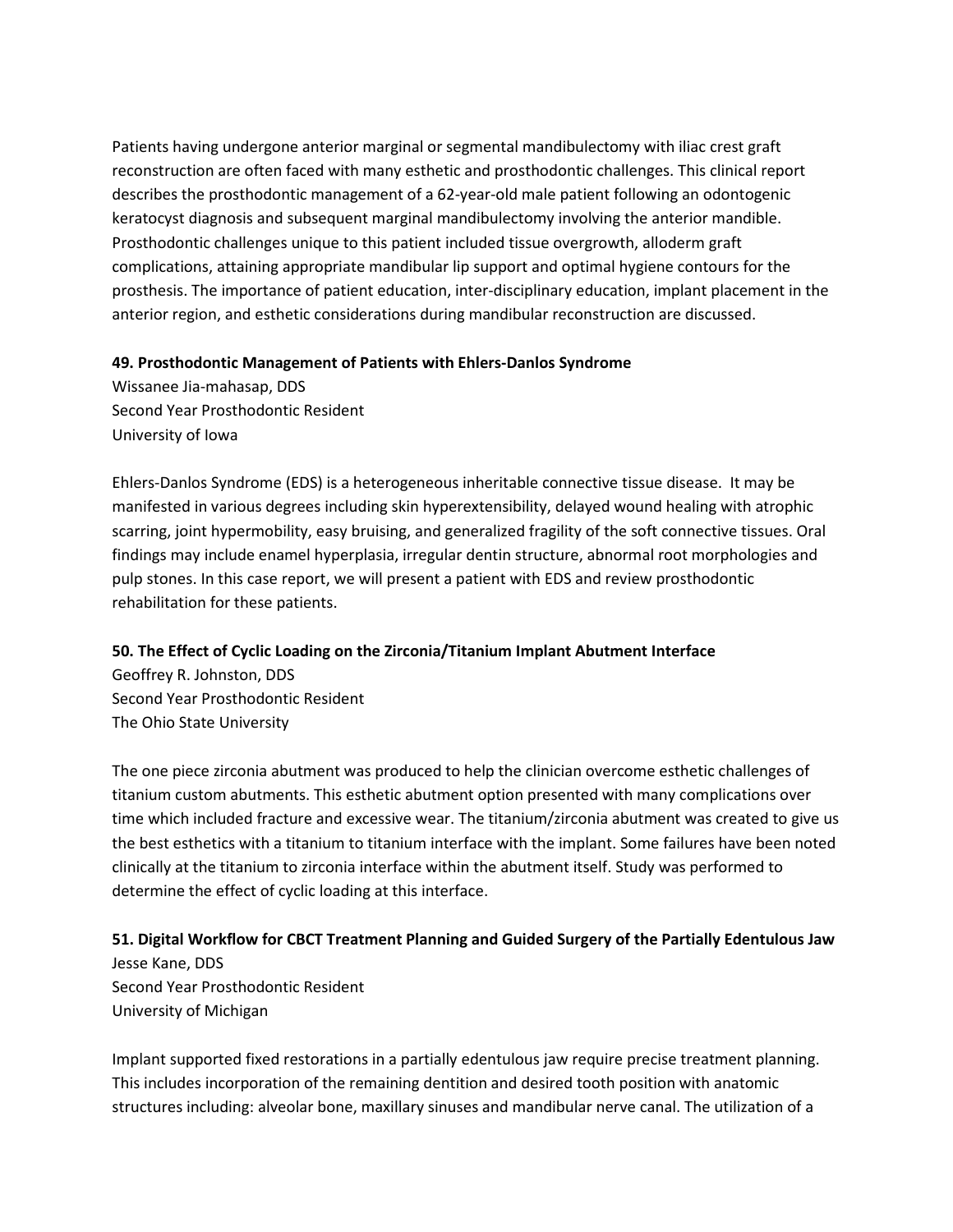CBCT scan that has been integrated with digital scans of diagnostic gypsum models allows for restoratively driven implant positioning within the confines of anatomic limitations. This information can then be transferred to a 3-D printed implant surgical guide to ensure ideal location and angulation. A patient treatment is presented that applies this workflow in the maxillary jaw.

#### **52. Prosthetic Considerations for Patients with Fibrosis of the Lips**

Yu Kato, DDS Second Year Prosthodontic Resident Stony Brook University

Fibrosis of the lips is characterized by limited mouth opening, also known as microstomia. Etiology includes burn injuries, radiotherapy, and systemic diseases such as Scleroderma and Epidermolysis Bullosa. Limited dental treatment options for patients with those conditions can be challenging to both patients and clinicians. As such, proper education and preventive dental care are crucial for the preservation of oral health and quality of life for patients.

Clinical findings, complications, and treatment modalities including modified impression techniques, and specially designed prostheses for patients with fibrosis of the lips are presented.

# **53. Clinical and Histologic Outcomes of Socket Grafting After Flapless Tooth Extraction: A Systematic Review of Randomized Controlled Clinical Trials**

Florian R. Kernen, DrMedDent Second Year Prosthodontic Resident University of Connecticut

Several biomaterials have been reported for socket grafting but the evidence for clinical and histologic outcomes with different types of materials in flapless extraction is not clear. Existing literature have all combined data on flapless extraction and surgical extractions. This poster describes the findings of our recently published systematic review on 32 RCTs focused exclusively on flapless extraction of teeth. Results were analyzed to determine which graft material results in the least loss of socket dimensions, maximum amount of vital bone, least remnant graft material, and the least amount of connective tissue after a minimum of 12 weeks of healing.

### **54. Use of Digital & 3D Printing Technologies for Managing Maxillofacial Prosthetic Patients Undergoing Cancer Therapy**

Seyedeh Parisa Kheirieh, DDS Third Year Prosthodontic Resident New York University College of Dentistry

Management of Maxillofacial Patients undergoing cancer therapies requires clinician's ability to readily fabricate and modify according to the patients' needs. These patients are often subjected to multiple treatment modalities including surgical resection, chemotherapy, and/or radiation therapy that result in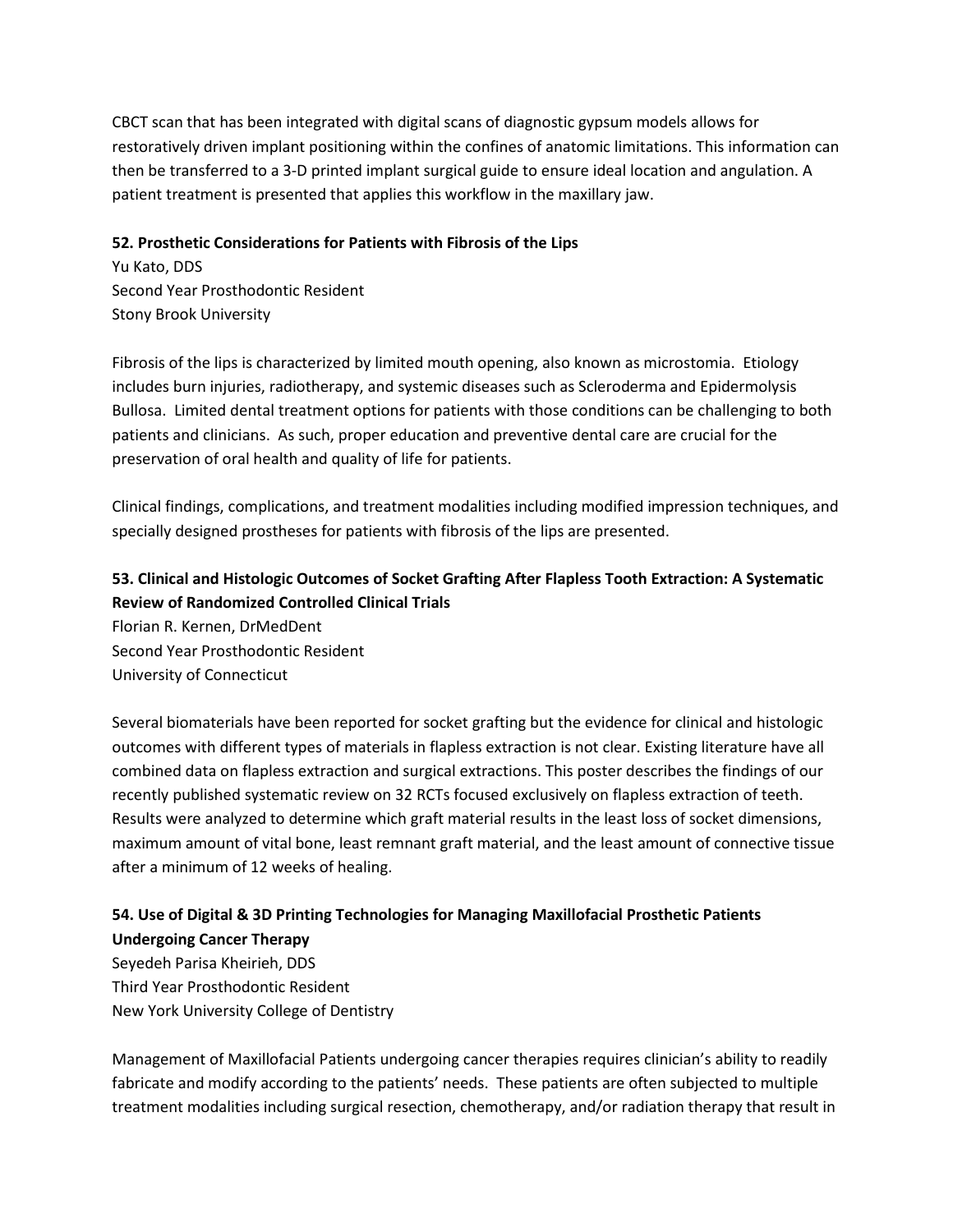significant tissue changes. Making multiple impressions for fabrication of different types of obturators may not be always possible due to difficult physical conditions of patients. The advent of Cone Beam Computed Tomography (CBCT) technology has been a major improvement in imaging modality for designing of prostheses. A printed physical model can be manufactured from CBCT data for this purpose. This table clinic demonstrates use of the CBCT data and 3D printing technology for patients, who underwent surgical resection therapy. The purpose of the presentation is to show the novel digital workflow for these patients.

#### **55. Comparison of the Dimensional Stability of Verification Jig Material with Different Setting Times**

Jason Kiangsoontra, DDS Third Year Prosthodontic Resident University of Minnesota

Verification jigs have been introduced to ensure an accurate transfer of implant position and angulation from the clinical environment to the laboratory setting. This is particularly important when restoring fixed complete dental prostheses in completely edentulous cases. This bench-top study was designed to evaluate the dimensional changes of an auto-polymerizing resin used in fabricating verification jigs and the effects of different setting times and sectioning. A microscope was used to evaluate the accuracy of the transferred implants with a milled titanium bar that was made from the controlled master cast.

#### **56. Verifying the Seating of the Computer-Generated Implant Surgical Guide**

Se Jong Kim, DMD Third Year Prosthodontic Resident University of Maryland

CAD/CAM technology allows us to plan and execute the prosthetically driven implant surgery accurately through computer generated guide. It is less traumatic to the patient as well because it can be flapless and reduces the length of the surgery. However, even guided surgery is not without its complications because the accuracy of the surgery with the template-guided treatment depends on the accurate seating of the template. This poster will review the literatures regarding the clinical technique of how to verify the seating of the computer generated guide and present a template-guided treatment with a use of that technique.

### **57. Molar Autotransplantation Using Reverse-Engineered Surgical Template and Rapid Prototyping Tooth**

JaeYoung Kim, DDS Third Year Prosthodontic Resident Harvard School of Dental Medicine

Tooth autotransplantation has been documented as a viable option to treat partial edentulism. With advancement of CAD/CAM technology, sound and non-functional teeth can be relocated to an edentulous area where the osteotomy is precisely prepared by a 3D printed surgical template.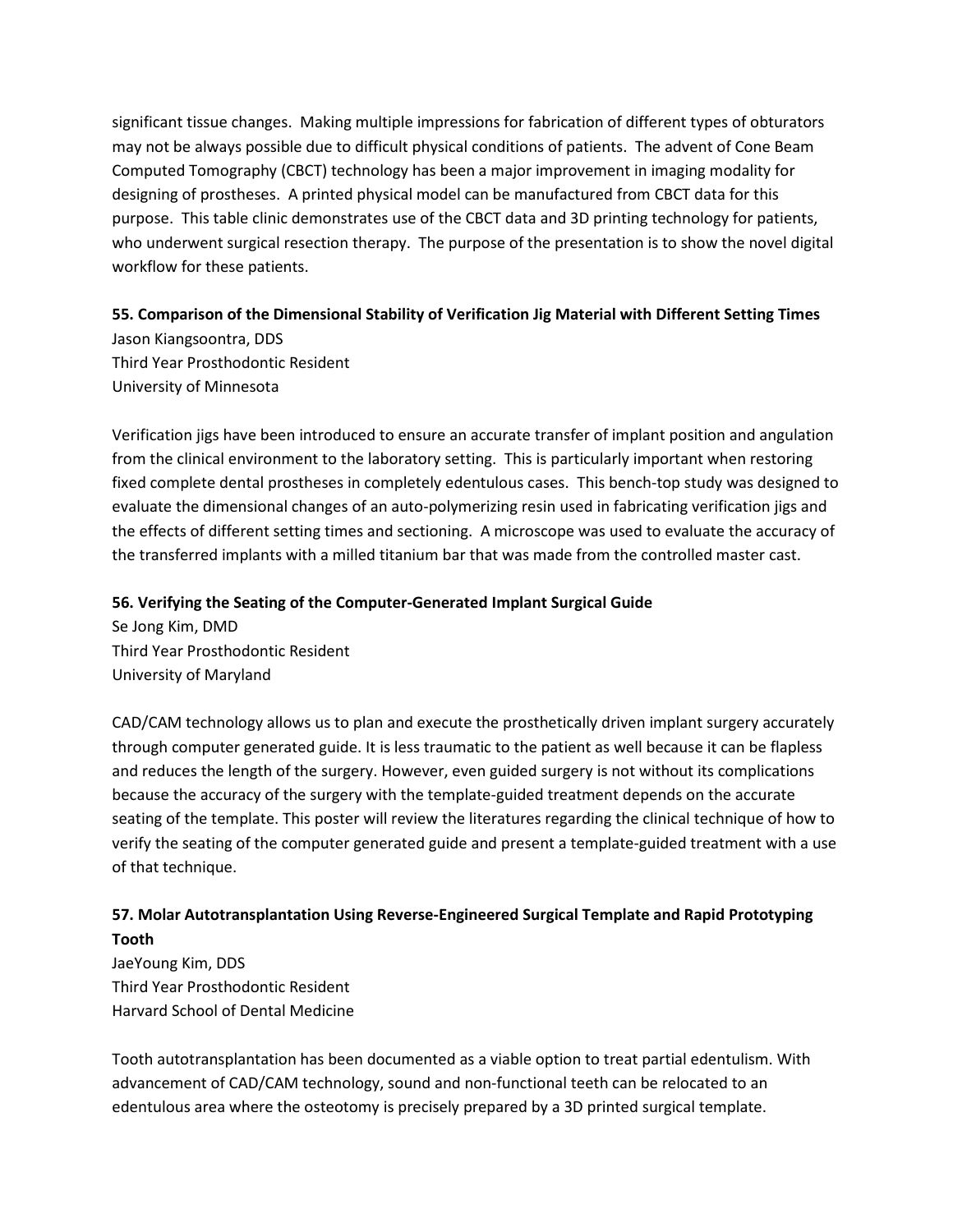This poster presents a surgical and prosthodontic protocol to treat a 16-year old patient who undergoes further skeletal growth. The virtual planning of the osteotomy follows the root morphology of the extracted teeth to achieve the stability and function of the autotransplanted teeth. 3D rapid prototype teeth minimize the surgical intervention and extraoral preparation time of autotransplantation.

### **58. Prosthodontic Treatment Modalities in Patients with Ehler Danlos Syndrome (EDS): A Case Report and Literature Review**

Konstantina Angelara, DDS Second Year Prosthodontic Resident University of Washington

Ehler Danlos Syndrome (EDS) is a connective tissue disorder characterized mainly by joint hypermobility, skin elasticity and tissue fragility. Its prevalence is estimated to be about 1 in 5,000 births.

The oral manifestations of various types of EDS include hard tissue defects of teeth, stunted or dilacerated roots, pulp stones, high incidence of teeth fractures, periodontal disease, fragile and sensitive mucous membrane. These factors are likely to complicate dental treatment and especially prosthodontic and implant dentistry.

Objective: The objective of this poster presentation is to review the literature and to address the different treatment modalities for patients with EDS.

#### **59. Multidisciplinary Approach to Sculpting a Smile with Implants: A Case Report**

Aditi A. Kulkarni, BDS Third Year Prosthodontic Resident Nova Southeastern University, College of Dental Medicine

The distinctive nature of every smile breeds a challenge in achieving the desired esthetic and functional outcome when replacing missing oral structures. A multi-disciplinary restoratively-driven treatment approach is presented for a patient with congenitally missing maxillary lateral incisors and very high esthetic demands. The treatment involves a comprehensive diagnostic work up, orthodontic treatment, guided implant placement, surgical crown lengthening, soft tissue grafting and insertion of definitive restorations after soft tissue molding via provisionalization. This approach emphasizes the integration of sound biological principles with the execution of the desired end result at every treatment phase.

### **60. Assessment of the Changes in Retention and Surface Topography of Unsplinted, Solitary Abutments and Attachments in Maxillary Four Implant Retained Complete Removable Overdentures** Hsin Yu Kuo, DDS

Third Year Prosthodontic Resident Columbia University College of Dental Medicine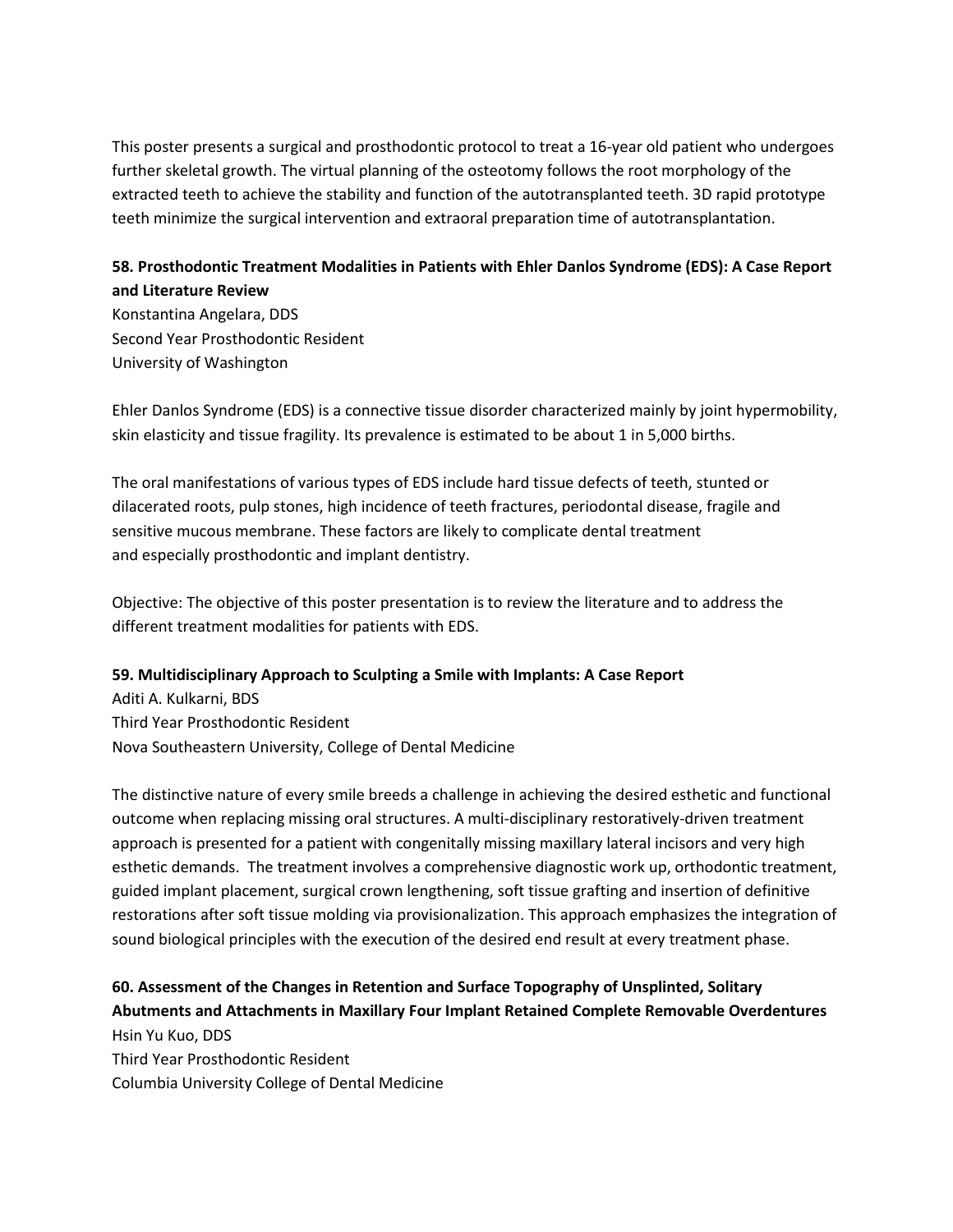The purpose of this *in vitro* study was to investigate the change in retention and wear characteristics of solitary abutments (Locator, GPS) and attachments (Locator) in maxillary four implant retained complete removable overdentures with different implant angulation. Zero, 15 and 30 degree implant angulations were designed and tested through the aging cycles of 1, 2.5 and 6 years of use. Scanning electron microscopy was used to examine surface changes of the components.

#### **61. Prosthodontic Rehabilitation of a Patient with Mild Form of Scleroderma**

Thomas L. Kwun, DDS Second Year Prosthodontic Resident University of Michigan

A 23 year old female with a medical history of CREST syndrome, a mild form of scleroderma, was referred from the Oral and Maxillofacial Surgery service following full mouth extraction. CREST syndrome exhibits fibrosis of connective tissues of the body with hardening and inability of normal function in various organs. Complicating the treatment was the limited mouth opening of 25mm. A sectional tray impression technique was employed to acquire the master cast. The final prosthesis was lined with thermoplastic material in posterior half. Thermoplastic material was used specifically to compensate for limited mouth opening. The poster describes the unique prosthetic treatment challenges of treating a patient with history of scleroderma.

#### **62. Using an MK1 Attachment in a Two Piece Partial Removable Dental Prosthesis**

Eldon M. Lamb, DDS Third Year Prosthodontic Resident UTHSCSA

Following the loss of two endosteal implants, this 67-year-old healthy male patient presented with a sizeable alveolar defect in the anterior mandible. While a removable prosthesis was preferred, the lingual angulation of the remaining mandibular teeth would have necessitated a labial bar major connector. An alternative treatment modality was developed whereby a two-piece prosthesis was fabricated taking advantage of two separate paths of insertion. The two parts were attached using an MK1 piston attachment which provided excellent retention and esthetics.

### **63. Repair of an Implant-Supported Metal-Acrylic Fixed Complete Dental Prosthesis with Milled Zirconia Molars: A Novel Approach**

Evangelia Lampraki, DDS Second Year Prosthodontic Resident University of Rochester

Metal-acrylic Implant-Supported Fixed Complete Dental Prostheses (IFCDP) have become very popular among the treatment options for complete edentulism. The most common technical complication of this prosthesis is the fracture/wear of the veneering material, which is more prevalent in bruxers and when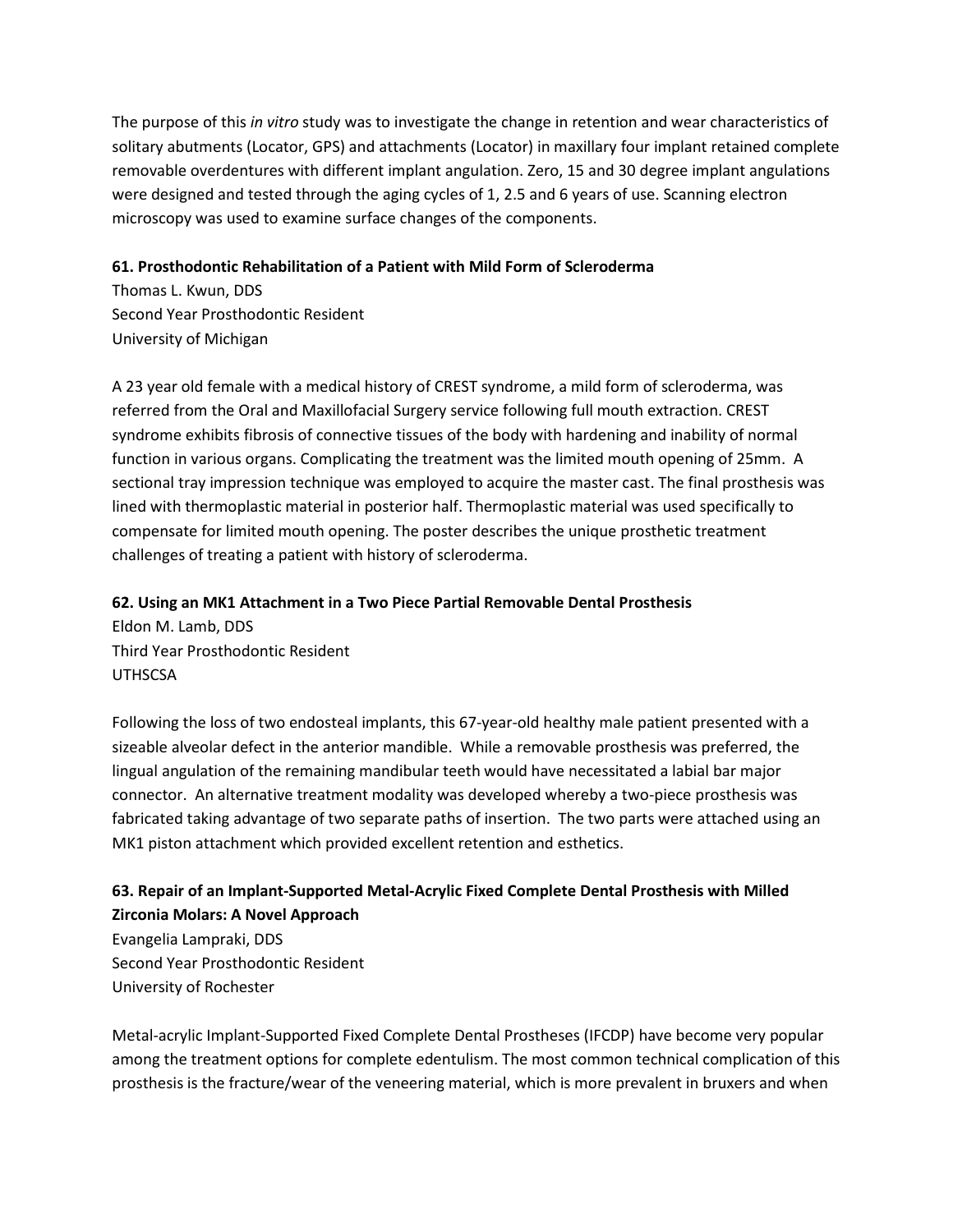antagonist materials have different wear rates. Customizing acrylic resin teeth has been suggested as a solution. Y-TZP has shown superior mechanical properties compared to other ceramics. The purpose of this case report is to describe the clinical and laboratory steps of repairing fractured acrylic teeth on a metal-acrylic IFCDP in a bruxer patient, using custom milled zirconia molars.

### **64. Student and Faculty Perspectives on the Effectiveness of Digital Impression Systems as a Teaching Tool for Crown Tooth Preparations**

Sarah K.Y. Lee, DDS First Year Prosthodontic Resident University of North Carolina

Objectives: This study examined the effectiveness of digital impressions as a teaching tool in Fixed Prosthodontics.

Methods: Students and faculty were surveyed on their understanding and teaching experience of tooth preparations following conventional teaching methodologies. After imaging and analyzing a tooth preparation using a digital impression system, another survey was completed assessing the perceptions of utilizing digital impressions as a teaching too.

Results: Survey results revealed unanimous improvements in understanding the major concepts of crown tooth preparations and the teaching experience with digital impressions.

Conclusions: The incorporation of digital impression technologies can be useful and effective in fixed prosthodontic education.

# **65. The Fabrication of an Acrylic Repositioning Stent for Use During Intensity Modulated Radiation Therapy (IMRT): A Feasibility Study**

Vincent S. K. Lee, DDS, BSc Third Year Prosthodontic Resident University of British Columbia

Objective: To assess the feasibility of direct intraoral customization of an acrylic repositioning stent for use during Intensity Modulated Radiation Therapy (IMRT) for oral and oropharyngeal carcinomas. Materials and Methods: 10 head and neck cancer patients were recruited at the BC Cancer Agency. Informed consent was obtained. Stent wax patterns were created and processed in clear heat cured acrylic. QoL and Saliva to be assessed through a follow-up period of 3 months post-IMRT. Patient stability measurements obtained from daily setup data.

Results: Project in progress. Preliminary stability data demonstrates <0.8mm of variation in any axis.

#### **66. Planning Considerations for Maxillary Full Arch Guided Surgery**

Christine Lee, DMD Second Year Prosthodontic Resident Harvard School of Dental Medicine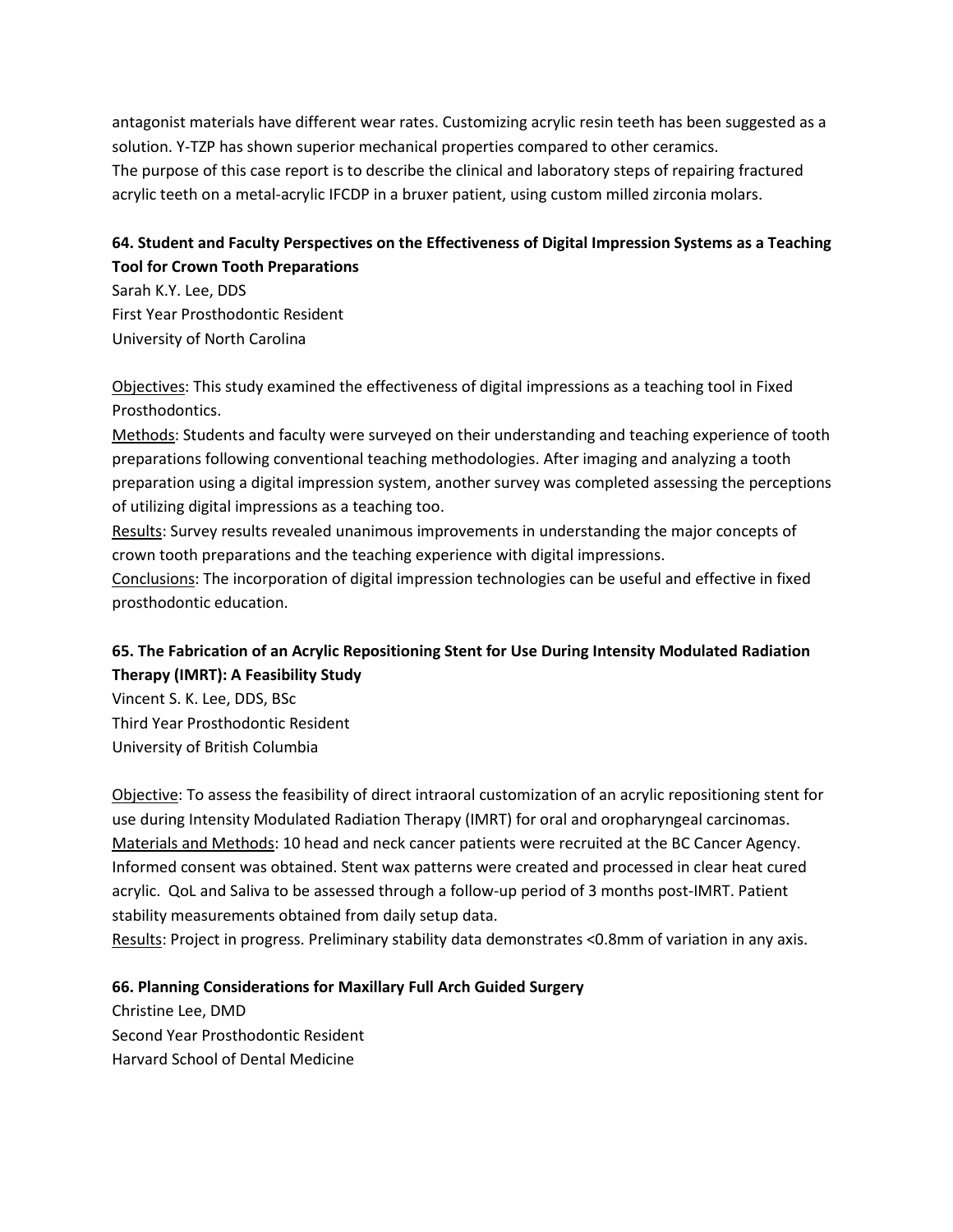New technological innovations in guided surgery can help surgically-trained prosthodontists plan restoratively-driven implants through virtual visualization. This presentation includes two cases, both involving eight maxillary implants. The planning was completed with Codiagnostix software, using an overlay of the DICOM file of the patient's CT-scan and STL file of a diagnostic wax-up. Implant placement was completed according to the Straumann guided protocol, utilizing a 3D printed surgical drill guide. This presentation will compare the planning considerations between the two cases, and discuss the benefits and limitations of guided surgery for the prosthodontic practice.

# **67. The Influence of an Occlusal Access Hole and/or Basal Denture Tooth Surface Relief on Fatigue Fracture Load of SR Ortholingual DCL (Blueline) Denture Teeth: A Follow Up Study**

Lydia Legg, DDS Third Year Prosthodontic Resident University of Florida

Using a chewing simulator, six sample groups are put under an occlusal load(each sample having a different modification to the denture tooth). Variable 1: occlusal access hole cut through the denture tooth, sealed and loaded as done in clinical situations for implant supported fixed complete dentures. Variable 2: relief of the denture tooth on the basal surface (1mm and 2mm), as if often done in the clinical environment. The goal of using these two different variables (both combined and individually) will be to see what their effects are on the fatigue fracture load of SR Ortholingual DCL denture teeth.

#### **68. Comparison of Fabrication Methods for FDP Framework Utilizing a Digital QA Process**

James C. Lish, DDS Third Year Prosthodontic Resident Naval Postgraduate Dental School Bethesda MD

FDP framework design, materials and manufacturing methods continue to evolve in modern practice. Ceramic metals continue to play a vital role in esthetic FDP framework design due to their ability to function with minimal cross-sectional areas in the connectors. Despite the high fracture toughness and modulus of elasticity of other material options, the ability to develop completely natural gingival and incisal embrasure forms while still maintaining adequate cross-sectional areas for connector strength is difficult, if not impossible, in some cases.

As CAD-CAM fabrication options are becoming increasingly accurate and predictable, clinicians have greater workflow options at their disposal. In partial or complete digital workflows, digital methods to analyze the fit of the restoration without the physical dies are very helpful.

Four manufacturing processes of a 6-unit FDP are highlighted, to include: selective laser melting (SLM) of noble alloy, CAD-Wax and casting technique of noble allow (without soldering), and 5-axis mill of CR-CO alloy, and 5-axis mill of green-state zirconia.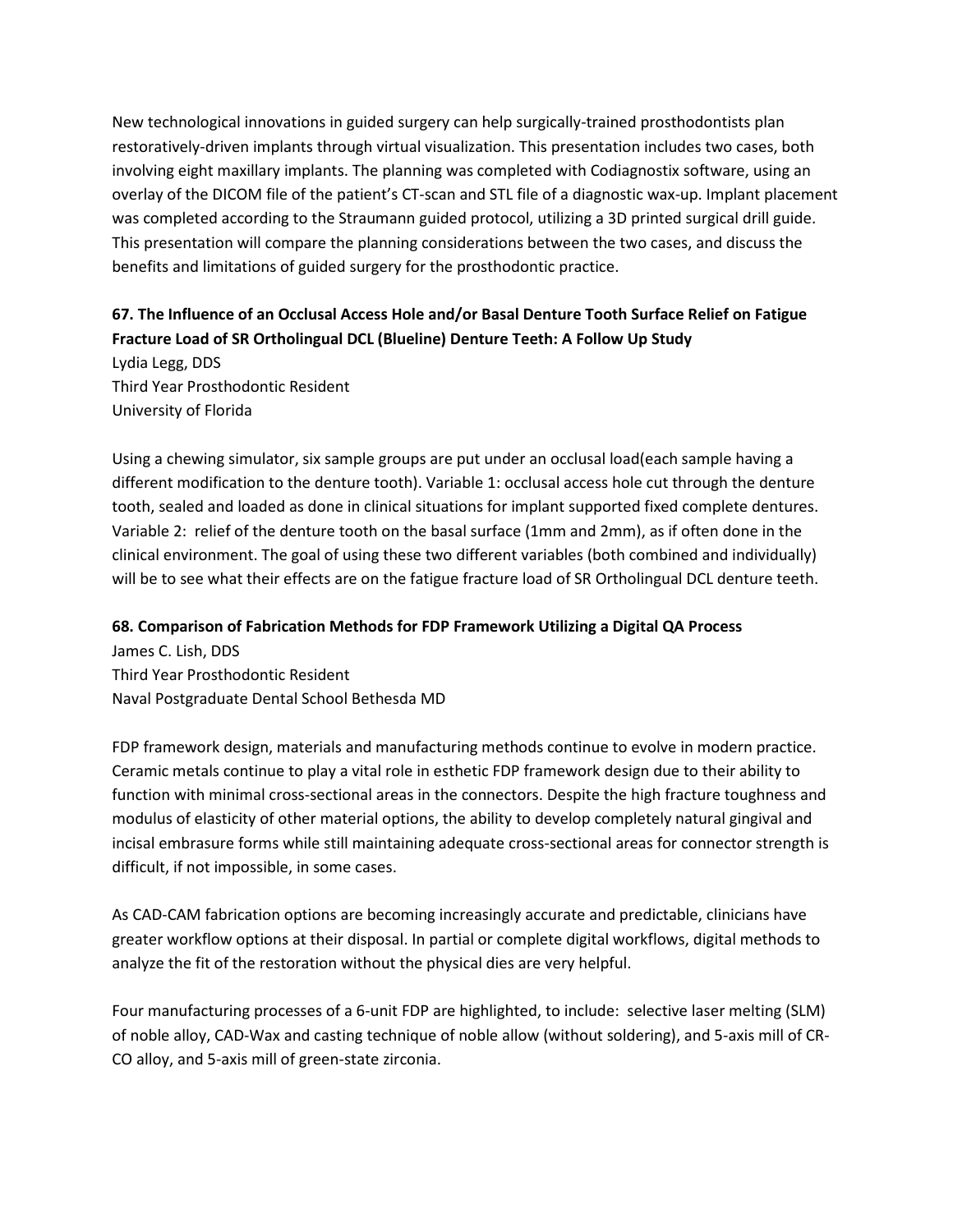Analysis will utilize a digital quality assurance (QA) process via comparative scan data following desprueing to assess the unadjusted intaglio accuracy of the framework to the digital fabrication proposal. Physical samples and original scanned cast will be available for visual comparison.

### **69. Fatigue Resistance of Various Thicknesses of Lithium Disilicate Occlusal Veneers Luted to Enamel and Dentin Substrates**

Michael R. Lituchy, DDS, BS Second Year Prosthodontic Resident Columbia University College of Dental Medicine

As the aged population grows the demand to treat the worn dentition will increase.Previously, these teeth involved aggressive full coverage restorations. Advances in minimally invasive prosthetic principles allow us to restore worn posterior teeth with occlusally bonded lithium disilicate (Li Di) veneers. The purpose of this *in vitro* study is to investigate the fatigue resistance of CAD/CAM Lithium Discilicate (LiDI) occlusal veneers adhesively luted to enamel compared to dentin at veneer thicknesses of both .7mm and 1.5 mm. Specimens will be evaluated using a chewing simulator and subjected to 100,000 cycles at 3,6,9 and 12 kg loads. Specimens may also be subjected to static loading until failure. Modes of failure will be analyzed using SEM and stereomicroscopic evaluation.

#### **70. Advanced Workflow for Classic Materials**

Gustavo Lores, DDS Third Year Prosthodontic Resident Naval Postgraduate Dental School Bethesda MD

The purpose of this presentation is to demonstrate a digital workflow that is user-friendly, costeffective, and less time consuming to fabricate noble metal, base metal, all-ceramic and zirconia restorations.

The question of fit verification, contacts, marginal integrity and esthetics arises if a physical cast does not exist. The relative need to fabricate a cast and include it in a digital workflow is considered.

Tooth #30 was prepared for an all-metal restoration (crown) following conventional preparation design for optimal retention and resistance. A digital scan of the preparation, the antagonist and the bite registration were taken using the Sirona Cerec Omnicam intraoral scanner. The files were transmitted using the CEREC Connect system for crown fabrication using the following materials: gold alloy (milled), base metal (printed), monolithic zirconia (milled) and lithium disilicate (milled). STL format files were sent to Sirona for fabrication of a verification cast. A second set of casts was made using the same method by another company (CADblu). Fit of the restoration was compared on both sets of casts.

This process demonstrated the fabrication of restoration using a fully digital workflow. Casts could be printed for verification of fit, finish and polish of the final restorations with improved results.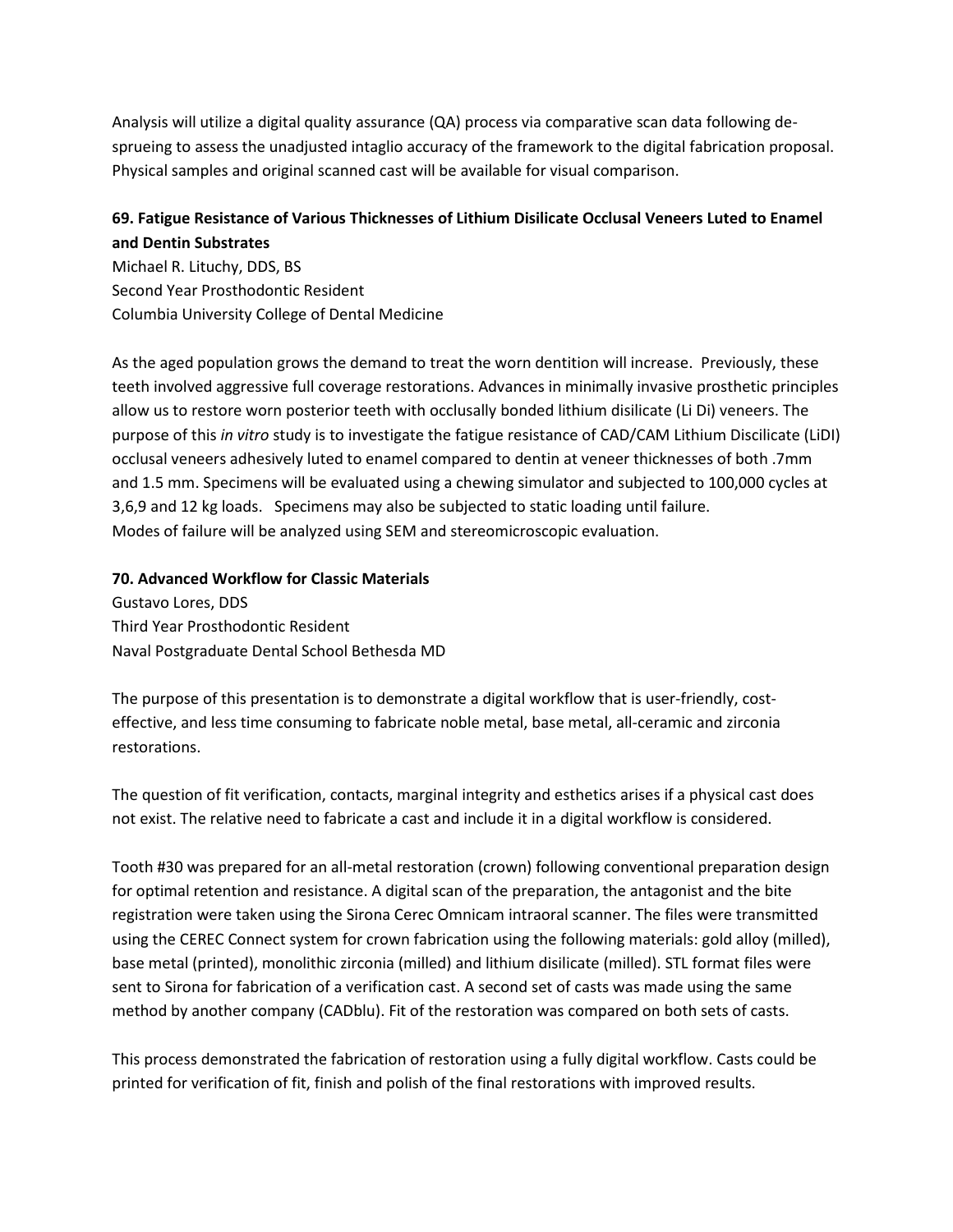#### **71. Prosthetic Solution for a Patient with Oligodontia and Kelly's Combination Syndrome**

Joseph A. Lucero, DDS Second Year Prosthodontic Resident University of Minnesota

In this clinical case study, a 71-year-old woman with oligodontia, presents with 6 remaining teeth in the mandible and a completely edentulous maxilla with evidence of Kelly's Combination Syndrome and severe resorption in the anterior regions and downward growth of the right and left tuberosities. The mandible was restored with a removable partial denture, utilizing the existing partial denture framework and current Sterns GL precision attachments, along with porcelain teeth. Cutter bar teeth were used in the maxilla to maintain patient's current prosthetic design. This clinical case study discusses the conditions and clinical appearance of Kelley's Combination syndrome, different restorative approaches, treatment planning rationale, outcome, prosthetics, and laboratory fabrication techniques.

#### **72. A Study of Different Parameters Affecting Implant Stability**

Taylor J. Manalili, DDS First Year Prosthodontic Resident Stony Brook University

This study assessed the primary stability of different implant designs inserted into different bone densities. An in vitro experiment was preformed using polyurethane blocks resembling type IV and type II bone. 80 tapered implants with progressive thread design and 80 tapered with symmetrical threads were inserted using the same drilling protocol. Insertion Torque and Implant Stability Quotients were recorded. Two-way ANOVA and Post-Hoc Tukey tests were used for the statistical analysis. Within the limitations of this study, the results showed that the higher bone density and a tapered implant with progressive thread design favors the primary implant stability.

#### **73. Utilizing a Remote Implant for Anchorage in Orthodontic Extrusion: A Case Report**

Joshua A. Manchester, DDS Second Year Prosthodontic Resident University of Washington

Orthodontic extrusion using tooth borne mechanics requires close proximity of teeth to the intended tooth for extrusion. In this case report, a remote implant crown was utilized without bonding wire or brackets to the remaining abutment teeth and implant crown that provided anchorage in an atypical technique for extruding a central incisor as the terminal abutment tooth in a partially edentulous arch. Furthermore, the treatment modality was designed to be compatible with the patient's existing removable partial denture prosthesis during course of orthodontic extrusion treatment.

# **74. Bonding Strengths of Porcelain Fused to Titanium Using TiO2 Nanotubes Analyzed with 3 Point Bending and Acoustic Emissions**

Ryan A. Matthews, DMD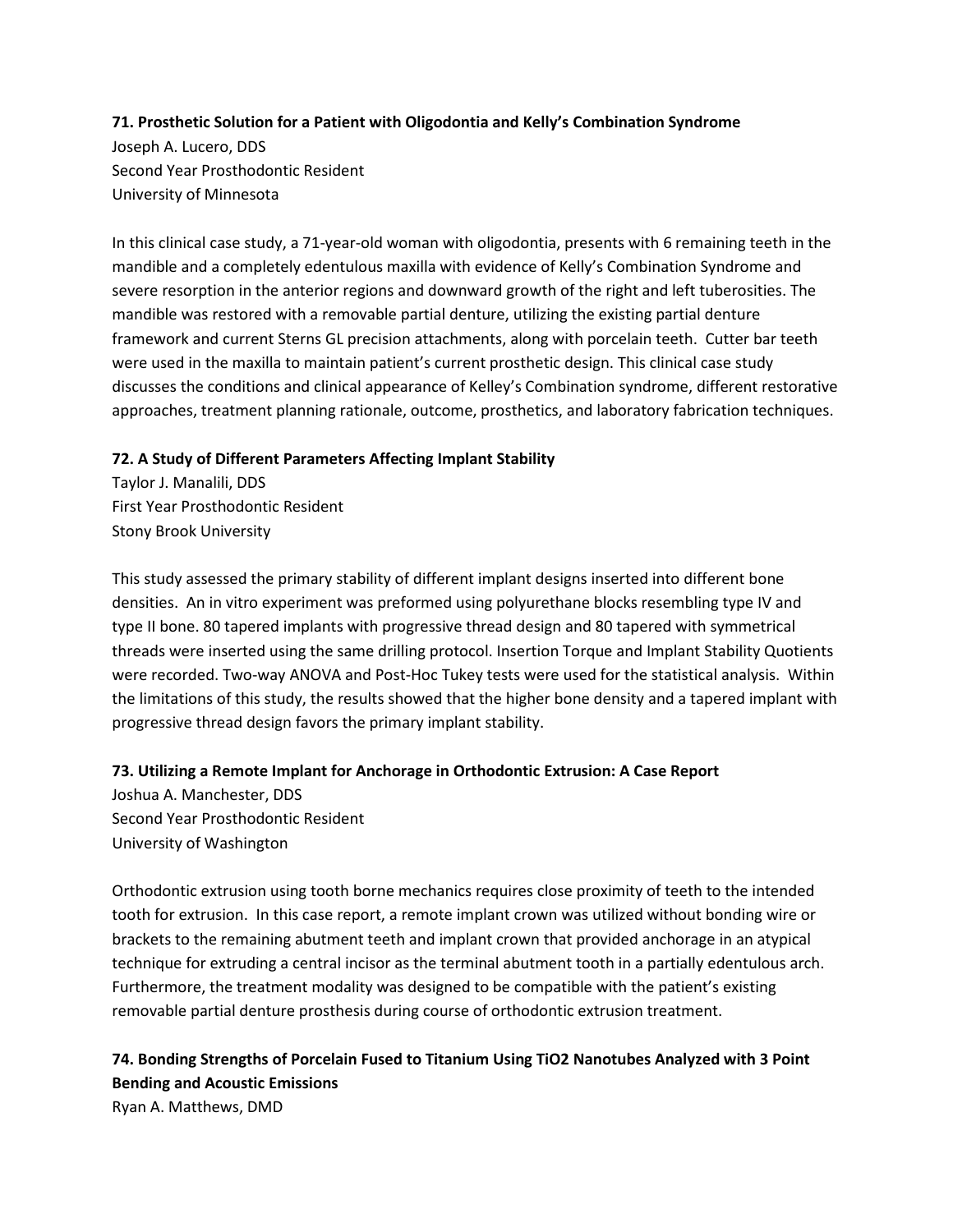Second Year Prosthodontic Resident University of Illinois at Chicago

Bonding porcelain to titanium has always been difficult due to poor oxidizing characteristics of titanium when heated. In this experiment we attempted to increase the bond strength of porcelain fused to titanium by creating titanium nanotubes to the titanium's surface. Titanium type 2 and 5 were anodized with different conditions and layered with low fusing porcelain. Surfaces characterization was performed using SEM and Zygo analysis. Three point bending and Acoustic Emission test were performed to measure the bonding strength. The findings suggested that the addition of nanotubes did not significantly increase the bond strength of porcelain to titanium.

**75. Comparison of Fit of Dentures Fabricated by Traditional Techniques Versus CAD/CAM Technology** James B. McLaughlin, DMD, MPH

Third Year Prosthodontic Resident US Army, Fort Gordon, GA

The purpose of this research was to determine if denture bases fabricated using CADCAM technology have a better and more consistent adaptation than dentures fabricated using traditional heat processing methods. Nine titanium maxillary casts were created using a combination of three arch forms and three palatal forms. Three heat-processed dentures and three CADCAM bases were created for each cast. The space between each denture and cast was measured and compared between the two denture fabrication methods. The effect of palate form and arch form was also compared.

# **76. Comparing the Accuracy of Two Methods to Cure Resilient Denture Attachment into an Acrylic Denture Base Using a Dual-Polymerizing Acrylic Resin (Ivobase Injector; Ivoclar Vivadent) Indirectly and the Traditional Direct Method**

Sharif Mohammad, DDS Third Year Prosthodontic Resident University of Louisville

This study will determine the accuracy of indirectly adapting the resilient denture attachment into the denture base using the dual-polymerizing acrylic resin (DPAR) and injector processing

This study will determine the accuracy of indirectly adapting the resilient denture attachment into the denture base using the dual-polymerizing acrylic resin (DPAR) and injector processing unit. The hypothesis is DPAR and injector has a smaller volumetric shrinkage to accurately adapt resilient denture attachments indirectly as compared to traditional direct methods.Three groups of 10 dentures were tested on a bench top: a direct pick-up method using auto-polymerizing acrylic repair resin, a DPAR injected to process denture base and a control group using traditional processing methods with heatpolymerizing acrylic. Each group was tested for accuracy using a coordinate measuring device.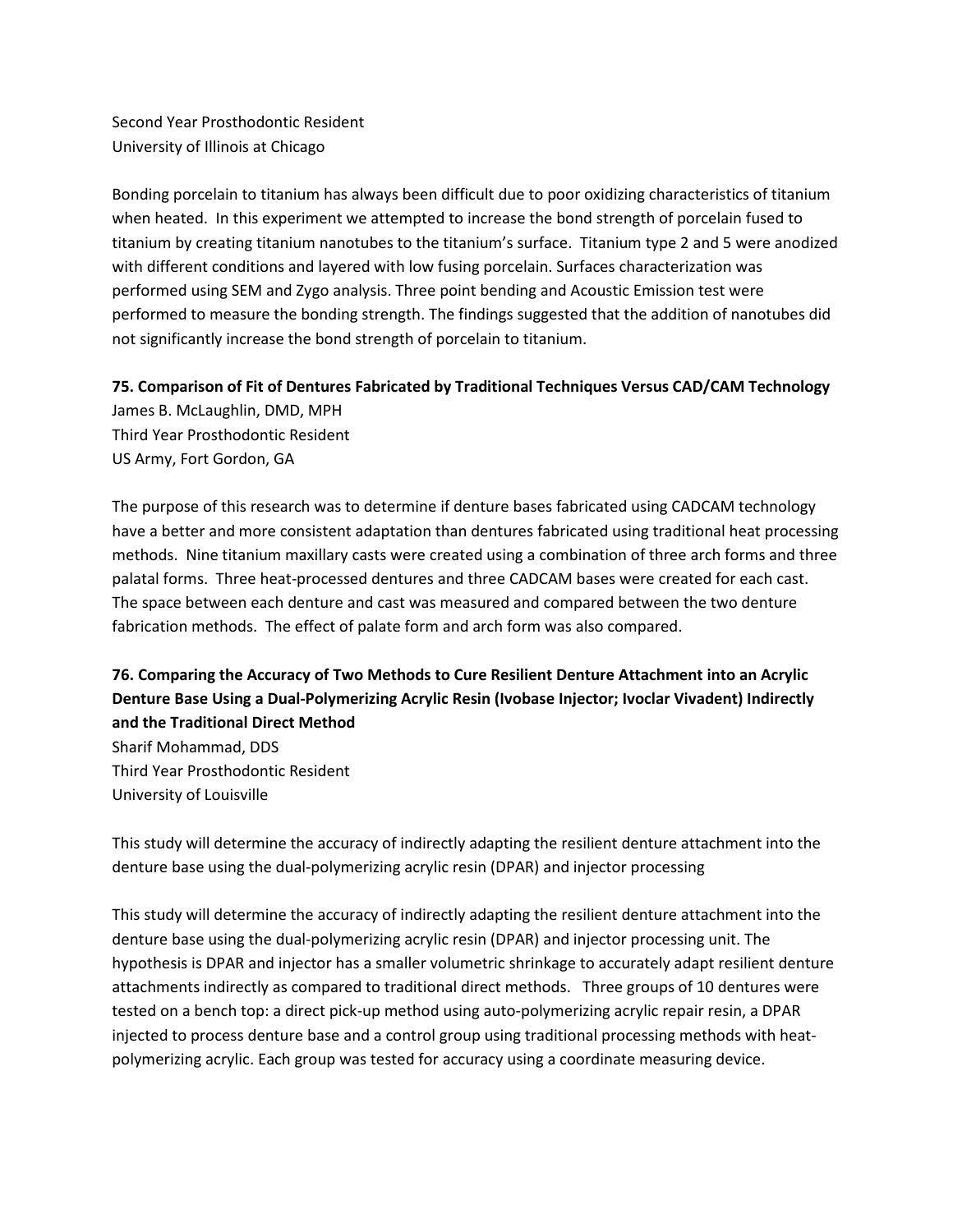# **77. Marginal Fit of Conventional and Digital Lithium Disilicate Crowns: An In-Vitro Cross-Sectional Analysis**

Nesrine Z. Mostafa, BDS, MSc, PhD Third Year Prosthodontic Resident University of British Columbia

Marginal fit of lithium dislicate (LDS) crowns fabricated by three methods (digital impression and manufacturing "DM", digital impression and pressed manufacturing "DP", or traditional impression and manufacturing "TP") was evaluated using micro-computed tomography. DM crowns demonstrated significantly smaller marginal gap (33.3±19.99 μm) compared to DP (54.08±32.34 μm) and TP (51.88±35.34 μm) crowns. Incidence of under-extension was higher in DP (6.25%) and TP (5.4%) than DD (0.33%) crowns. While, over-extension was more frequent in DD (37.67%) than TP (28.85%) and DP (18.75%) crowns. Digital impressions and CAD/CAM manufacturing resulted in consistently smaller marginal gaps with more frequent overextension, which can be easily adjusted.

#### **78. A Provisional Denture: A Technique Used to Assure Patient Satisfaction Before Denture Processing** Rami O. Muadab, BDS, MSc

Second Year Prosthodontic Resident Rutgers School of Dental Medicine

A 61 year-old female patient presented to RSDM with a chief complaint of "I don't like how these teeth look." Her existing complete denture exhibited reasonably good esthetics; but the patient was highly exacting and wanted a very specific shape, position, arrangement and angulation of each tooth. The patient felt that 3 hours over 4 visits was not enough time to analyze the wax trial denture. As is true in fixed prosthodontics, a provisional prosthesis gives the patient time to assess and seek opinions before the complete denture is processed.

#### **79. Reliability of Tooth Shade Selection with a Corrected-Light Device**

Siamak Najafi-Abrandabadi, DDS Third Year Prosthodontic Resident New York University College of Dentistry

Objective: The study was conducted to evaluate the effects of corrected light device and different backgrounds on reliability of shade tab matching.

Materials and Methods: 4 prosthodontists selected 10 shade tabs under 4 different conditions: with and without corrected light device, pink and blue backgrounds. These sessions were repeated after one month to evaluate the degree of intra-rater agreements, which was assessed with the Kappa statistics for value, hue and chroma.

Results: The highest kappa index was with pink background and corrected light device with only statistically significance in chroma

Conclusions: Utilizing the corrected light device with a pink background improved the reliability.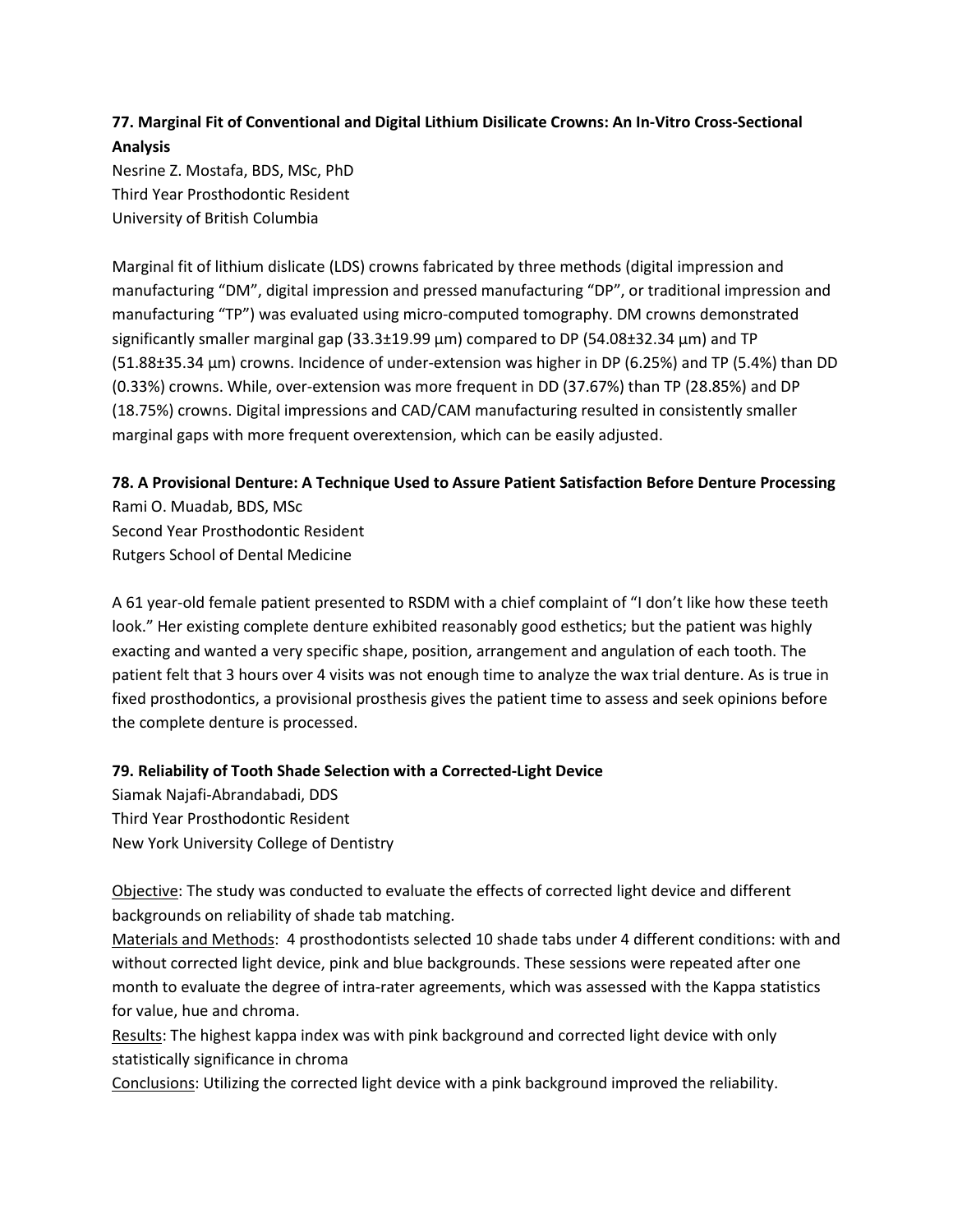#### **80. Esthetic Implant Provisionalization: A Simple Alternative Procedure**

Pranai Nakaparksin, DDS Third Year Prosthodontic Resident Indiana University

Provisionalization is a critical procedure in implant restorative treatment, especially when involving the esthetic zone. Provisional implant restorations are typically fabricated via the use of a matrix index made from a diagnostic wax-up. However, the major disadvantage of this technique is the monochromic appearance and lack of translucency normally displayed by natural teeth. Improvement can be achieved by external staining, however, internal characterization and natural layering appearance of dentine and enamel are still missing. The following technique provides an esthetic, functional and dimensionally stabile long term provisional restoration by using acrylic resin denture teeth attached to an implant provisional abutment.

### **81. Contemporary Materials and Designs of Implant-Supported Fixed Prostheses in Edentulous Patients**

Viensuong Nguyen, DDS Third Year Prosthodontic Resident University of Connecticut

By offering functional, esthetic, and psychological advantages to edentulous patients, implant-supported metal-resin (or hybrid) prostheses have been popularized in the rehabilitation of edentulism. Conventional prosthetic design and materials are a single bar with acrylic denture teeth and denturebase acrylic resin for gingiva. The evolution of contemporary materials offers more options for prosthetic designs. A prosthetic material blend may comprise porcelain, zirconium, metal, acrylic resin or composite resin. Framework designs may be singular, segmented or splinted in nature, often combining unique features of each design. This poster describes several successful designs of hybrid prostheses including segmented metal-ceramic prosthesis with stress-breakers, a splinted titaniumceramic-resin prosthesis, and a monolithic full contour zirconia prosthesis.

#### **82. A Bioactive Collagen Membrane Containing GDF-5 for Bone Regeneration**

Oswaldo A. Nieves Vaca, DDS Third Year Prosthodontic Resident New York University College of Dentistry

The objective of this study was to evaluate the subsequent effects of growth/differentiation factor 5 (GDF-5) the released from collagen membranes (CMs) on bone regeneration *in vitro* and *in vivo*  compared to platelet derived growth factor (PDGF). CM/GDF-5 significantly increased ALP and cell proliferation activities, and gene expression of *Runx2* and *Osteocalcin* in MC3T3-E1 cells when compared to CM/PDGF or CM alone. CM/GDF-5 significantly accelerated bone regeneration compared to CM/PDGF, CM alone, or control. These results suggest that a CM carrying GDF-5 might lead to an improvement in the current clinical treatment of bone defects for periodontal and implant therapy.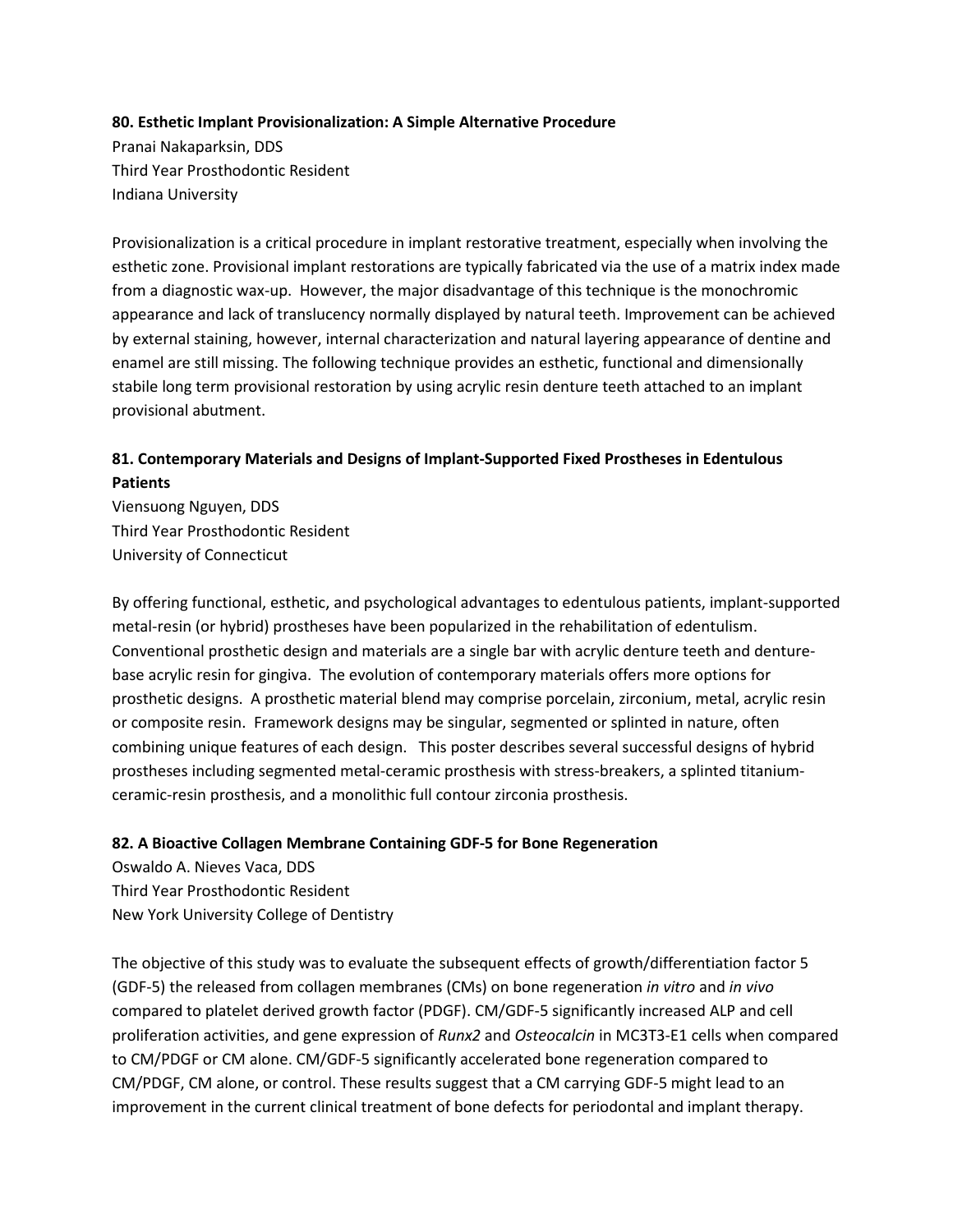# **83. Management of Amelogenesis Imperfecta in Adolescent Patients: Literature Review and Case Report**

Liliana A. Ortiz Camacho, DDS Second Year Prosthodontic Resident New York University College of Dentistry

Amelogenesis Imperfecta (AI) has been described as inherited conditions that disturb developing of enamel structure. AI can be classified into four categories: hypoplastic, hypomaturation, hypocalcified, and hypomature-hypoplastic with taurodontism. This anomaly affects both primary and permanent dentitions. The oral rehabilitation of adolescent patients is complex due to the mixed dentition stage with different eruption sequence. The definitive treatment cannot be rendered until complete eruption of permanent dentitions. In this case report, the management of AI in adolescent patients between the ages of 11 to 21 is discussed with the literature review on the treatment recommendations for this age group.

#### **84. The Effect of Bacteria on Corrosion of Dental Implants**

Charles Palin, DMD Third Year Prosthodontic Resident University of Illinois at Chicago

Inflammation and bacteria are primary factors in dental implant failures. Bacterial colonization and subsequent surface oxidation of dental implants is a poorly understood phenomenon. The purpose of this research is to examine bacterial effect on dental implant corrosion. Commercial dental implants will be submerged in growth medium and cultured with *Streptococcus mutans*. The electrochemical activity and corrosion of the implants in the lowered pH environment and a control medium will be monitored with a potentiostat for seven days. The implant surface will be examined under microscope/SEM along with statistical analysis of the data to draw conclusions. Research is currently ongoing.

# **85. Review of Currently Available Commercial Systems to Correct Angulation Issues in Screw Retained Implant Restorations** Mitchell Persenaire, DMD

First Year Prosthodontic Resident University of Connecticut

The current trend in implant dentistry is toward screw-retained restorations due to increased awareness of inflammatory peri-implant conditions associated with excess luting cement. However, conventional solutions for screw retained implant restorations such as angulated abutments have limitations with regard to angulation and screw access hole placement. Newer solutions that are commercially available claim to correct angulation of the screw access by 25 to 28 degrees. This poster is a review of currently available commercial systems and current literature on this topic including advantages, disadvantages, indications, contraindications and costs of this exciting new technology.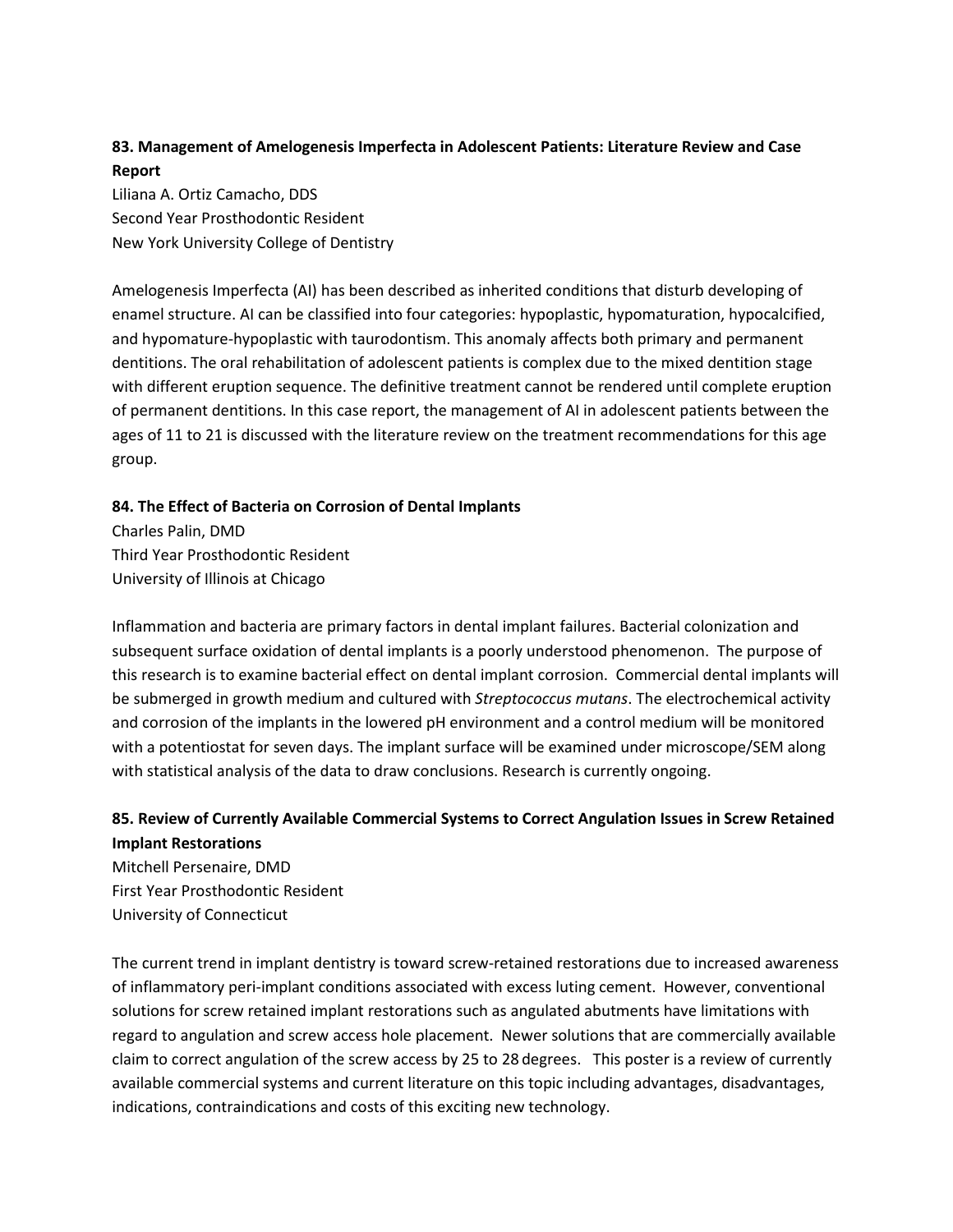# **86. Overcoming a Patient Adaptation Difficulty to an Implant-Retained Mandibular Overdenture: A Case Report**

David Powell, DMD Third Year Prosthodontic Resident University of Toronto (Ontario, Canada)

Mandibular implant-retained overdentures are well-established to improve retention and patient satisfaction compared to conventional removable prostheses. Yet, occasionally patients experience difficulties with adaptation to these prostheses. This case report outlines the management of an 85 year-old male patient who repeatedly damaged the retentive elements for the individual implant attachments despite numerous efforts to address this recurrent problem. The problem was finally traced to the inadequate height of the retentive abutments. The replacement of short retentive abutments with taller ones resolved the recurrent complaints. This report highlights the importance of proper assessment, diagnosis and management of the patient's chief complaint.

#### **87. Fracture Resistance of CAD/CAM Tooth-Colored Implant Custom Abutment**

Armand D. Putra, BDSc Third Year Prosthodontic Resident University of Washington

Objective: To evaluate the reliability of CAD/CAM tooth-colored implant custom abutments. Methods: Zirconia (Lava Plus), lithium-disilicate (IPS e.max CAD), and resin nano-ceramic (Lava Ultimate) abutments were fabricated according to ISO 14801 standard. Heat-pressed lithium-disilicate was used as controls. Static failure load (n=5) and fatigue failure load (n=14) were tested. Results: The single failure load ranged from 149.23±37.20N to 318.30±28.19N (*P*<.01). Weibull plots revealed  $β$  >1 for zirconia abutment group indicating a wear-out or cumulative fatigue pattern. Conclusions: Significant higher reliability in zirconia group was found and no significant differences in fracture resistance were determined between other test groups.

### **88. Determining the Accuracy of Digital Interocclusal Positions in Maximum Intercuspation**

Rodney Raanan, DDS Third Year Prosthodontic Resident Harvard School of Dental Medicine

This study evaluated the occlusion of printed casts using Cerec Omnicam system. Opposing resin casts(Panadent) were mounted in MIP on a fixed axis articulator(Artex). Ten digital impressions were made and a closed cast occlusal position recorded. Ten translucent silicone recordings (Regisil 2x) were made of the right first molar occlusal position of the test casts and compared to each of the printed casts. Image Analysis (Image J) of transmitted light through the recordings was used to assess occlusal change. A special grid was used to convert light changes into metric measurements. Changes in first molar positions were compared.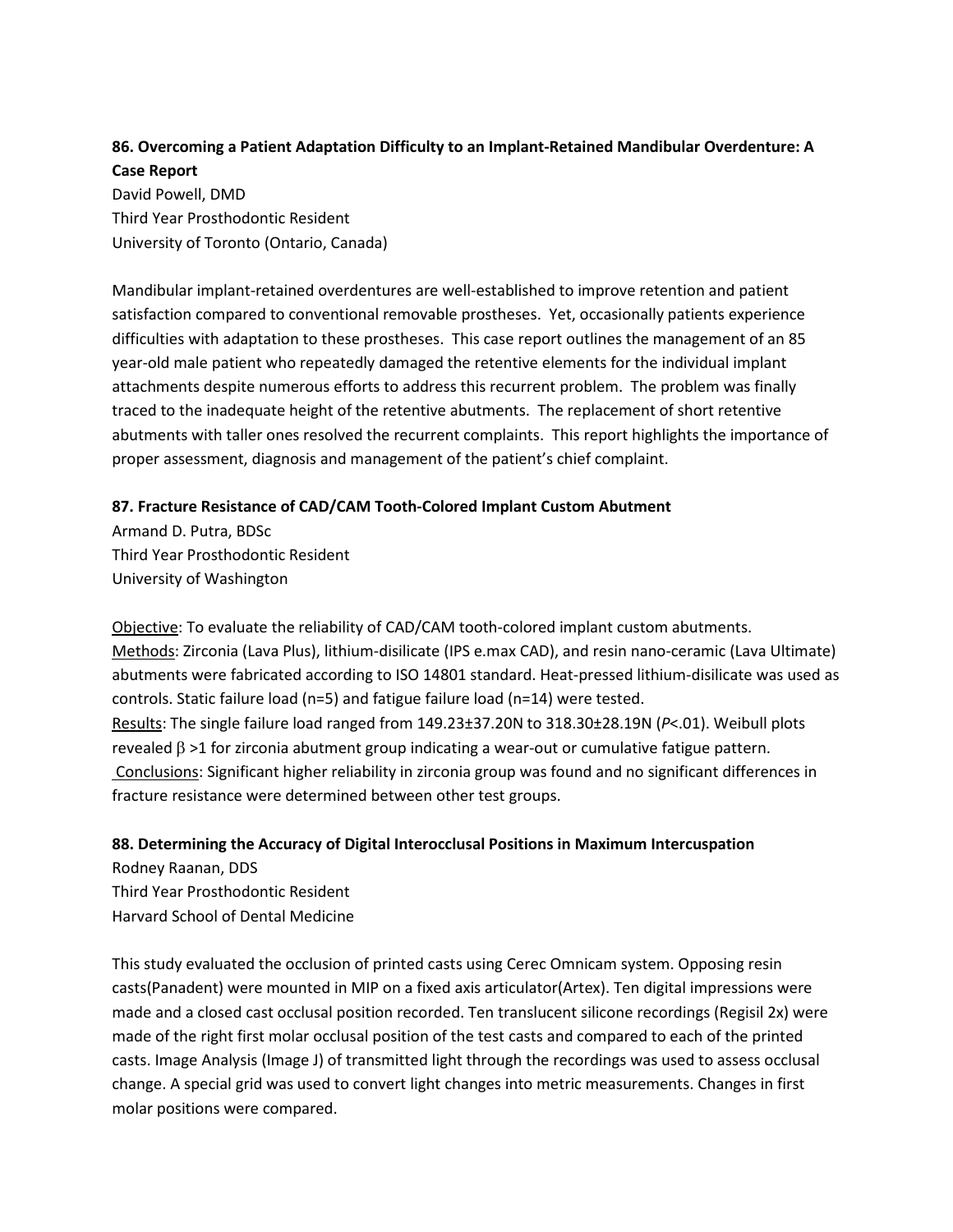#### **89. Bond of Dual Cure Resin Cements to Enamel and Dentin in Self-Cure Mode**

Rashmi Radhakrishnan, BDS, MS First Year Prosthodontic Resident Ohio State University College of Dentistry

Abstract: Dual cure resin cements polymerize in the self-cure mode when light cannot pass through. Purpose: Measure bond strength of 4 dual cure resin cements to dentin/enamel in self – cure mode. Method**:** Pretreated e.max rods were cemented to molars ground to flat dentin/enamel using 4 adhesive/cement combinations under force (100g) for 8 minutes. The experiment repeated with specimens in incubator (37°C) for 10minutes. Samples debonded after 24 hours storage in incubator using a universal testing device. Statistical analysis was performed. Conclusions**:** Temperature increase improved bond strength with highest bond strength for Panavia V5.

### **90. Maxillary Arch Size and Obstructive Sleep Apnea: A Case Report and Review of the Literature**

Ali H. Ramadhan, BDS Second Year Prosthodontic Resident Marquette University

Few reports have described the relationship between obstructive sleep apnea and maxilla arch size. Certain syndromes with a constricted maxillary arch have manifest obstructive sleep apnea syndrome (OSAS). This case report describes a 27 year-old female patient with a skeletal class III discrepancy and a narrow maxilla arch. The patient's major concern was the esthetic appearance of her anterior teeth. Comprehensive clinical examination revealed congenitally missing teeth, bilateral posterior cross bite, and symptoms strongly correlating with sleep apnea. Further investigation will include ENT consultation and genetics study with regards to oligodontia, enlarged adenoid tissue, and the constricted maxilla. Polysomnography study is required to confirm OSAS. The dental treatment after OSAS evaluation should involve orthodontic and orthognathic consultation, then followed by a prosthodontic treatment plan.

#### **91. Comparison of Internal Fit of Restorations Milled from Different Materials**

Bryan P. Rasmussen, DDS Third Year Prosthodontic Resident Naval Postgraduate Dental School Bethesda MD

The aim of the poster presentation is to evaluate the internal fit of different materials manufactured by the same computer aided milling manufacturer. polymethyl methacrylate, lithium disilicate, zirconia, and cad-wax materials will be used. The same die will be scanned and restorations from each material made, seated, and cemented on identical dies. The restorations will then be sectioned and evaluated to compare internal fit.

# **92. 3D Printing: An Innovative Approach to Nasoalveolar Molding**

Samantha B. Rawdin, DMD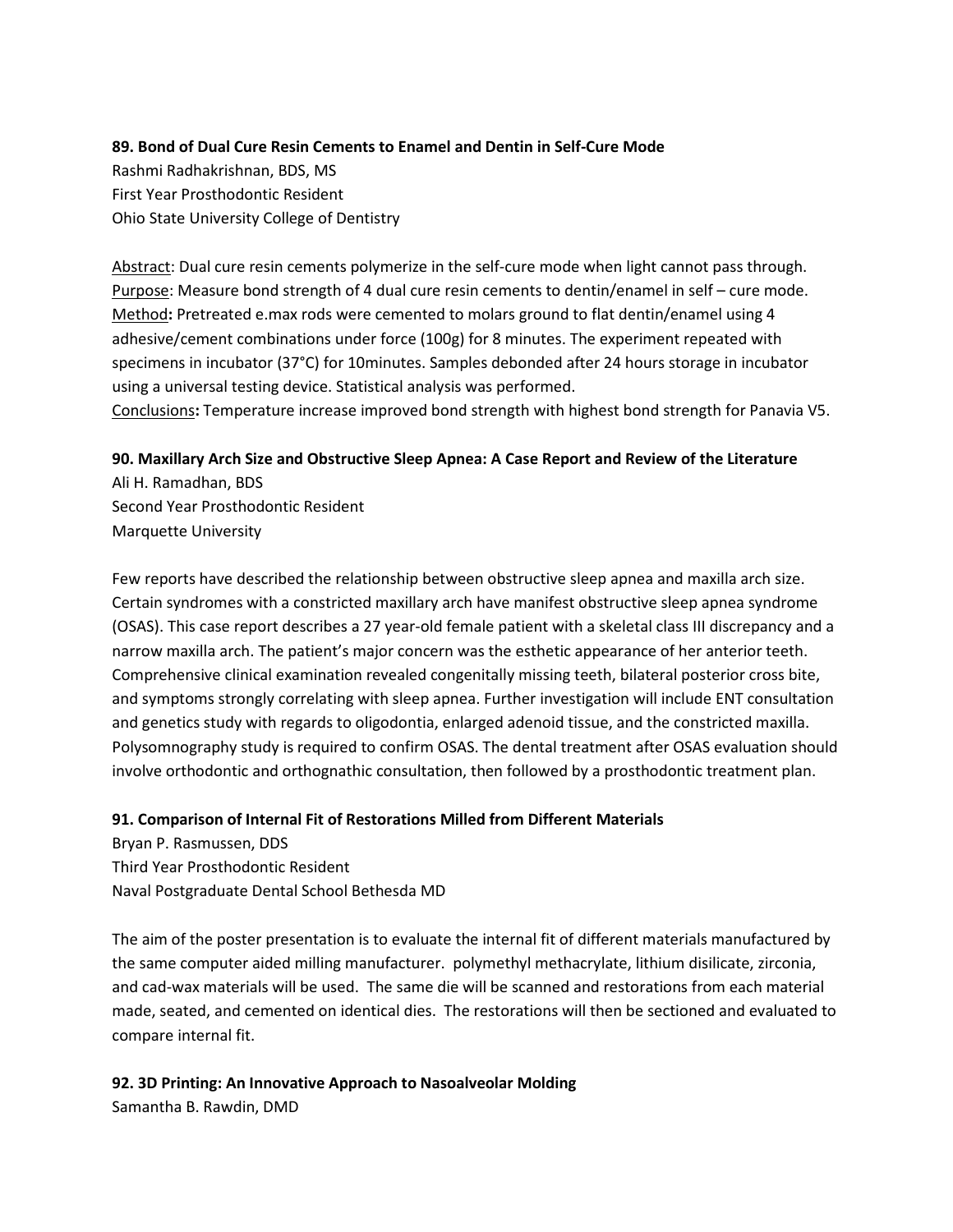Third Year Prosthodontic Resident Montefiore Medical Center

Of the many new technologies in the dental field, 3D printing is gaining a lot of attention and popularity. Although the full potential of 3D printing is not yet known, its application in both the laboratory and clinical settings is proving to be very promising. 3D printing in craniofacial reconstruction has been utilized, but has had limited involvement thus far with Nasoalveolar Molding (NAM). Rather than manually fabricating and adjusting a NAM appliance, we propose a series of 3D printed aligners that incrementally approximate the alveolus. This technique could help save time and money and increase patient compliance.

#### **93. The Effect of Core Material on Color of Pressed E-Max with Varying Thicknesses**

Priscila Schaefer, DDS Third Year Prosthodontic Resident University of Michigan

The purpose of this study will be to assess the effect of underlying core material and the thickness of ceramic on the color of pressed E-max restorations. Thirty heat pressed E-max disks will be separated into three groups of a different thickness. The color of each disk will be evaluated using a colorimenter against a standard white tile for a control, and four different core material specimens, each simulating a clinically relevant core material. The color difference (ΔE\*ab) values between the standard and the specimen tested will be calculated and recorded.

#### **94. Full-Mouth Restoration of a Patient Presenting with Compromised Restorative Space**

Stuart R. Schelkopf, DDS Second Year Prosthodontic Resident University of Illinois at Chicago

With the evolution of implant designs and the advent of new materials in full-arch restorations, thorough diagnosis and treatment planning is critical in comprehensively treating complex restorative cases. In the presented case, a 60 year old female presents with an edentulous atrophic mandible and a severely compromised fixed complete denture supported by 6 original Brånemark Nobel-Biocare external hex implants in the maxilla with sub-optimal restorative space. With consideration of implant utilization, restorative materials, vertical dimension of occlusion and smile design, treatment was carefully planned and rendered to achieve a satisfactory result.

#### **95. The Comparison of Tensile Strength Among Different Surfaces of Implant Custom Abutments**

Sae-Eun Schlottke, DDS Third Year Prosthodontic Resident University of Minnesota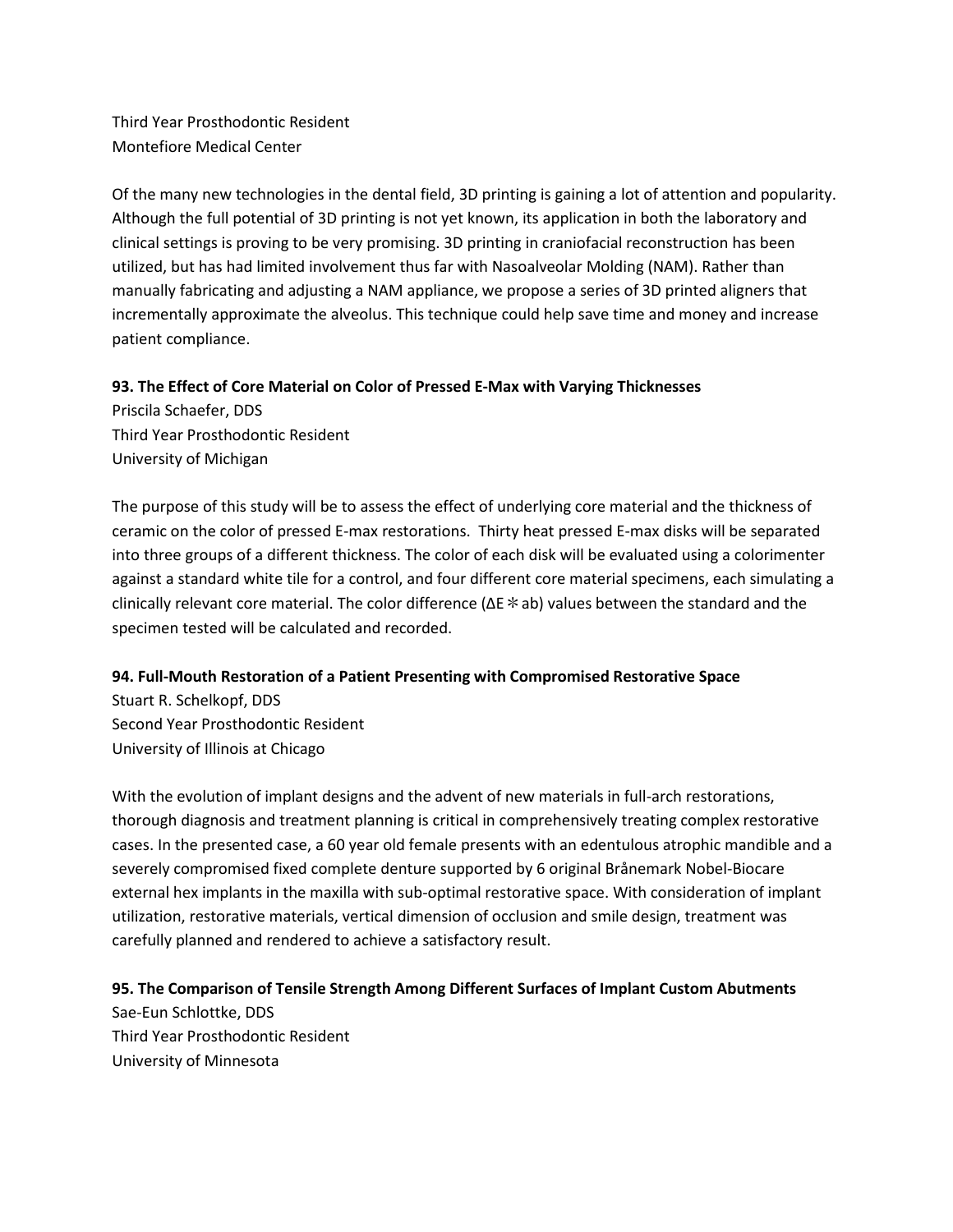The retention of anterior implant crowns is an important factor especially when the crown is cemented with temporary cement. Different mechanical and chemical surface treatment methods are commercially available for better retention and esthetic results. This in-vitro study is designed from a real clinical case that investigates how those changes on abutment surface result in different tensile strength between a CAD/CAM E.max crown and different custom abutment designs; titanium, titanium with retention features, titanium gold anodized, and zirconia. The maximum tensile strength of each combination was measured using the Universal Machine until the interface fails.

#### **96. Two-Body Wear Performance of Zirconia Opposing e.Max Ceramic**

Christina Schiltz, DDS Second Year Prosthodontic Resident University of Illinois at Chicago

The usage of different opposing all-ceramic materials has increased clinically. However, the wear characteristics of opposing different all-ceramic materials have not been studied. The aim of this study is to examine the two-body wear resistance of opposing e.max and zirconia with 2 different surface treatments. A ball-on-disc tribometer will be utilized to evaluate the effect of Glazed (G) and Glazed-and-Polished (GP) Zirconia balls on the wear characteristics of e.max (G) and (GP) discs as assessed by interferometry and SEM. The volume loss and coefficient of friction will be analyzed. Results: Research in progress

# **97. Long Term Resin Bonded Fixed Provisional Restoration (RBFPD) During Ridge Augmentation and Prior to Final Implant Restoration: A Clinical Report**

Karnik Shah, BDS Third Year Prosthodontic Resident The Ohio State University

In contemporary implant practice, consistent results can be predictably achieved utilizing state-of-theart surgical and prosthetic techniques. These provide desirable solutions for the social and business needs of the prospective patient. Clinical situations where immediate implant placement and loading is not recommended, a fixed provisional restoration will provide for an optimal outcome, with minimal patient discomfort. This clinical report describes the provisionalization of partially edentulous anterior maxillae utilizing a long spanned RBFPD (winged metal ceramic fixed partial denture). This alternative method was useful for shaping and preserving the gingival soft tissues, while restoring function, esthetics, and patient comfort without violating any surgical or prosthodontic principles.

#### **98. Oral Rehabilitation of a Patient with Ectodermal Dysplasia: A Clinical Report**

Azadeh Shojaei, DDS, MSc Third Year Prosthodontic Resident University of British Columbia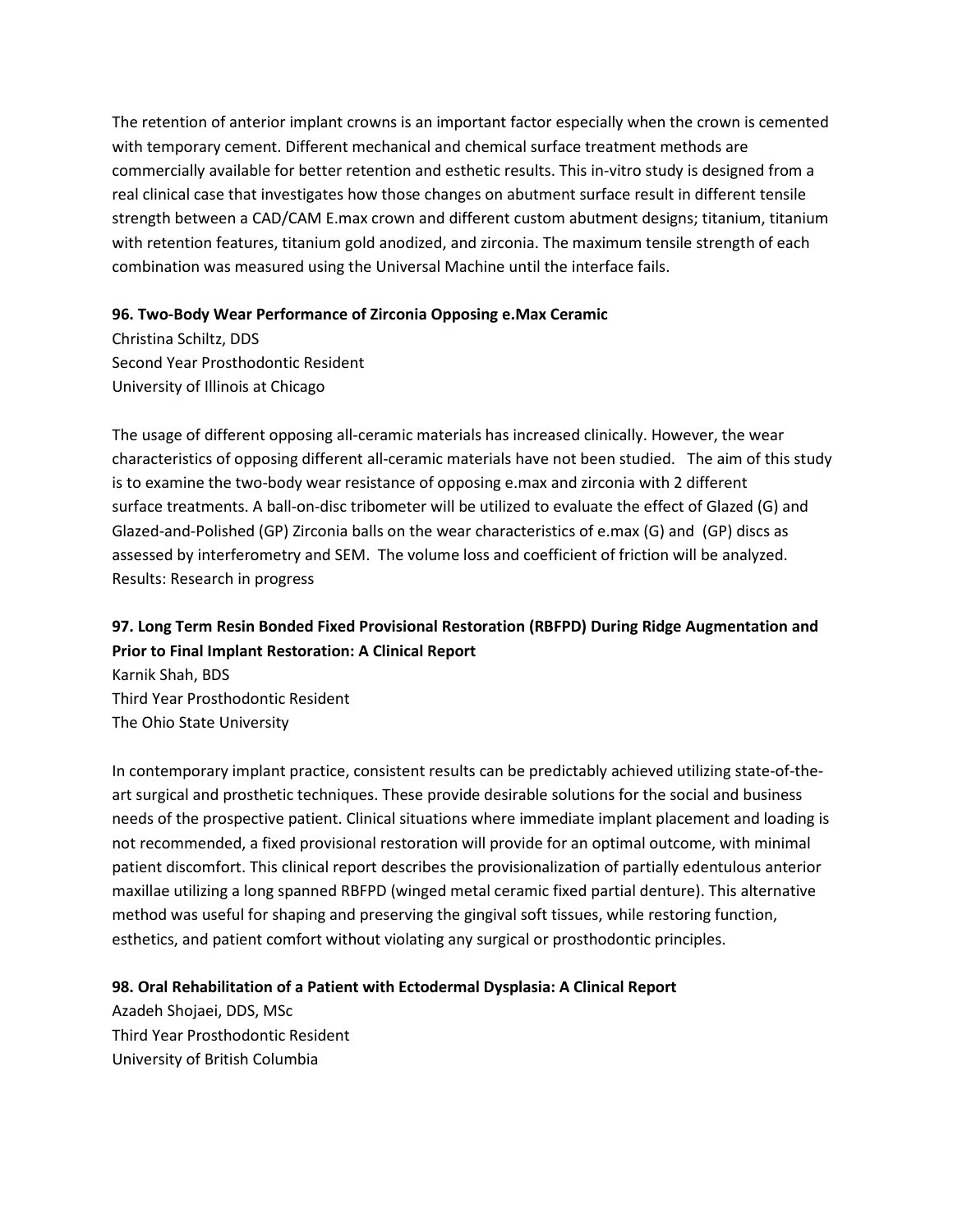Ectodermal dysplasia (ED) is a hereditary disorder that occurs as a result of defects in the development of 2 or more tissues derived from embryonic ectoderm. Usually the ED patients suffer from both reduced number of teeth and underdeveloped alveolar ridges, therefore the oral rehabilitation of these cases is often challenging.

This case report illustrates the prosthetic rehabilitation of an 11- year-old girl with severe hypodontia. Oral rehabilitation was accomplished with complete upper and lower partial removable acrylic prostheses. After the treatment, patient's facial esthetics, masticatory function, speech and self-esteem improved significantly.

#### **99. Diagnosis and Treatment Modality for Linear IgA Disease: A Case Report**

Jose Sierra, DDS Second Year Prosthodontic Resident Marquette University School of Dentistry

Linear IgA Disease (LAD) is a rare acquired autoimmune bullous disorder, characterized by linear deposition of IgA along the dermoepidermal basement membrane zone. The clinical presentation of LAD consists of vesiculobullous lesions affecting skin and mucosal surfaces. However, there are few reported cases of involvement of the mouth as the sole manifestation. A 60 year old female presented with stomatodynia, dysphagia, and widespread erosions affecting the palate, buccal mucosa, maxillary and mandibular alveolar ridges. Furthermore, patient is interested in conventional maxillary and mandibular dentures. The use of Clobestol, in an adhesive denture paste is an effective drug for symptomatic oral vesiculo-erosive lesions. The selective pressure technique (Boucher's technique) with relief holes in the tray, and light bodied polyvinyl siloxane is a suitable final impression technique.

#### **100. Wear and Corrosion at the Titanium-Zirconia Implant Abutment Interface**

Craig L. Sikora, DMD Third Year Prosthodontic Resident University of Illinois at Chicago

Under masticatory activity, micromotion occurs at the dental implant-abutment interface. Recently, there has been a lot of attention given to the material degradation occurring at this junction. This study investigates the wear and corrosion effects between implant and abutment materials. Utilizing a simulated oral tribocorrosive environment, both titanium (TiV) and zirconia (Zr) balls were slid under free potential against TiV and Roxolid™ discs for 25K cycles. The volume loss was calculated, and surface characterization was performed using interferometry and SEM. Overall, volume loss rankings from highest to lowest were (Ball/Disk): TiV/TiV > TiV/Roxolid<sup>TM</sup> > Zr/TiV > Zr/Roxolid<sup>TM</sup>

#### **102. A Review of the Literature Regarding the Tooth-Implant-Supported Prosthesis (TISP)**

Naif G. Sinada, DMD Second Year Prosthodontic Resident University of Maryland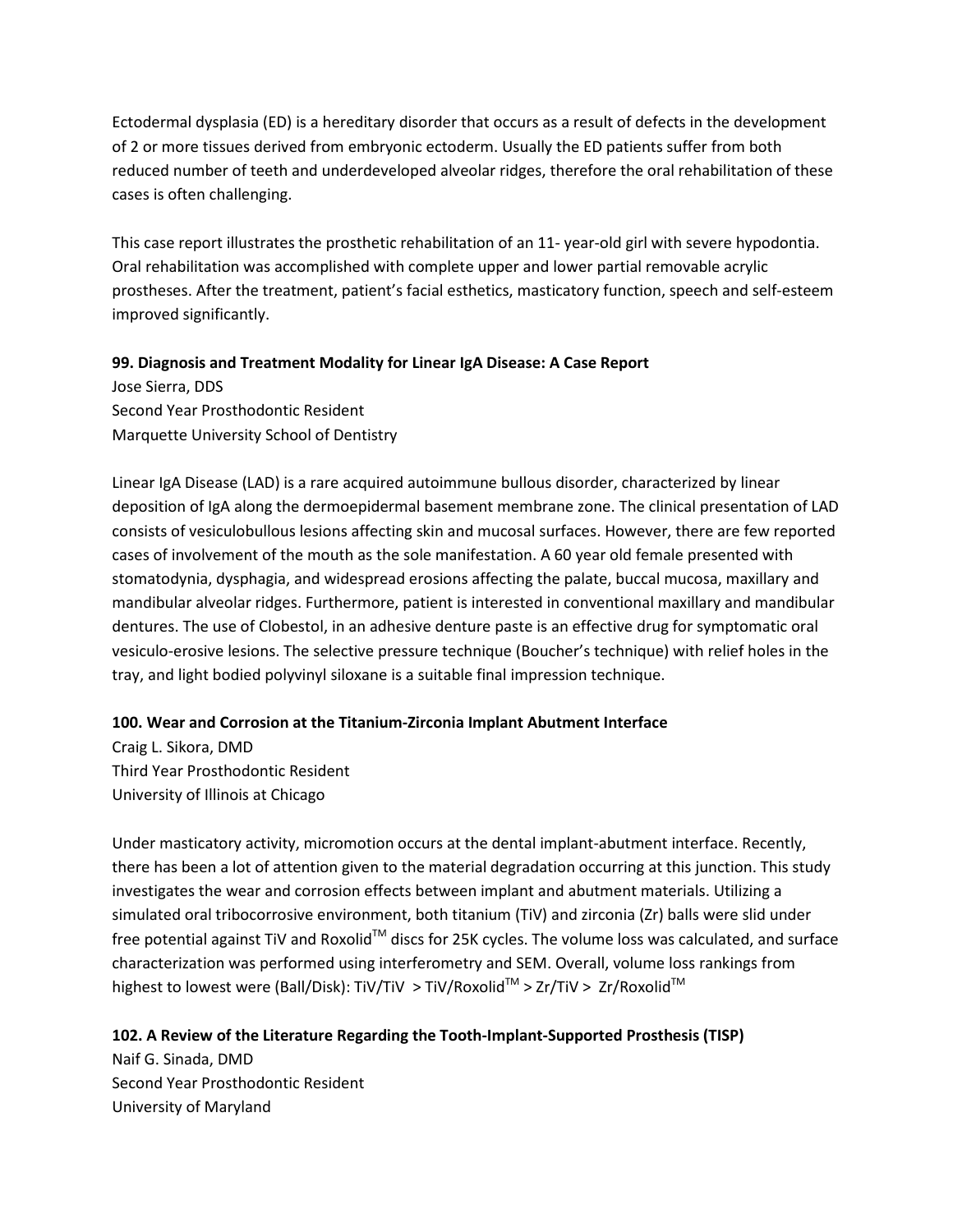Using Tooth-Implant-Supported-Prostheses (TISPs) has been a historically widely debated issue. Inherently, implants do not feature the same anatomical and physiological aspects of teeth. The natural tooth is provided with PDL that functions as a hydraulic system. Implants do not feature any PDL, and are directly connected with the surrounding bone. This literature review discusses (1) recommended techniques for utilizing TISPs to overcome the mobility differences between teeth and implants, (2) advantages/disadvantages of utilizing TISPs, and (3) techniques to prevent intrusion/complications. Ultimately, these guidelines are reviewed in order to reassess a previously stigmatized treatment modality.

#### **103. One Step Triad Custom Tray Impression Technique for Fixed Detachable Prosthesis**

Robert A. Sparks, DMD Third Year Prosthodontic Resident Georgia Regents University

One of the most popular trends in dentistry is attempting to decrease the treatment time for all involved. Fixed-detachable prosthesis require multiple steps and appointments that requires clinical time and lab fees. The impression for such a prosthesis has historically required an initial impression, followed by fabrication of a verification jig, and a second impression appointment. We have successfully utilized triad to replace the verification jig and  $2^{nd}$  impression appointment. The lower shrinkage of triad and its rigidity appear to make it a material suitable for splinting impression copings and making the final impression without a second impression appointment.

#### **104. Maxillectomy and Midfacial Defects: Lost in Classifications?**

Akanksha Srivastava, BDS, MSc First Year Prosthodontic Resident University of Connecticut

Surgical defects from maxillary and midfacial resections are often compound and involve many anatomic structures. Surgically driven classifications for such defects are based on the nature of the surgical procedure or by the resultant tissue loss without incorporation of any prosthetic considerations. Conversely, prosthodontic classifications group these defects from a prosthetic management perspective. A classification system that is consistent with both surgical and prosthodontic needs is lacking. This poster will highlight a critical appraisal of 14 classification systems identified from the available literature and present a recently published novel method of a criteria-based universal description of maxillectomy and midfacial defects.

**105. Influence of Milling Tools on Marginal Integrity and Accuracy of Zirconia Crowns**

Patricia H. Swanson, DDS First Year Prosthodontic Resident Stony Brook University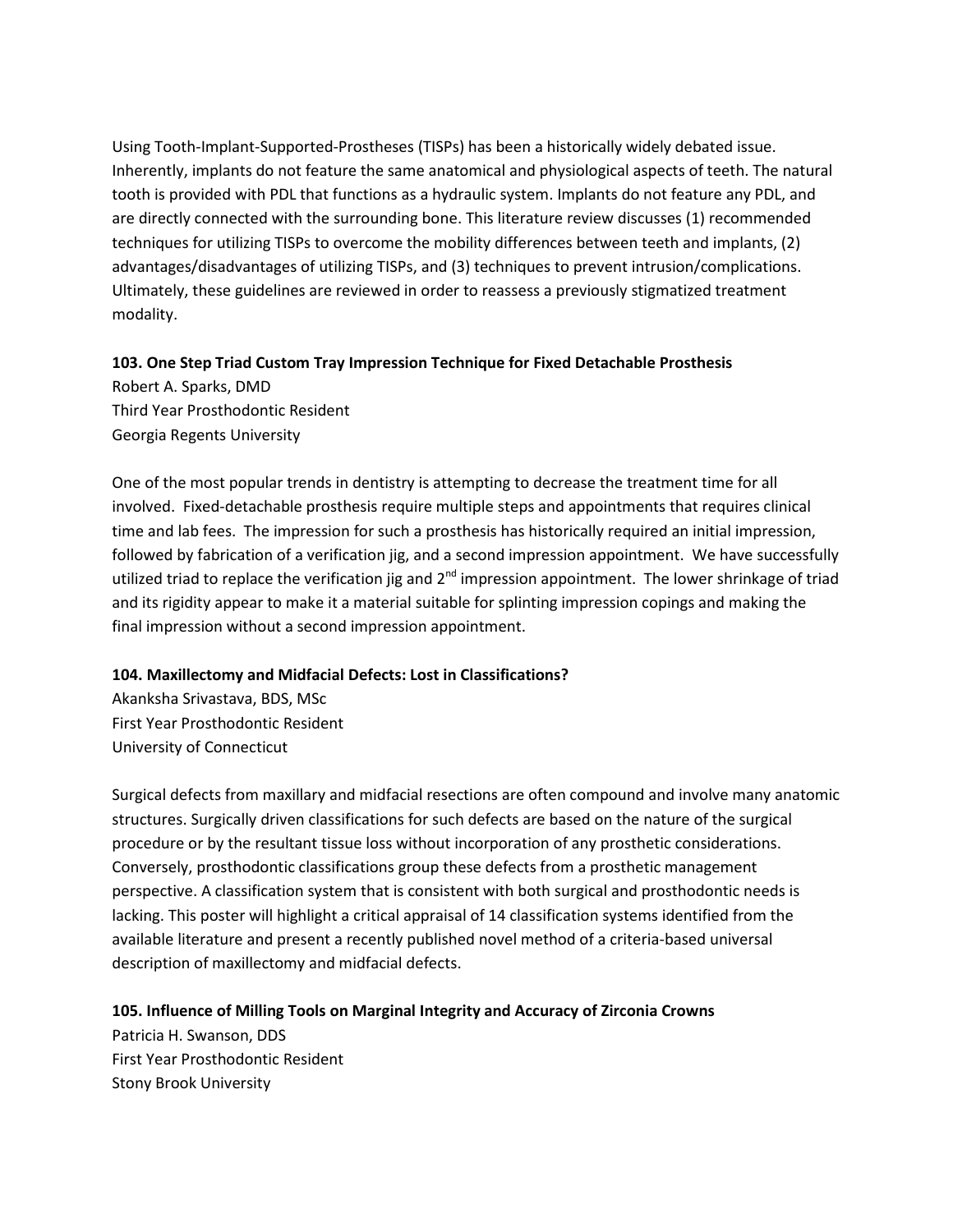While much attention is given to restorative materials, focus should also be on the milling tools used in fabrication. This poster compares the effect of diamond versus ceramic coated milling tools on zirconia restorations. Four different milling tools will be compared on two different machines (VHF and Roland), using the same design software and CAM software for standardization. To ensure transparency, milling tool life is reported by hours of use. Optical analysis of crown margins is performed, and the relationship between milling tool usage and marginal integrity and accuracy is evaluated for each drill and milling machine.

### **106. Novel Technique Using 3Shape to Digitally Fabricate and 3D Print Prosthetic Splint for Protecting Soft Tissue Grafts Around Implants**

Marko Y. Tadros, DMD Second Year Prosthodontic Resident Georgia Regents University

Dentists frequently encounter situations in which the patient has several implants placed with inadequate keratinized tissue. In order to augment this soft tissue deficiency, the patient has to undergo a soft tissue graft that has to be held with wire fixations beneath the mandible. The external wire insertion sites frequently cause significant infection and discomfort. The technique in this poster shows an easy and comfortable approach using 3shape and 3D printing technology to digitally fabricate implant supported surgical guide cover to hold a full arch soft tissue graft.

# **107. Prosthodontic Treatment of a Reconstructed Partial Mandibulectomy Patient Using Titanium-Zirconia-Resin Fixed Implant Prosthesis**

Tyler Thomas, DMD Second Year Prosthodontic Resident University of Connecticut

Metal resin fixed prostheses has traditionally been used to treat mandibulectomy patients seeking a fixed prosthesis. This prosthesis has a finite time limit to event-free survival and is susceptible to significant wear and fracture. To mitigate this problem, newer prosthetic designs have evolved with a unique combination of biomaterials. One such emerging design is a CAD CAM milled titanium bar with cemented individual zirconia crowns, finished with denture base resin for gingival contours and esthetics**.** This poster describes the outcome of such treatment in a patient who received prosthetic treatment after having previously received a partial mandibulectomy reconstruction.

#### **108. Intra-Oral Scanners: Are They Created Equal?**

Joshua C. Treesh, DMD Third Year Prosthodontic Resident Navy Post Graduate Dental School, Bethesda, MD

Currently there are approximately 15 intraoral scanners on the market. All commercially available scanners claim a high degree of accuracy. The available literature shows that differences do exist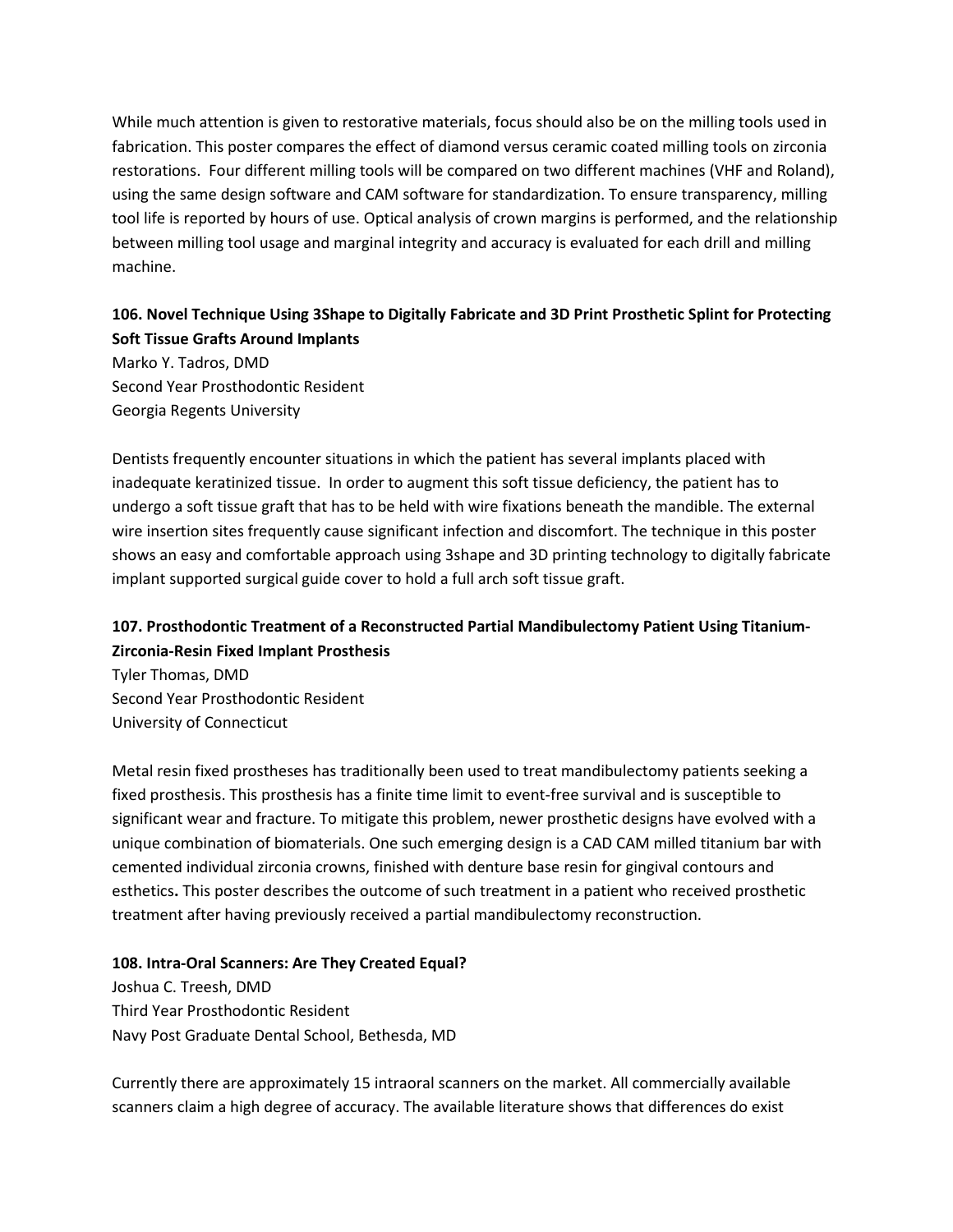concerning the overall accuracy of the scanners. Most studies have looked at 'the big four' scanners in their evaluation: Cerec, Bluecam; COS Lava, iTero, and E4D. This table clinic will evaluate the resolution and accuracy of three intraoral scanners in which little to no scientific data is available: Cerec Omnicam, Trios, and Carestream. Specifically the table clinic will analyze the scanning accuracy of a prepared tooth mounted in a plaster mold. The STL files generated from the scans will be compared against a reference scan of the same model using an industrial strength laboratory scanner. The scans will be evaluated using Geomatics 3D software using a 'best fit' algorithm. These scans will also be evaluated for degree of resolution (# of triangles per unit area). This information may help guide the clinician in choosing which intraoral scanner to employ in their clinical practice. Although this table clinic will focus on a single prepared tooth, differences in accuracy may have a significant impact on utilization of the scanner in full mouth reconstruction.

# **109. Fatigue Behavior of CAD/CAM Ceramic Abutments as a Function of Design and Ceramics Processing**

Konstantinos Vazouras, DDS, MPhil Third Year Prosthodontic Resident University of Connecticut

Purpose: Testing of four CAD/CAM abutments using a modified ISO implant fatigue protocol to determine performance as a function of design and processing.

Materials-Methods: Two full-zirconia and two hybrid abutments were tested wet at a variety of loads to failure. Data was combined for lifetime analysis from accelerated to clinical conditions.

Results: Two different failure modes were found for both abutment types. Under accelerated conditions performance differed significantly depending on manufacturer. Performance was not related to rotational fit tolerances.

Conclusion: Our modified ISO protocol produced failures seen clinically. Manufacturer matters; differences in design and fabrication cannot be discerned clinically.

#### **111. Pros and Cons of the Fixed Detachable Prosthesis**

William M. Wahle, DDS, BS Third Year Prosthodontic Resident University of Maryland

The fixed detachable acrylic metal hybrid prosthesis, otherwise known as the hybrid, and fixed complete denture, has recently been a popularized treatment option that provides a fixed solution to edentulous or soon to be edentulous patients. Surgical and prosthetic obstacles will be presented from a clinical aspect for the fixed complete denture with overall pros and cons of the treatment presented.

#### **112. Full-Mouth Rehabilitation of an Edentulous Patient with Dental Implants: A Digital Approach**

Kan Wongkamhaeng, DDS Third Year Prosthodontic Resident University of Iowa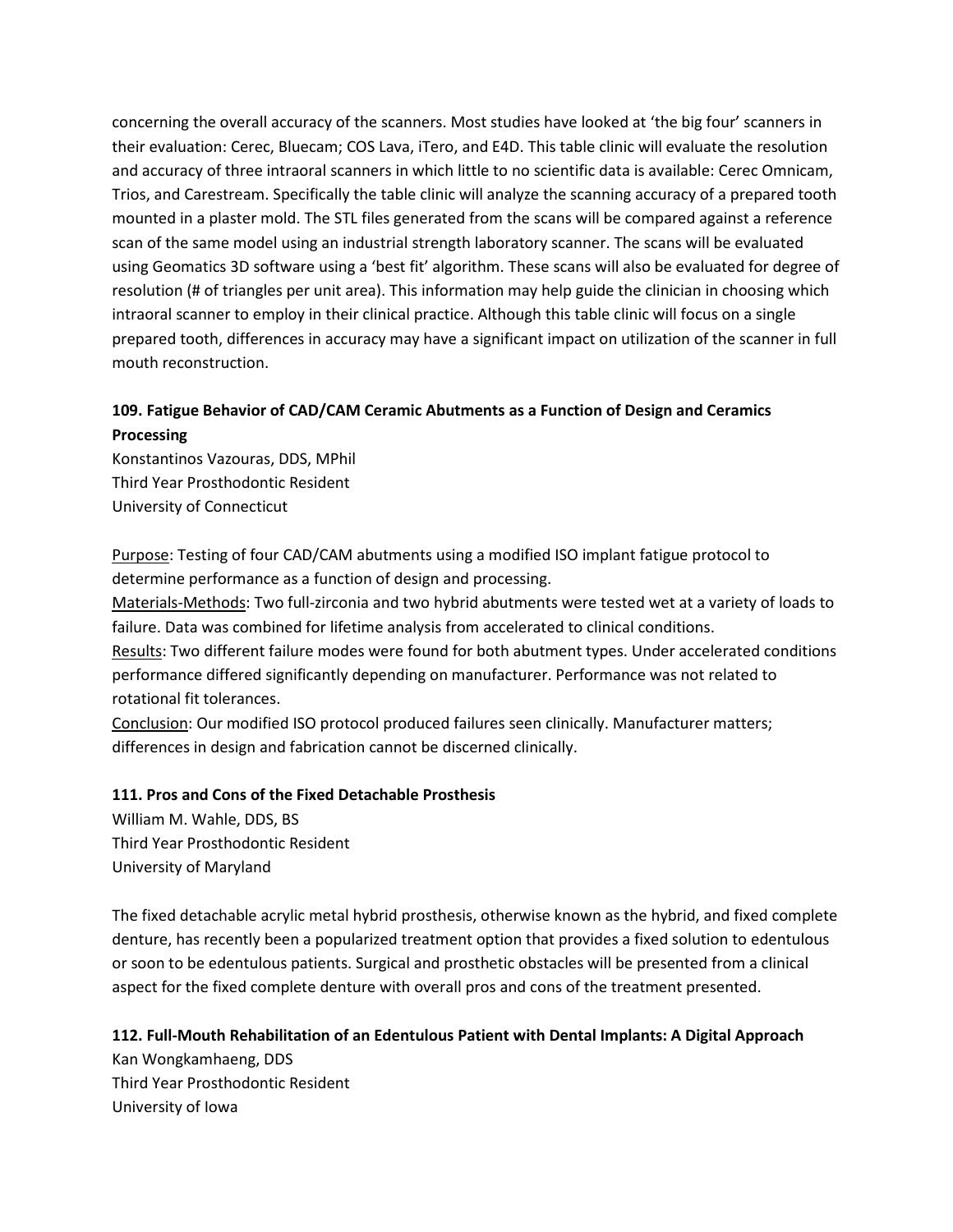The use of dental implants in the management of completely edentulous patients provides improved quality of life with predictable treatment outcomes. This case report presents oral rehabilitation for a completely edentulous patient using monolithic zirconia implant-supported (maxillary arch) and metalresin implant fixed complete denture (mandibular arch). Digital technologies were applied for treatment planning and designing surgical guide and definitive implant restorations. The treatment described here significantly improved the patient's functional, esthetic, oral health and self-esteem.

### **113. Maxillary Fixed Implant Immediate Rehabilitation of a Microstomic Patient with Systemic Scleroderma**

Roberta A. Wright, DMD Third Year Prosthodontic Resident University of Connecticut

Scleroderma is an autoimmune rheumatic disease that affects the connective tissues. Oral manifestations include progressive limitation of mouth opening, microstomia, tongue rigidity, osseous resorption of the mandible, and radiographic widening of periodontal ligament space. Complete-arch fixed implant immediate rehabilitation in patients with systemic scleroderma present a number of unique challenges. The use of tilted implants is mechanically favorable; however, the placement of them can be difficult due to severely restricted mouth opening and steep angulation during implant placement. Furthermore, the positioning of angled abutments, and the subsequent fabrication of a conversion prosthesis prove to be complicated. This case report describes unique challenges faced surgically and prosthetically in treating a patient with systemic scleroderma, and offers advantages and tips for treating scleroderma patients with the All-on-Four® concept.

# **114. A Modified Fabrication Technique of a Closed-Hollow Bulb Obturator for the Rehabilitation of an Acquired Maxillectomy Defect**

Hui Wen Yu, DDS Second Year Prosthodontic Resident Stony Brook School of Dental Medicine

An 85-year-old male patient presented with a history of surgical excision of carcinoma of the maxillary arch. This resulted in an Aramany Class IV defect. Patient's existing obturator lost retention after tooth # 14 was extracted. To reduce the weight and enhance the retention, a closed-hollow bulb obturator was fabricated.

This poster describes a modified technique in fabricating a closed-hollow bulb oburator, in which the repositioning pins were used to index the hollow portion of the obturator. The obturator design characteristics as well as the comparison between a closed- and an open-hollow bulb obturators are discussed.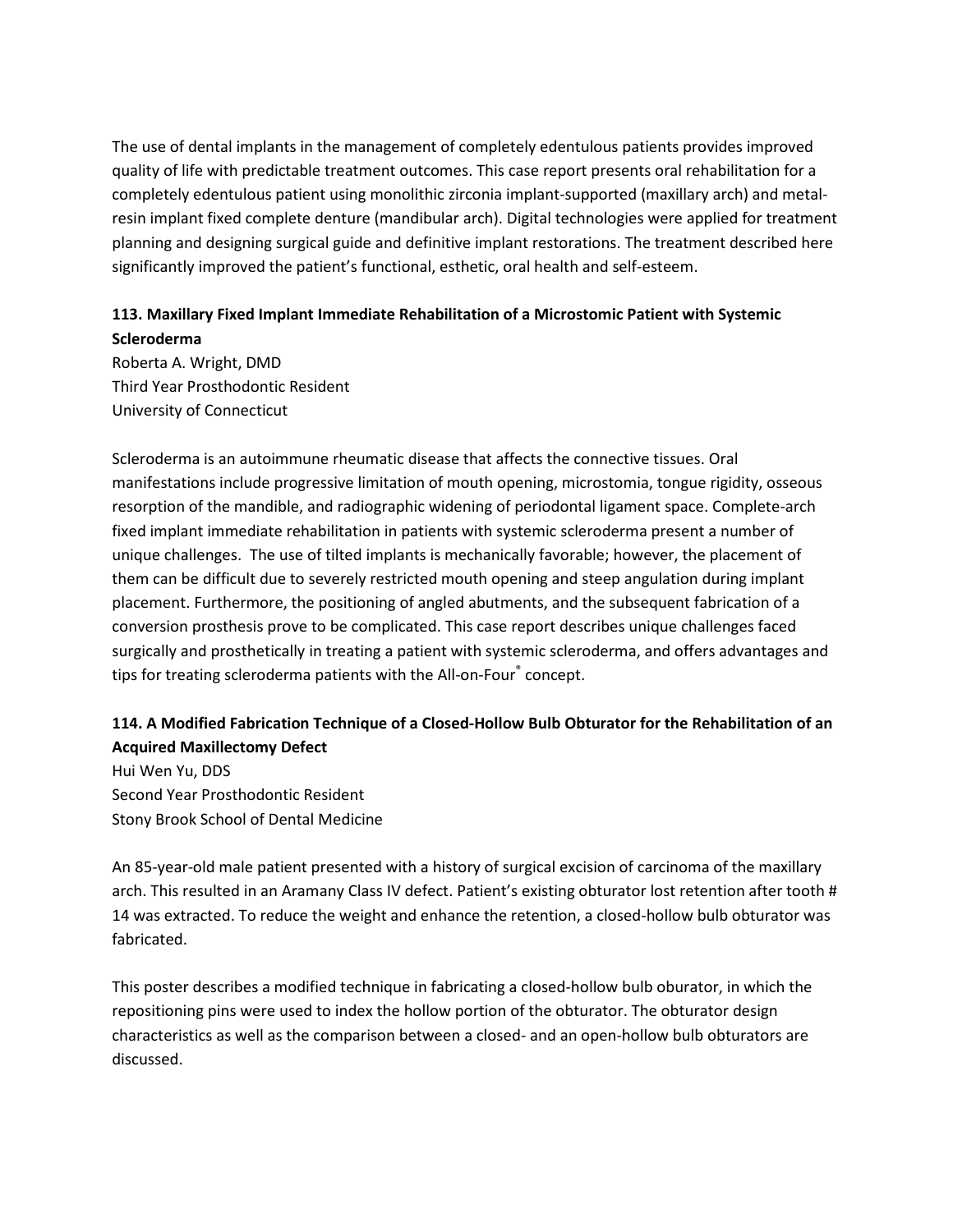### **115. Evaluation of Flexural Strength of Milled Cubic Zirconia After Accelerated Aging of 3, 6 and 9 Years** Omar M. Alaryani, BDS

Third Year Prosthodontic Resident Columbia University College of Dental Medicine

Recent introduction of cubic zirconia into the dental market claims improved translucency and a flexural strength of 650-700 mpa. The authors recently evaluated the flexural strength of milled polycrystalline zirconia (PCZ) and found the flexural strength to be closer to 850-900 mpa as compared to the manufacturers claim of 1300 mpa. Cubic zirconia presents a different crystal structure than PCZ. The authors seek to determine if milled cubic zirconia undergoes a significant decrease in flexural strength similar to PCZ. Specimens will also undergo accelerated aging of 3, 6 and 9 years to determine if aging affects the flexural strength of milled cubic zirconia.

#### **116. The Wear Characteristics of Opposing CAD/CAM Materials**

Alec D. Zurek, DDS Third Year Prosthodontic Resident University of Illinois at Chicago

With the improvement of CAD/CAM technology in its application to dentistry, there has been an increase in use of milled, all-ceramic restorations. This study evaluates wear characteristic between two CAD/CAM materials with different surface textures as a function of time. Utilizing a ball-on-disc tribometer and artificial saliva, glazed (G) and glazed then polished (GP) samples of Zirconia and e.Max were tested. Surface characterization was performed using interferometry and SEM. The volume loss and coefficient of friction were analyzed. GP Zirconia showed less volume loss than the G Zirconia, in contrast, GP e.Max showed more volume loss than the G e.Max.

### **117. One-Appointment Fabrication of a Removable Prosthesis: A Systematic Review**

Elahe Behrooz Fourth Year Dental Student University of Toronto (Ontario, Canada)

Purpose: This study aimed to systematically review the published literature on removable prostheses fabricated in a single appointment.

Materials and Methods: Electronic and manual search of literature published up to July 2015 was conducted.

Results: Out of a total 461 articles 20 met the inclusion criteria. Majority of studies were technique descriptions or case reports on immediate denture fabrication. No single cohort or comparative trials were identified.

Conclusions: Several techniques for fabrication of removable prostheses in a single appointment are available. Further research should determine which of these techniques are superior in terms of patient satisfaction and clinical performance.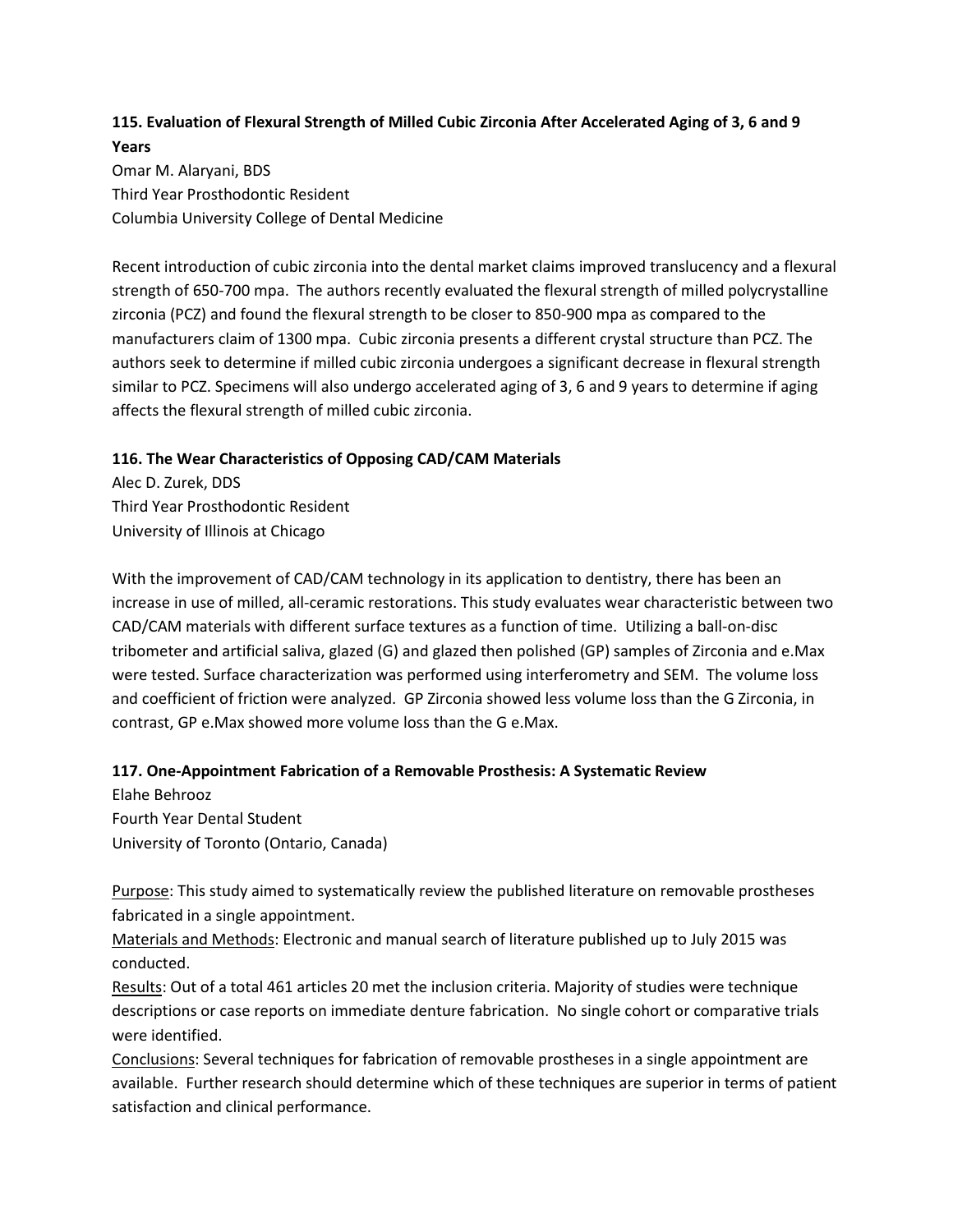# **118. The Use of a Functionally Generated Occlusal Registration in Digital Dentistry – Minimizing Occlusal Adjustments During Delivery of Fixed Prosthodontics**

Elizabeth S. Felton, BS Kristin A. Hutkin, BS Third Year Dental Students Temple University

The functionally generated occlusal registration, first proposed by Frederick Meyer in 1959, is a dynamic record used as a guide to eliminate protrusive, working, and non-working interferences during restoration construction. Today, digital CAD/CAM systems use an opposing cast or centric occlusal registration to design the occlusal contours of the manufactured restoration. This method doesn't allow for elimination of occlusal interferences encountered during prosthesis construction, resulting in additional time needed for intraoral adjustments of the final prosthesis during delivery. In theory, if the FGOR is utilized on CAD/CAM systems, intraoral adjustments upon delivery of the final restoration should be significantly minimized.

#### **119. Implant or Bridge in the Esthetic Zone: The Dilemma**

Danielle J. Indelicato Fourth Year Dental Student New York University

Restoring an edentulous area in the maxillary anterior region presents challenges when both function and esthetics are of concern. When planning treatment in such cases close attention needs to be paid to both the hard and soft tissues. This was the challenge for a 30-year-old female patient that presented to NYU with a vertical root fracture on #9 and existing crowns on 7,8 and 10. A clinician faces the dilemma on how to restore the missing anterior tooth, implant vs. fixed bridge, so what are the guidelines?

#### **120. Utilizing Digital Workflow to Restore Single Tooth Implants in a Pre-Doctoral Setting**

Jeri K. McCombs, BS Fourth Year Dental Student University of Illinois at Chicago

The goal of this case was to introduce a complete digital workflow for the fabrication of a lithium disilicate implant supported crown at the UIC COD predoctoral implant program. Following a lab based scan, a custom abutment core file was generated to virtually design the crown. After the crown was milled, minor try-in adjustments were made. Digital design of monolithic crowns on custom abutments appears to be an effective treatment to restore single edentulous spaces. This process appeared to provide distinct advantages in time and esthetics, however additional research will be required to monitor long-term success of these restorations.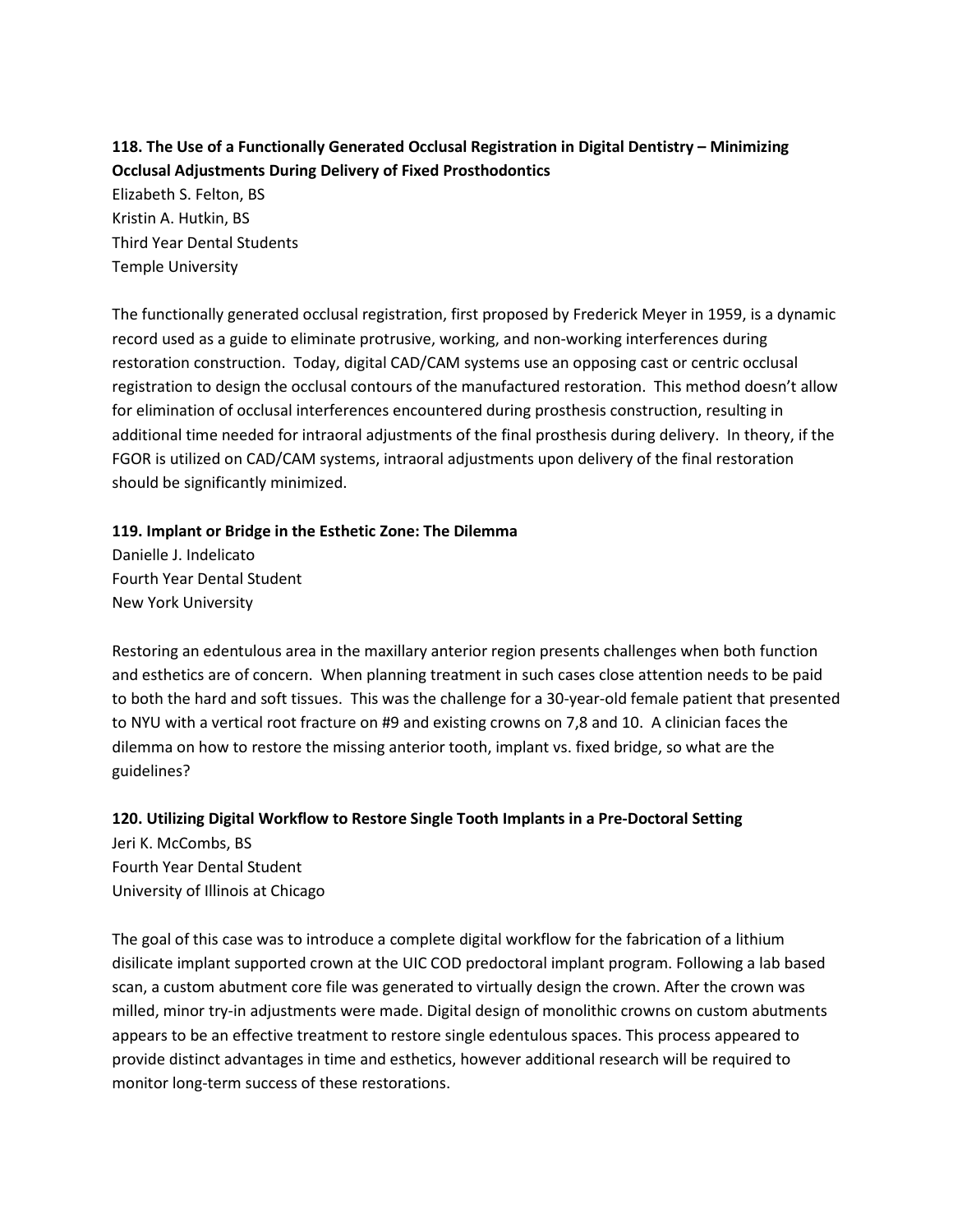**121. Assessing Impact of the SMART Act Cuts on the Rates of Complete Dentures and Mandibular Implant-Supported Overdentures (IODs) Completed at the UIC COD Pre-Doctoral Clinic**

Uvoh E. Onoriobe Second Year Dental Student University of Illinois at Chicago

In June 2012, the State of Illinois passed the Save Medicaid Access and Resources Together Act limiting adult dental services to emergencies. This paper reports the findings of a retrospective ecological analysis on the effect of the Act on dental student-assisted complete dentures and mandibular implantsupported overdentures (IODs) treatment at the UIC College of Dentistry. During the period under review, the school instituted educational discounts to ensure that students had sufficient patient encounters. There was a slight increase in the number maxillary and mandibular complete dentures delivered during the period the Act was in effect while implant-supported overdentures decreased slightly.

# **122. Changes in Facial Esthetics with Increases in Occlusal Vertical Dimension in Dentate Models: An Un-Blinded Analysis**

David P. Remiszewski, BS Third Year Dental Student University of Connecticut

Purpose: To determine if there are subjective changes in facial esthetics with incremental increases in OVD in dentate subjects.

Materials and Methods: Standardized photographs of 10 subjects at varied OVD (2, 3, 4, 5mm) were displayed to 20 Prosthodontists and 20 General Dentists who then rated the degree of "naturalness"/esthetics on a Visual Analog Scale (VAS) and also completed a discriminatory test. Results: Subjects were rated less natural with increases in OVD, however only a 5 mm increase was significant (p<0.05.) In the discriminatory test, judges correctly identified the odd image 57% of the time (p<0.582).

Conclusion: Increasing the OVD only at 5mm, made a clinically significant difference in the judge's unfavorable evaluation of facial esthetics.

### **123. Roughness and Gloss Produced on Y-TZP, PMMA, and CP Ti After Polishing**

Jeffrey Willis, BS Third Year Dental Student University at Buffalo School of Dental Medicine

Objectives: The purpose of this study is to evaluate the surface properties of Y-TZP, PMMA, and CP Ti materials used for fixed implant supported prostheses.

Methods: Thirty disc-shaped specimens ( $D = 15$  mm,  $H = 3$  mm) were fabricated from Y-TZP, PMMA, and CP Ti. All specimens were polished following a standard protocol for each material type. Surface gloss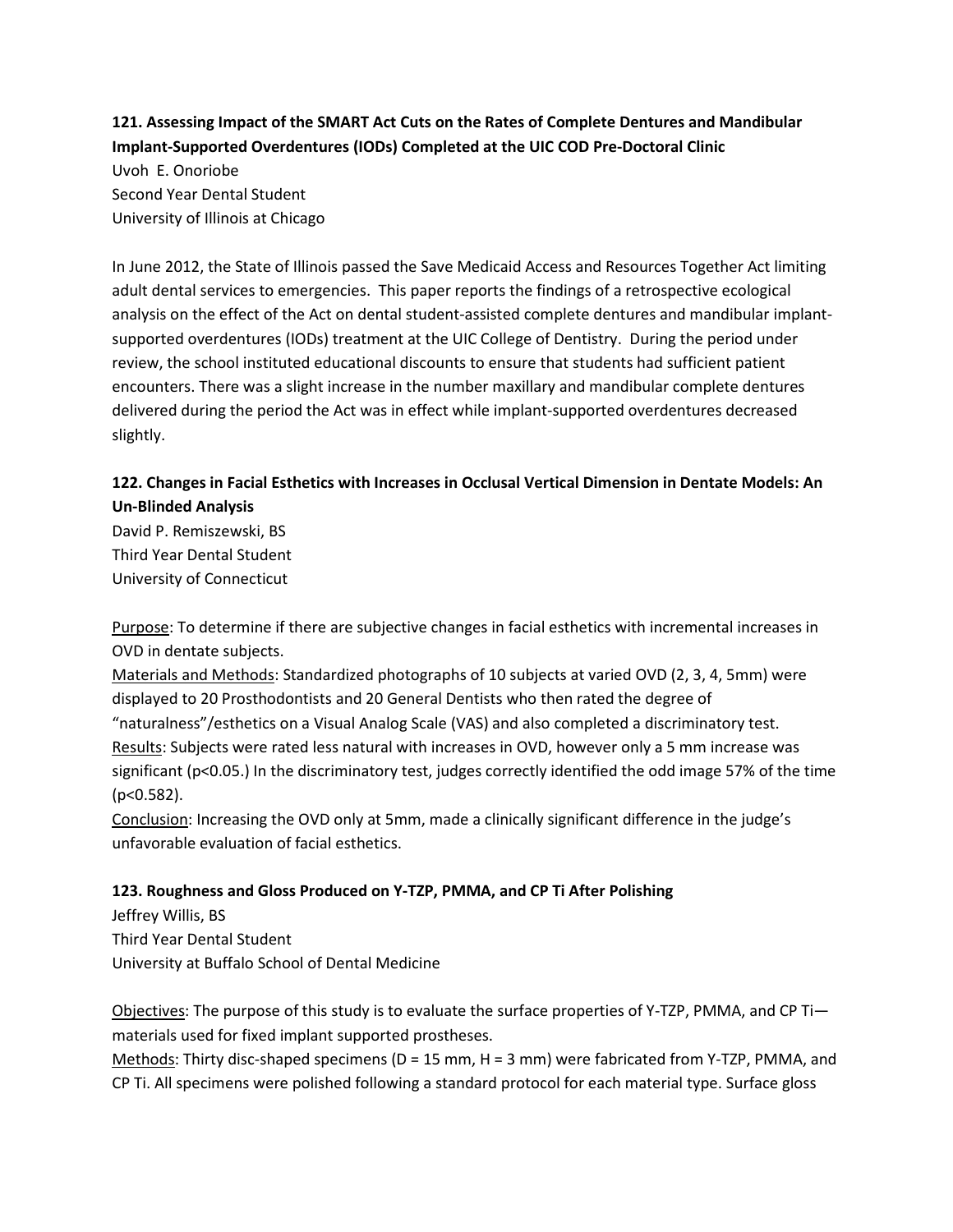(GU) and average roughness (Ra) were measured using glossmeter and non-contact profilometer respectively.

Results: Gloss and surface roughness mean and standard deviation will be presented. A one-way ANOVA will be used to evaluate the difference in GU and Ra between materials.

#### **124. Effect of Trans-Retinoic Acid on Human Embryonic Palatal Mesenchymal Cells (HEPM)**

Ashwini Bichu, DDS First Year Prosthodontic Resident University of Pittsburgh School of Medicine

Normal development of the secondary palate is important for normal dentition in animals and human beings and is, thus, of interest to oral biologists and dentists alike. Cleft palate is a common birth defect which results from failure of bilateral palatal shelves to elevate and make contact with each other or failure of the apposing shelves to fuse. Although the exact mechanism of fusion is unknown, prevailing hypotheses invoke either apoptosis or dedifferentiation of the medial edge epithelial cells. A number of environmental contaminants and chemicals are known to cause cleft palate including all- trans retinoic acid (atRA).

All-trans retinoic acid, the oxidative metabolite of vitamin A ,is essential for normal embryonic development but high levels are teratogenic in many species. To clarify the mechanism of by which atRA causes cleft palate, my current investigation involving the effect of atRA on proliferation and cell cycle progression in HEPM cells was undertaken.

The cell line was purchased from ATCC, cells were cultured in tissue flasks with MEM containing 10% fetal calf serum. The cells were harvested and seeded in tissue culture plates at 5000 cells per well. After 48 hr, at 40% confluency, the cells were treated with atRA at concentrations of 0.3, 3.0, 30 and 300 µM for 48 hr. Concentration response for inhibition of cell proliferation was studied by way of inhibition of DNA synthesis.

The cell lysate was prepared and the DNA assay was conducted on the cell lysate by measuring the DNA by way of Hoechst dye mediated fluorescence with the help of a fluorometer. The concentration response, concentration at which the proliferation of the cells was beginning to be affected and IC 50 (the concentration at which proliferation was inhibited 50%) was established. The cells were similarly processed for flow cytometry analysis in order to identify the stage at which the block in cell cycle occurred. It was found that atRA caused a G1 block in cell cycle with an increase in proportion of cells in G0/G1 and a decrease in the proportion of cells in S phase.

We are now proceeding to investigate which cell cycle genes (proteins) are affected by atRA, our hypothesis being that one or more of CDK2, p21 and cyclin E are likely candidates. Once identified, further experiments will be conducted to assess whether restoring the function of this(these) gene(s) will restore normal proliferative capacity of HEPM cells and, eventually, prevent the development of cleft palate even when the pregnant animal/women are exposed to atRA.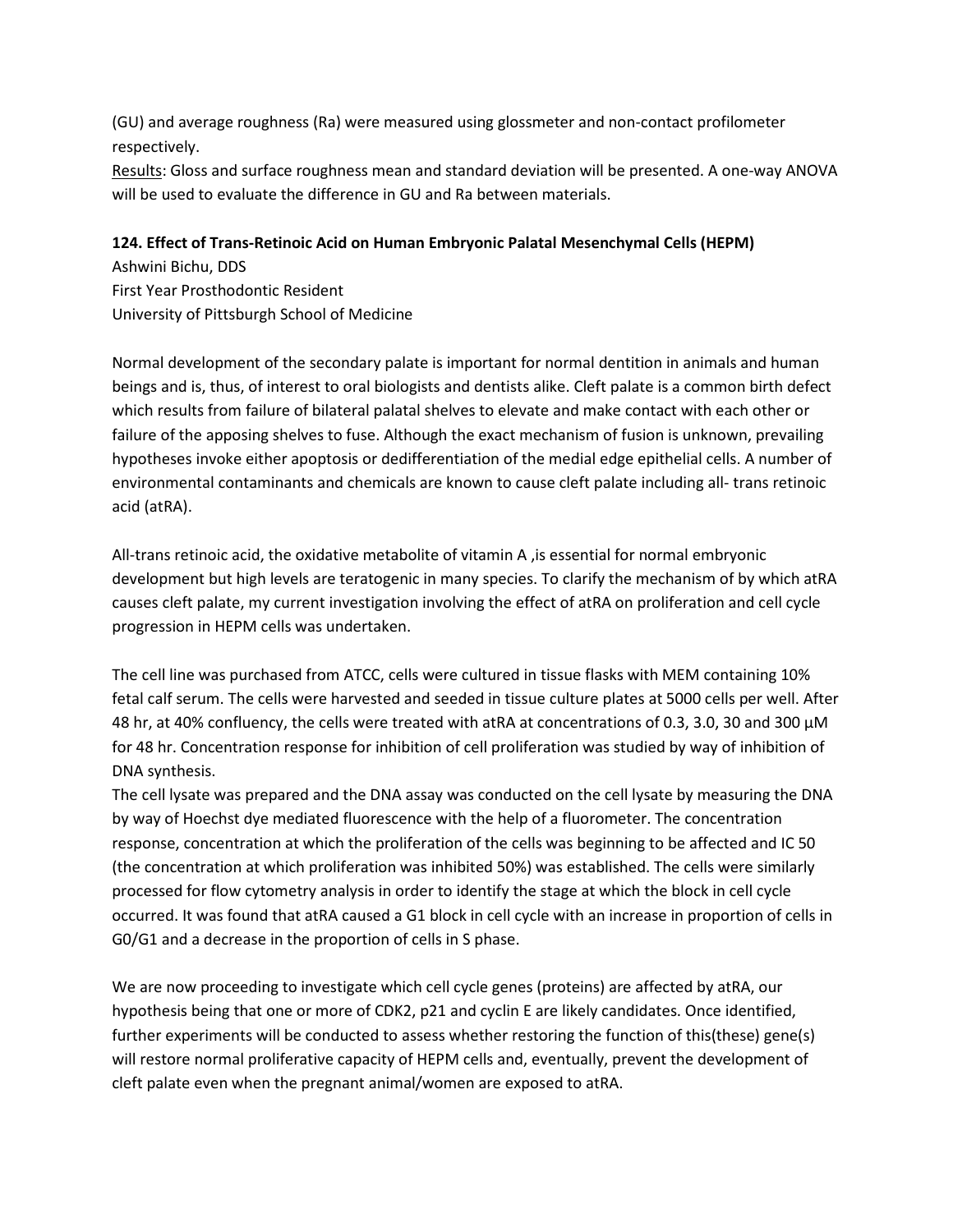My interest in this research is based not only on the significance of this condition to oral biology but also on the possibility that techniques that I learned (cell culture etc) and plan to learn (gene silencing and therapy) can be applied in the study of many other conditions of relevance to dental medicine in the future.

### **125. Mucormycosis Prosthetic Rehabilitation Using Bone Anchored Endosseous Implants: A Clinical Case Report**

Venkata Revuru, BDS Research Trainee Mayo Clinic

Mucormycosis is an opportunistic fungal infection frequently infecting sinuses, brain or lungs and mostly affecting immunocompromised patients. However, its occurrence in the maxillae is very rare due to its rich vascularity. Once the maxilla is involved, débridement and resection of the infected/necrotic area is often the best treatment usually resulting in an extensive maxillary defect. Protocols for prosthetic obturation versus microvascular reconstruction have been established and used effectively in tertiary institutions, for patients with such larger defects. Accordingly, Aramany Class VI defect that involves maxillary alveolus and includes both canines are left with little residual palate or dentition to secure an obturator, resulting in poor prosthetic prognosis. Such palatectomy defects involving more than half of the palatal surface can effectively be managed by surgical reconstruction using microvascular free flaps that aid as a bone-anchored platform in supporting the prosthesis. Indeed, providing fixed prostheses may offer several advantages in terms of hygiene, function and esthetics in comparison with the conventional obturator prosthesis. Nonetheless, fixed prostheses retained by endosseous implants in patients with reconstructive osteomyocutaneous flaps often require a sequential team approach between the surgeon and the prosthodontist. This case report describes the reconstruction of maxilla using scapular free flap with the subsequent prosthetic rehabilitation of a patient with maxillary necrosis secondary to mucormycosis.

### **126. Survey of Predental students at NC State and UNC Regarding Knowledge of Specialty Training in Dentistry (Prosthodontics)**

Christopher J. Tikvart Pre-Dental Student North Carolina State University Riyam Alghary, BS Pre-Dental Student University of North Carolina at Chapel Hill

Purpose: To our knowledge, there is no previous research regarding pre-dental student's knowledge and perceptions of the nine ADA recognized dental specialties. This study gathered data from surveys given to entering predoctoral students at the University of North Carolina at Chapel Hill School of Dentistry as well as undergraduate pre-dental students at North Carolina State University and the University of North Carolina at Chapel Hill.